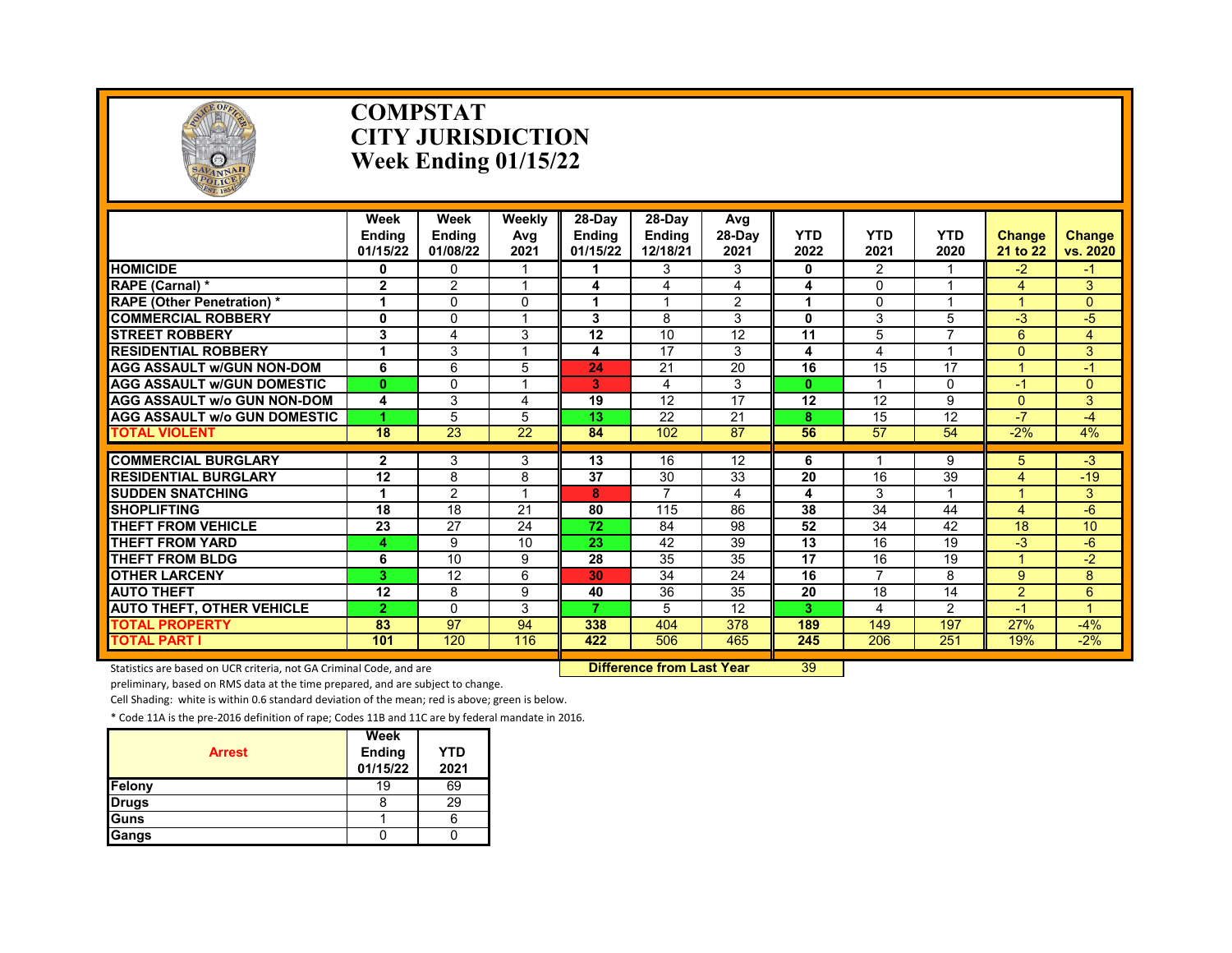

#### **COMPSTAT PRECINCT COMMANDER: NORTH PRECINCT CAPT. SHAMONICA BADIE Week Ending 01/15/22**



|                                     | Week<br><b>Endina</b><br>01/15/22 | Week<br><b>Endina</b><br>01/08/22 | Weekly<br>Avg<br>2021 | 28-Day<br><b>Ending</b><br>01/15/22 | 28-Dav<br><b>Ending</b><br>12/18/21 | Avg<br>$28-Dav$<br>2021 | <b>YTD</b><br>2022 | <b>YTD</b><br>2021 | <b>YTD</b><br>2021 | <b>Change</b><br>21 to 22 | <b>Change</b><br>vs. 2020 |
|-------------------------------------|-----------------------------------|-----------------------------------|-----------------------|-------------------------------------|-------------------------------------|-------------------------|--------------------|--------------------|--------------------|---------------------------|---------------------------|
| <b>HOMICIDE</b>                     | 0                                 | $\Omega$                          | $\Omega$              | 0                                   |                                     |                         | 0                  | -1                 | $\Omega$           | $-1$                      | $\overline{0}$            |
| RAPE (Carnal) *                     | 0                                 | 0                                 | $\Omega$              | 0                                   |                                     |                         | 0                  | $\mathbf{0}$       | $\Omega$           | $\Omega$                  | $\overline{0}$            |
| <b>RAPE (Other Penetration)*</b>    | $\bf{0}$                          | $\Omega$                          | $\Omega$              | $\mathbf{0}$                        | $\mathbf{0}$                        |                         | 0                  | $\Omega$           | $\Omega$           | $\Omega$                  | $\Omega$                  |
| <b>COMMERCIAL ROBBERY</b>           | 0                                 | $\Omega$                          | $\Omega$              | $\overline{2}$                      | $\mathbf{0}$                        |                         | 0                  | $\mathbf{0}$       | $\Omega$           | $\Omega$                  | $\Omega$                  |
| <b>STREET ROBBERY</b>               | 1                                 |                                   |                       | 4                                   | $\Omega$                            | 5                       | 3                  | $\Omega$           | 3                  | 3                         | $\overline{0}$            |
| <b>RESIDENTIAL ROBBERY</b>          | 0                                 |                                   | $\Omega$              | 1                                   | 11                                  |                         | 1                  |                    | $\Omega$           | $\Omega$                  | 4                         |
| <b>AGG ASSAULT w/GUN NON-DOM</b>    | $\overline{2}$                    | 3                                 |                       | 9                                   | 4                                   | 5                       | 5                  | $\Omega$           | 5                  | 5                         | $\Omega$                  |
| <b>AGG ASSAULT w/GUN DOMESTIC</b>   | $\bf{0}$                          | 0                                 | $\Omega$              | 1                                   |                                     | $\overline{A}$          | $\bf{0}$           |                    | $\Omega$           | $-1$                      | $\overline{0}$            |
| <b>AGG ASSAULT w/o GUN NON-DOM</b>  | 1                                 | $\overline{\mathbf{A}}$           |                       | 8                                   | 2                                   | 6                       | 4                  | 5                  | 3                  | $-1$                      | $\mathbf{1}$              |
| <b>AGG ASSAULT w/o GUN DOMESTIC</b> | $\bf{0}$                          | $\Omega$                          |                       | $\overline{2}$                      | $\overline{2}$                      | 4                       | $\bf{0}$           | 5                  | 5                  | $-5$                      | $-5$                      |
| <b>TOTAL VIOLENT</b>                | 4                                 | 6                                 | 6                     | 27                                  | 22                                  | 23                      | $\overline{13}$    | 13                 | 16                 | 0%                        | $-19%$                    |
| <b>COMMERCIAL BURGLARY</b>          | 0                                 | $\Omega$                          |                       | $\mathbf{2}$                        | 5                                   | 3                       | 0                  | $\mathbf{0}$       | 2                  | $\Omega$                  | $-2$                      |
| <b>RESIDENTIAL BURGLARY</b>         | $\overline{2}$                    | 4                                 | 2                     | 11                                  | 9                                   | $\overline{7}$          | 6                  |                    | 5                  | 5                         |                           |
| <b>SUDDEN SNATCHING</b>             | $\bf{0}$                          |                                   |                       | $\mathbf 2$                         | $\overline{c}$                      | 2                       | $\overline{2}$     | 2                  |                    | 0                         | $\overline{A}$            |
| <b>SHOPLIFTING</b>                  | $\overline{2}$                    | $\overline{\mathbf{A}}$           | 3                     | 8                                   | 2                                   | 11                      | 3                  | 3                  | 5                  | $\Omega$                  | $-2$                      |
| <b>THEFT FROM VEHICLE</b>           | 8                                 | 11                                | 8                     | 23                                  | 17                                  | 31                      | 19                 | 11                 | 8                  | 8                         | 11                        |
| <b>THEFT FROM YARD</b>              | $\overline{2}$                    | 4                                 | 3                     | 9                                   | 9                                   | 11                      | 6                  | 8                  | 3                  | $-2$                      | 3                         |
| <b>THEFT FROM BLDG</b>              |                                   | $\overline{2}$                    | 3                     | 3                                   | 8                                   | 10                      | 3                  | 5                  | 6                  | $-2$                      | $-3$                      |
| <b>OTHER LARCENY</b>                | $\bf{0}$                          | ٠                                 |                       | 7                                   | $\overline{ }$                      | 5                       | 1                  |                    | $\overline{A}$     | $\Omega$                  | $\overline{0}$            |
| <b>AUTO THEFT</b>                   | 3                                 | 2                                 | 2                     | 6.                                  | 8                                   | 10                      | 5                  | 5                  | 2                  | $\Omega$                  | 3                         |
| <b>AUTO THEFT, OTHER VEHICLE</b>    | $\bf{0}$                          | $\Omega$                          |                       | $\overline{2}$                      |                                     | 3                       | $\mathbf{0}$       |                    |                    | $-1$                      | $-1$                      |
| <b>TOTAL PROPERTY</b>               | 18                                | 26                                | 23                    | 73                                  | 68                                  | 93                      | 45                 | 37                 | 34                 | 22%                       | 32%                       |
| <b>TOTAL PART I</b>                 | 22                                | 32                                | 29                    | 100                                 | 90                                  | 116                     | 58                 | 50                 | 50                 | 16%                       | 16%                       |

Statistics are based on UCR criteria, not GA Criminal Code, and are **Dulfierence from Last Year** 8

preliminary, based on RMS data at the time prepared, and are subject to change.

Cell Shading: white is within 0.6 standard deviation of the mean; red is above; green is below.

| <b>Arrests</b> | Week<br><b>Ending</b> | <b>YTD</b> |
|----------------|-----------------------|------------|
|                | 01/15/22              | 2021       |
| Felony         |                       |            |
| <b>Drugs</b>   |                       |            |
| Guns           |                       |            |
| Gangs          |                       |            |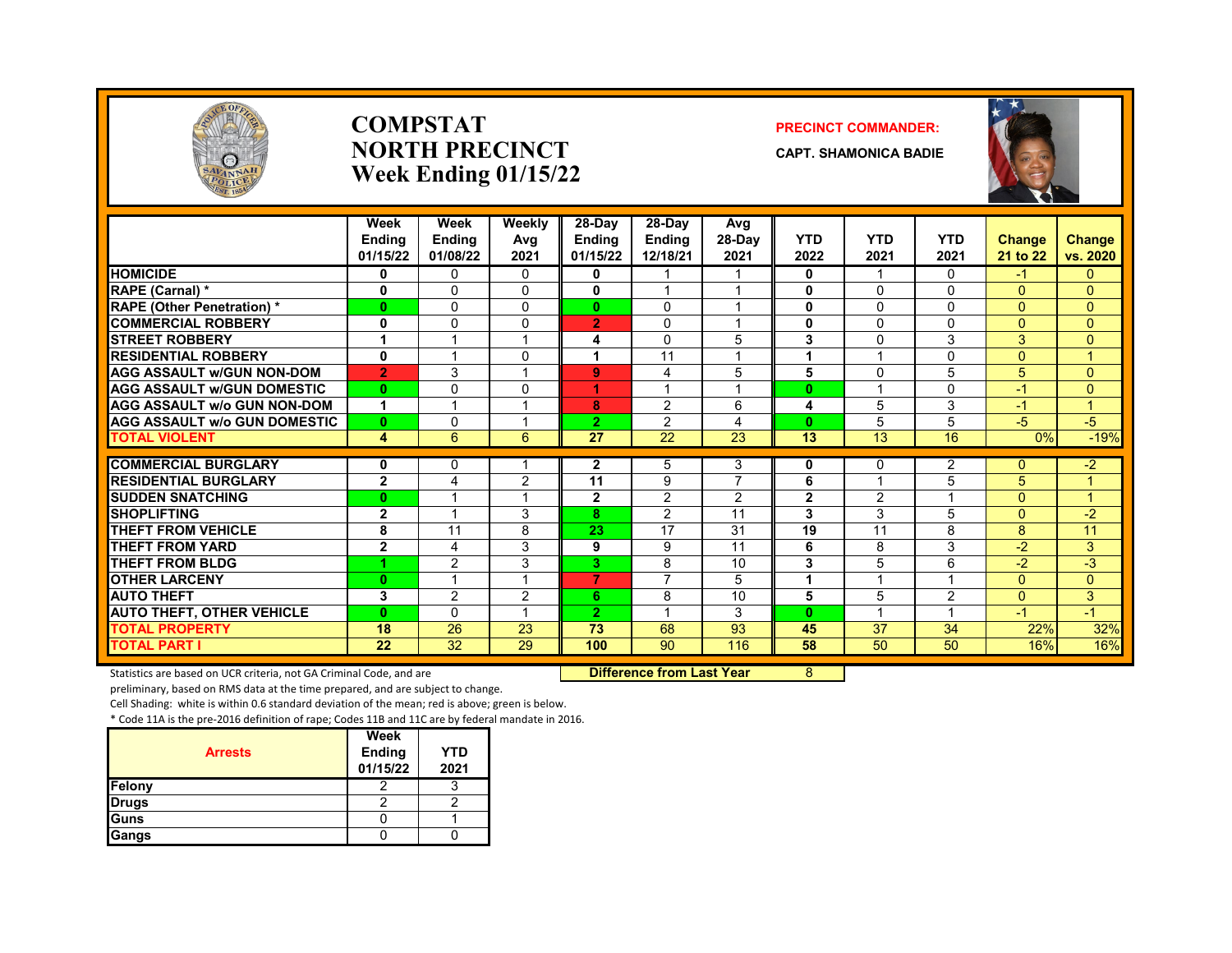

#### **COMPSTAT PRECINCT COMMANDER: CENTRAL PRECINCT** CAPT. TONYA REID **Week Ending 01/15/22**



|                                     | Week           | Week                     | Weekly          | 28-Day         | 28-Day         | Avg             |                 |                |                 |                |                      |
|-------------------------------------|----------------|--------------------------|-----------------|----------------|----------------|-----------------|-----------------|----------------|-----------------|----------------|----------------------|
|                                     | <b>Ending</b>  | <b>Ending</b>            | Avg             | <b>Ending</b>  | <b>Endina</b>  | $28-Dav$        | <b>YTD</b>      | <b>YTD</b>     | <b>YTD</b>      | <b>Change</b>  | <b>Change</b>        |
|                                     | 01/15/22       | 01/08/22                 | 2021            | 01/15/22       | 12/18/21       | 2021            | 2022            | 2021           | 2020            | 21 to 22       | vs. 2020             |
| <b>HOMICIDE</b>                     | 0              | $\mathbf{0}$             | $\mathbf{0}$    | 0              | $\overline{2}$ |                 | 0               | $\Omega$       |                 | $\Omega$       | $-1$                 |
| RAPE (Carnal) *                     |                | 0                        | $\Omega$        |                |                |                 |                 | $\Omega$       |                 |                | $\Omega$             |
| <b>RAPE (Other Penetration) *</b>   | 1              | $\Omega$                 | $\Omega$        | 4              |                | $\Omega$        |                 | 0              | $\Omega$        |                | $\mathbf{1}$         |
| <b>COMMERCIAL ROBBERY</b>           | 0              | $\Omega$                 | $\Omega$        | 0              | 4              | 4               | 0               |                |                 | $-1$           | $-1$                 |
| <b>ISTREET ROBBERY</b>              | 0              |                          |                 | 3              | 5              | 3               | 3               | 3              |                 | $\Omega$       | $\overline{2}$       |
| <b>RESIDENTIAL ROBBERY</b>          | 4              | 2                        | $\Omega$        | 3              |                | 0               | 3               | 0              | $\Omega$        | 3              | 3                    |
| <b>AGG ASSAULT w/GUN NON-DOM</b>    | 4              |                          | $\overline{2}$  | 4.             | 6              |                 | 3               | $\overline{7}$ | 5               | $-4$           | $-2$                 |
| <b>AGG ASSAULT W/GUN DOMESTIC</b>   | 0              | $\Omega$                 | 0               | $\mathbf{0}$   | 0              | 1               | $\mathbf 0$     | $\Omega$       | $\Omega$        | $\Omega$       | $\overline{0}$       |
| <b>AGG ASSAULT w/o GUN NON-DOM</b>  | 1              |                          |                 | 4              | 5              | 4               | 3               | 3              | $\overline{2}$  | $\Omega$       | $\mathbf{1}$         |
| <b>AGG ASSAULT W/o GUN DOMESTIC</b> | 0              | 3                        |                 | 3.             | 5              | 5               | 3               | $\overline{2}$ | $\mathcal{P}$   |                | $\blacktriangleleft$ |
| <b>TOTAL VIOLENT</b>                | 5              | 8                        | 6               | 19             | 30             | $\overline{24}$ | $\overline{17}$ | 16             | $\overline{13}$ | 6%             | 31%                  |
| <b>COMMERCIAL BURGLARY</b>          | 2              | 0                        |                 | 3              | 6              | 4               | $\mathbf{2}$    |                | 2               |                | $\Omega$             |
| <b>RESIDENTIAL BURGLARY</b>         | 4              | $\overline{2}$           | 3               | 10             | 8              | 10              | 6               | 4              | 16              | $\overline{2}$ | $-10$                |
| <b>SUDDEN SNATCHING</b>             | 0              | 0                        | $\mathbf 0$     |                | 0              | $\overline{ }$  | $\mathbf 0$     | $\mathbf 0$    | $\Omega$        | $\Omega$       | $\overline{0}$       |
| <b>SHOPLIFTING</b>                  | 3              | $\overline{\phantom{a}}$ | 3               | $\overline{7}$ | 14             | 13              | 5               | $\overline{7}$ | 7               | $-2$           | $-2$                 |
| <b>THEFT FROM VEHICLE</b>           | 3              | 4                        | 5               | 12             | 20             | 21              | 8               | 8              | 9               | $\Omega$       | $-1$                 |
| <b>THEFT FROM YARD</b>              | $\overline{2}$ | 3                        | 3               | 7              | 17             | 11              | 5               | -1             | 9               | 4              | $-4$                 |
| <b>THEFT FROM BLDG</b>              | 1              | $\overline{2}$           | 2               | 6              | 11             | $\overline{7}$  | 3               | 3              | 3               | $\Omega$       | $\Omega$             |
| <b>OTHER LARCENY</b>                | $\bf{0}$       | $\overline{2}$           | 2               | 4              | 5              | $\overline{7}$  | 3               | 3              | 3               | $\Omega$       | $\Omega$             |
| <b>AUTO THEFT</b>                   | 4              | 2                        | 2               | 12             | 7              | 9               | 6               | 4              | 8               | $\overline{2}$ | $-2$                 |
| <b>AUTO THEFT, OTHER VEHICLE</b>    | 4              | $\Omega$                 |                 |                |                | 3               | 4               | $\Omega$       | U               |                | $\mathbf{1}$         |
| <b>TOTAL PROPERTY</b>               | 20             | 16                       | 22              | 63             | 89             | 87              | 39              | 31             | 57              | 26%            | $-32%$               |
| <b>TOTAL PART I</b>                 | 25             | $\overline{24}$          | $\overline{28}$ | 82             | 119            | 111             | 56              | 47             | 70              | 19%            | $-20%$               |

Statistics are based on UCR criteria, not GA Criminal Code, and are **Difference from Last Year** 9

preliminary, based on RMS data at the time prepared, and are subject to change.

Cell Shading: white is within 0.6 standard deviation of the mean; red is above; green is below.

| <b>Arrests</b> | Week<br>Ending<br>01/15/22 | <b>YTD</b><br>2021 |
|----------------|----------------------------|--------------------|
| Felony         |                            |                    |
| <b>Drugs</b>   |                            |                    |
| Guns           |                            |                    |
| Gangs          |                            |                    |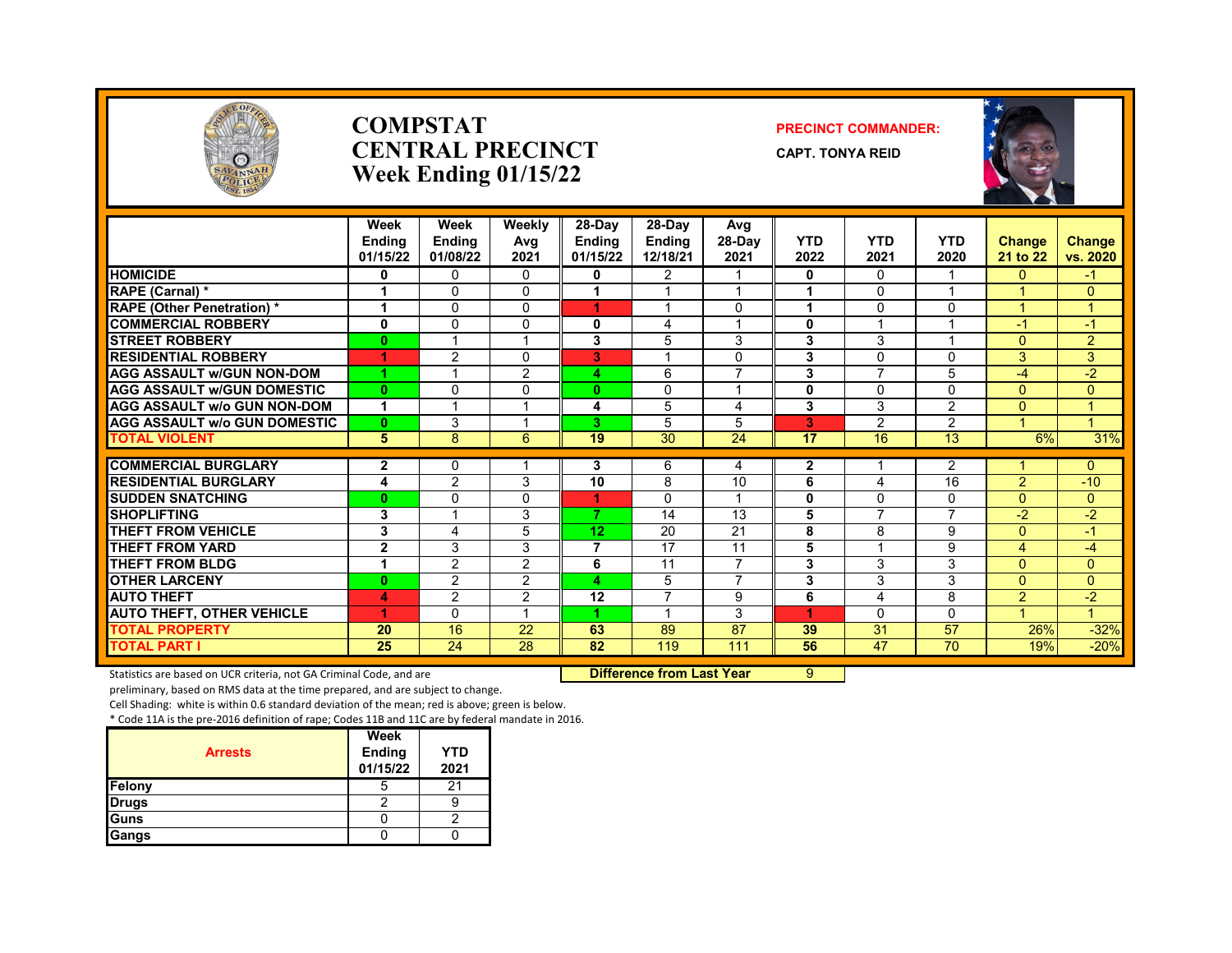

#### **COMPSTAT PRECINCT COMMANDER: SOUTH PRECINCT CAPT. ALEX TOBAR Week Ending 01/15/22**



|                                     | Week<br>Endina<br>01/15/22 | Week<br>Ending<br>01/08/22 | Weekly<br>Avg<br>2021 | 28-Day<br><b>Ending</b><br>01/15/22 | $28-Dav$<br><b>Ending</b><br>12/18/21 | Avg<br>$28-Dav$<br>2021 | <b>YTD</b><br>2022 | <b>YTD</b><br>2021 | <b>YTD</b><br>2020 | <b>Change</b><br>21 to 22 | Change<br>vs. 2020 |
|-------------------------------------|----------------------------|----------------------------|-----------------------|-------------------------------------|---------------------------------------|-------------------------|--------------------|--------------------|--------------------|---------------------------|--------------------|
| <b>HOMICIDE</b>                     | 0                          | $\Omega$                   | $\Omega$              | 0                                   | $\mathbf{0}$                          | $\overline{ }$          | 0                  | $\Omega$           | 0                  | $\Omega$                  | $\mathbf{0}$       |
| RAPE (Carnal) *                     | 4                          |                            | $\Omega$              | $\mathbf{2}$                        |                                       |                         | $\mathbf{2}$       | $\Omega$           | 0                  | $\overline{2}$            | $\overline{2}$     |
| <b>RAPE (Other Penetration) *</b>   | $\bf{0}$                   | $\Omega$                   | $\Omega$              | $\mathbf{0}$                        | $\Omega$                              | $\mathbf 0$             | $\mathbf 0$        | $\Omega$           |                    | $\Omega$                  | $\blacksquare$     |
| <b>COMMERCIAL ROBBERY</b>           | 0                          | $\Omega$                   | $\Omega$              | 1                                   | 2                                     | $\overline{ }$          | 0                  | $\overline{ }$     | $\overline{2}$     | $-1$                      | $-2$               |
| <b>STREET ROBBERY</b>               | $\overline{2}$             | $\Omega$                   | $\Omega$              | 3                                   | 3                                     | 2                       | 3                  | $\overline{2}$     | 3                  |                           | $\overline{0}$     |
| <b>RESIDENTIAL ROBBERY</b>          | $\bf{0}$                   | $\Omega$                   | $\Omega$              | $\mathbf{0}$                        | 3                                     | $\overline{ }$          | $\bf{0}$           | $\overline{2}$     |                    | $-2$                      | $\blacktriangle$   |
| <b>AGG ASSAULT w/GUN NON-DOM</b>    | 1                          | $\Omega$                   |                       | $\overline{2}$                      | 3                                     | 3                       | 1                  | 5                  | 4                  | $-4$                      | $-3$               |
| <b>AGG ASSAULT W/GUN DOMESTIC</b>   | 0                          | $\Omega$                   | $\Omega$              | $\mathbf{0}$                        |                                       | $\overline{ }$          | 0                  | $\Omega$           | U                  | $\Omega$                  | $\Omega$           |
| <b>AGG ASSAULT W/o GUN NON-DOM</b>  | $\overline{2}$             |                            |                       | 5                                   | 4                                     | 3                       | 5                  | 2                  | 0                  | 3                         | 5                  |
| <b>AGG ASSAULT W/o GUN DOMESTIC</b> |                            |                            | 2                     | 5.                                  | 9                                     | 6                       | 3                  | 6                  |                    | $\overline{\cdot}$        | $\overline{2}$     |
| <b>TOTAL VIOLENT</b>                | $\overline{7}$             | 3                          | 5                     | 18                                  | 26                                    | 20                      | 14                 | 18                 | 12                 | $-22%$                    | 17%                |
| <b>COMMERCIAL BURGLARY</b>          | 0                          |                            |                       | 3                                   |                                       | 3                       | 2                  | 0                  |                    | $\mathbf{2}$              |                    |
| <b>RESIDENTIAL BURGLARY</b>         | $\mathbf{0}$               |                            |                       | 3                                   | 3                                     | 5                       | 1                  | 3                  | 11                 | $-2$                      | $-10$              |
| <b>SUDDEN SNATCHING</b>             | 0                          |                            | $\Omega$              | 3                                   | 3                                     | $\overline{ }$          | 1                  |                    | 0                  | $\Omega$                  | и                  |
| <b>SHOPLIFTING</b>                  | 10                         | 13                         | 9                     | 42                                  | 57                                    | 37                      | 23                 | 20                 | 16                 | 3                         | $\overline{7}$     |
| <b>THEFT FROM VEHICLE</b>           | 9                          | 11                         | 6                     | 28                                  | 25                                    | 23                      | 21                 | 12                 | 10                 | 9                         | 11                 |
| <b>THEFT FROM YARD</b>              | $\bf{0}$                   |                            | 2                     | 4                                   | 9                                     | 9                       | 1                  | 4                  | 3                  | $-3$                      | $-2$               |
| <b>THEFT FROM BLDG</b>              | 1                          | 3                          | 2                     | 10                                  | 8                                     | 9                       | 4                  | 4                  | 5                  | $\Omega$                  | $-1$               |
| <b>OTHER LARCENY</b>                | 0                          | 7                          | 2                     | 12                                  | 13                                    | $\overline{7}$          | 7                  | 2                  |                    | 5                         | 6                  |
| <b>AUTO THEFT</b>                   | $\overline{2}$             | 4                          | 2                     | 7                                   | 10                                    | 8                       | 3                  | 5                  |                    | $-2$                      | $\overline{2}$     |
| <b>AUTO THEFT, OTHER VEHICLE</b>    | 0                          | $\Omega$                   |                       | $\overline{2}$                      | 3                                     | $\overline{2}$          | 1                  |                    | 0                  | $\Omega$                  | $\overline{A}$     |
| <b>TOTAL PROPERTY</b>               | 22                         | 39                         | 26                    | 114                                 | 132                                   | 104                     | 64                 | 52                 | 48                 | 23%                       | 33%                |
| TOTAL PART I                        | 29                         | 42                         | 31                    | 132                                 | 158                                   | 123                     | 78                 | 70                 | 60                 | 11%                       | 30%                |

Statistics are based on UCR criteria, not GA Criminal Code, and are **Difference from Last Year** 8

preliminary, based on RMS data at the time prepared, and are subject to change.

Cell Shading: white is within 0.6 standard deviation of the mean; red is above; green is below. \* Code 11A is the pre-2016 definition of rape; Codes 11B and 11C are by federal mandate in 2016.

| <b>Arrests</b> | Week<br><b>Ending</b><br>01/15/22 | YTD<br>2021 |
|----------------|-----------------------------------|-------------|
| Felony         |                                   | 30          |
| <b>Drugs</b>   |                                   | 13          |
| <b>Guns</b>    |                                   |             |
| Gangs          |                                   |             |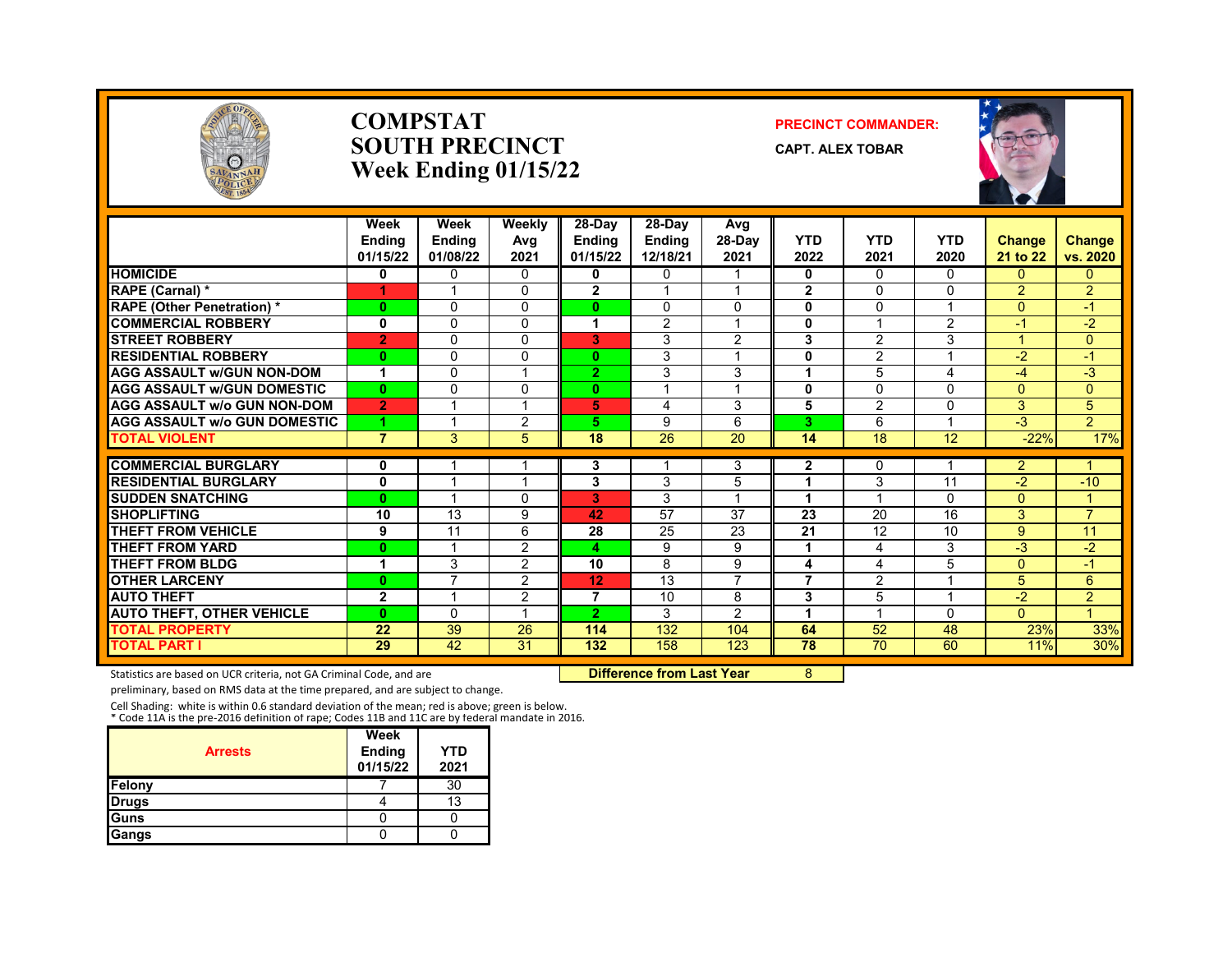

#### **COMPSTAT PRECINCT COMMANDER: EAST PRECINCT CAPT. SHINITA YOUNG Week Ending 01/15/22**



|                                     | Week<br><b>Endina</b><br>01/15/22 | Week<br><b>Ending</b><br>01/08/22 | Weekly<br>Avg<br>2021 | 28-Day<br><b>Endina</b><br>01/15/22 | 28-Day<br><b>Ending</b><br>12/18/21 | Avg<br>$28-Dav$<br>2021 | <b>YTD</b><br>2022 | <b>YTD</b><br>2021 | <b>YTD</b><br>2020 | <b>Change</b><br>21 to 22 | Change<br>vs. 2020 |
|-------------------------------------|-----------------------------------|-----------------------------------|-----------------------|-------------------------------------|-------------------------------------|-------------------------|--------------------|--------------------|--------------------|---------------------------|--------------------|
| <b>HOMICIDE</b>                     | 0                                 | $\Omega$                          | $\mathbf{0}$          |                                     | $\Omega$                            | 1                       | 0                  | 1                  | $\Omega$           | -1                        | $\Omega$           |
| RAPE (Carnal) *                     | 0                                 |                                   | $\Omega$              |                                     |                                     | $\overline{ }$          |                    | $\Omega$           | $\Omega$           |                           |                    |
| <b>RAPE (Other Penetration) *</b>   | $\mathbf{0}$                      | $\Omega$                          | $\Omega$              | O.                                  | $\Omega$                            | $\Omega$                | $\mathbf{0}$       | $\Omega$           | $\Omega$           | $\Omega$                  | $\Omega$           |
| <b>COMMERCIAL ROBBERY</b>           | $\mathbf 0$                       | $\Omega$                          | $\Omega$              | 0                                   | $\overline{2}$                      | 1                       | 0                  |                    | $\overline{2}$     | $-1$                      | $-2$               |
| <b>STREET ROBBERY</b>               | $\bf{0}$                          | $\overline{2}$                    | 1                     | $\mathbf{2}$                        | 2                                   | 2                       | $\mathbf{2}$       | $\Omega$           | $\Omega$           | 2                         | $\overline{2}$     |
| <b>RESIDENTIAL ROBBERY</b>          | $\mathbf 0$                       | $\Omega$                          | $\Omega$              | 0                                   | 2                                   | 1                       | 0                  |                    | $\Omega$           | $-1$                      | $\overline{0}$     |
| <b>AGG ASSAULT w/GUN NON-DOM</b>    | $\overline{2}$                    | $\overline{2}$                    |                       | 9                                   | 8                                   | 5                       | 7                  | 3                  | 3                  | 4                         | 4                  |
| <b>AGG ASSAULT w/GUN DOMESTIC</b>   | $\mathbf{0}$                      | $\mathbf 0$                       | $\mathbf{0}$          | $\overline{2}$                      | $\overline{2}$                      | $\overline{\mathbf{A}}$ | 0                  | $\Omega$           | $\mathbf{0}$       | $\overline{0}$            | $\overline{0}$     |
| <b>AGG ASSAULT w/o GUN NON-DOM</b>  | $\mathbf{0}$                      | $\Omega$                          | -1                    | $\overline{2}$                      |                                     | 4                       | 0                  | $\overline{2}$     | 4                  | $-2$                      | -4                 |
| <b>AGG ASSAULT w/o GUN DOMESTIC</b> | $\mathbf{0}$                      |                                   |                       | 3.                                  | 6                                   | 5                       | $\overline{2}$     | $\overline{2}$     | 4                  | $\Omega$                  | $-2$               |
| <b>TOTAL VIOLENT</b>                | $\overline{2}$                    | 6                                 | 5                     | 20                                  | 24                                  | 20                      | 12                 | 10                 | 13                 | 20%                       | $-8%$              |
| <b>COMMERCIAL BURGLARY</b>          | 0                                 | 2                                 | $\Omega$              | 5                                   | 4                                   | 2                       | $\mathbf{2}$       | $\Omega$           | 4                  | $\overline{2}$            | $-2$               |
| <b>RESIDENTIAL BURGLARY</b>         | 6                                 |                                   | 3                     | 13                                  | 10                                  | 11                      | 7                  | 8                  |                    | $-1$                      | $\mathbf{0}$       |
| <b>SUDDEN SNATCHING</b>             | 1                                 | $\Omega$                          | $\Omega$              | $\overline{2}$                      | 2                                   | 1                       | 4                  | $\mathbf{0}$       | $\Omega$           |                           |                    |
| <b>SHOPLIFTING</b>                  | 3.                                | 3                                 | 6                     | 23                                  | 42                                  | 25                      | 7                  | $\overline{4}$     | 16                 | 3                         | -9                 |
| <b>THEFT FROM VEHICLE</b>           | 3                                 |                                   | 6                     | 9                                   | 22                                  | 23                      | 4                  | 3                  | 15                 | 4                         | $-11$              |
| <b>THEFT FROM YARD</b>              | 0                                 |                                   | $\overline{2}$        | 3                                   | 7                                   | 8                       |                    | 3                  | 4                  | $-2$                      | $-3$               |
| <b>THEFT FROM BLDG</b>              | 3                                 | 3                                 | $\overline{2}$        | 9                                   | 8                                   | 8                       | $\overline{7}$     | $\overline{4}$     | 5                  | 3                         | $\overline{2}$     |
| <b>OTHER LARCENY</b>                | 3                                 | 2                                 |                       | 7                                   | 9                                   | 5                       | 5                  |                    | 3                  | 4                         | $\overline{2}$     |
| <b>AUTO THEFT</b>                   | 3                                 | 3                                 | $\overline{2}$        | 15                                  | 11                                  | 9                       | 6                  | $\overline{4}$     | 3                  | $\overline{2}$            | 3                  |
| <b>AUTO THEFT, OTHER VEHICLE</b>    |                                   | $\Omega$                          |                       | $\overline{2}$                      | $\Omega$                            | 3                       |                    | $\mathfrak{p}$     |                    | $-1$                      | $\Omega$           |
| <b>TOTAL PROPERTY</b>               | 23                                | 16                                | 24                    | 88                                  | 115                                 | 94                      | 41                 | 29                 | 58                 | 41%                       | $-29%$             |
| <b>TOTAL PART I</b>                 | 25                                | 22                                | 29                    | 108                                 | 139                                 | 115                     | 53                 | 39                 | 71                 | 36%                       | $-25%$             |

Statistics are based on UCR criteria, not GA Criminal Code, and are **Difference from Last Year** 14

preliminary, based on RMS data at the time prepared, and are subject to change.

Cell Shading: white is within 0.6 standard deviation of the mean; red is above; green is below.

| <b>Arrests</b> | Week<br><b>Ending</b><br>01/15/22 | YTD<br>2021 |
|----------------|-----------------------------------|-------------|
| Felony         | b                                 | 15          |
| <b>Drugs</b>   |                                   | 5           |
| <b>Guns</b>    |                                   |             |
| Gangs          |                                   |             |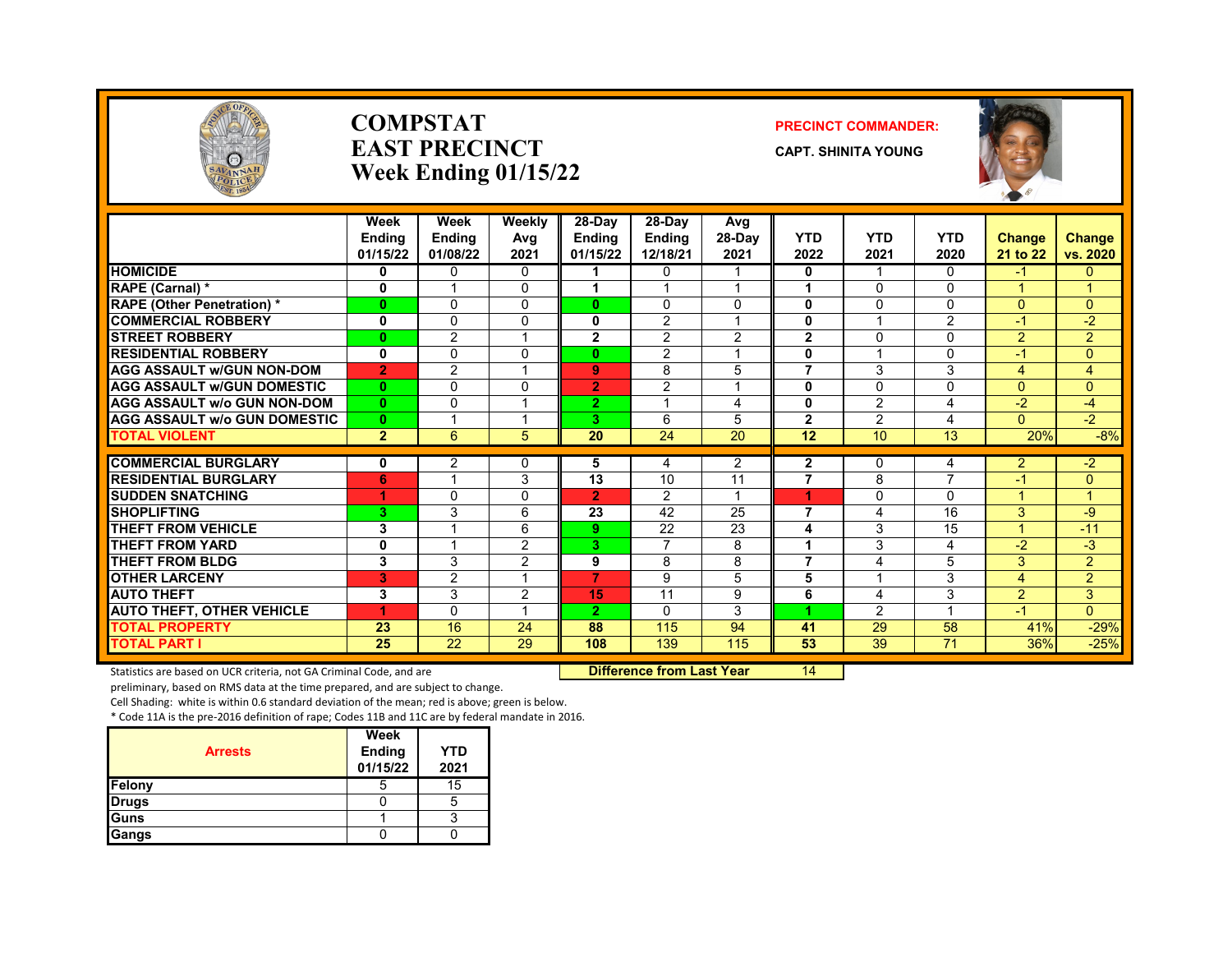# **BEAT 21 North Precinct Week Ending 01/15/22**

|                                     |                                                                |              | <b>Last 4 Weeks</b> |                | 28 Days        | 28 Day  |                |                |                |                      |                |
|-------------------------------------|----------------------------------------------------------------|--------------|---------------------|----------------|----------------|---------|----------------|----------------|----------------|----------------------|----------------|
|                                     | <b>Endina</b>                                                  | Ending       | Ending              | Ending         | Ending         | Average | <b>YTD</b>     | <b>YTD</b>     | <b>YTD</b>     | <b>Change</b>        | <b>Change</b>  |
|                                     | 12/25/21                                                       | 01/01/22     | 01/08/22            | 01/15/22       | 01/15/22       | 2021    | 2022           | 2021           | 2020           | 21 to 22             | vs. 2020       |
| <b>HOMICIDE</b>                     | 0                                                              | $\mathbf{0}$ | 0                   | 0              | 0              | 0.0     | $\mathbf{0}$   | 0              | $\mathbf{0}$   | $\mathbf{0}$         | $\mathbf{0}$   |
| RAPE (Carnal) *                     | $\Omega$                                                       | $\Omega$     | $\Omega$            | $\Omega$       | $\Omega$       | 0.2     | $\Omega$       | $\Omega$       | $\Omega$       | $\Omega$             | $\Omega$       |
| RAPE (Other Penetration) *          | $\Omega$                                                       | $\Omega$     | $\Omega$            | $\Omega$       | $\Omega$       | 0.1     | $\Omega$       | $\Omega$       | $\Omega$       | $\Omega$             | $\Omega$       |
| <b>COMMERCIAL ROBBERY</b>           | 0                                                              | 0            | 0                   | $\Omega$       | 0              | 0.0     | $\mathbf{0}$   | 0              | 0              | $\Omega$             | $\Omega$       |
| <b>STREET ROBBERY</b>               | $\Omega$                                                       | $\Omega$     | $\Omega$            | $\Omega$       | $\Omega$       | 0.2     | $\Omega$       | $\Omega$       | $\mathbf{1}$   | $\Omega$             | $-1$           |
| <b>RESIDENTIAL ROBBERY</b>          | $\Omega$                                                       | $\Omega$     | $\Omega$            | $\Omega$       | $\Omega$       | 0.0     | $\Omega$       | $\Omega$       | $\Omega$       | $\Omega$             | $\Omega$       |
| <b>AGG ASSAULT w/GUN NON-DOM</b>    | 0                                                              | 0            | 0                   | $\mathbf{1}$   | $\mathbf{1}$   | 0.1     | $\mathbf{1}$   | 0              | 0              | $\blacktriangleleft$ | $\overline{1}$ |
| <b>AGG ASSAULT w/GUN DOMESTIC</b>   | $\Omega$                                                       | $\Omega$     | $\Omega$            | $\Omega$       | $\Omega$       | 0.1     | $\Omega$       | $\Omega$       | $\Omega$       | $\Omega$             | $\Omega$       |
| <b>AGG ASSAULT w/o GUN NON-DOM</b>  | $\Omega$                                                       | $\mathbf{1}$ | $\Omega$            | $\Omega$       | $\mathbf{1}$   | 0.2     | $\Omega$       | $\Omega$       | $\Omega$       | $\Omega$             | $\Omega$       |
| <b>AGG ASSAULT w/o GUN DOMESTIC</b> | $\Omega$                                                       | $\Omega$     | $\Omega$            | $\Omega$       | $\Omega$       | 0.5     | 0              | 0              | 4              | $\Omega$             | $-4$           |
| <b>TOTAL VIOLENT</b>                | $\mathbf{0}$                                                   | $\mathbf{1}$ | $\mathbf{0}$        | $\mathbf{1}$   | $\overline{2}$ | 1.4     | $\mathbf{1}$   | $\mathbf{0}$   | 5              | #DIV/0!              | $-80%$         |
|                                     |                                                                |              |                     |                |                |         |                |                |                |                      |                |
| <b>COMMERCIAL BURGLARY</b>          | 0                                                              | 1            | 0                   | $\Omega$       | $\mathbf{1}$   | 0.2     | $\Omega$       | 0              | 0              | $\Omega$             | $\mathbf{0}$   |
| <b>RESIDENTIAL BURGLARY</b>         | $\mathbf{1}$                                                   | $\mathbf{1}$ | $\Omega$            | $\mathbf{1}$   | 3              | 0.8     | $\mathbf{1}$   | $\Omega$       | $\overline{2}$ | $\overline{1}$       | $-1$           |
| <b>SUDDEN SNATCHING</b>             | $\Omega$                                                       | $\Omega$     | $\Omega$            | $\Omega$       | $\Omega$       | 0.1     | $\Omega$       | $\Omega$       | $\Omega$       | $\Omega$             | $\Omega$       |
| <b>SHOPLIFTING</b>                  | 0                                                              | 0            | 0                   | $\Omega$       | 0              | 0.2     | $\mathbf{0}$   | 0              | 0              | $\Omega$             | $\Omega$       |
| <b>THEFT FROM VEHICLE</b>           | $\Omega$                                                       | $\mathbf{1}$ | 3                   | $\Omega$       | 4              | 3.5     | 3              | 3              | $\Omega$       | $\Omega$             | 3              |
| <b>THEFT FROM YARD</b>              | $\Omega$                                                       | $\Omega$     | $\mathbf{1}$        | $\Omega$       | $\mathbf{1}$   | 1.0     | $\mathbf{1}$   | $\Omega$       | $\Omega$       | $\blacktriangleleft$ | $\overline{1}$ |
| <b>THEFT FROM BLDG</b>              | 0                                                              | 0            | 1                   | $\Omega$       | $\mathbf{1}$   | 1.2     | $\mathbf{1}$   | $\mathbf{1}$   | $\mathbf{1}$   | $\Omega$             | $\Omega$       |
| <b>OTHER LARCENY</b>                | 4                                                              | $\Omega$     | $\mathbf{1}$        | $\Omega$       | 5              | 0.8     | $\mathbf{1}$   | $\Omega$       | $\Omega$       | $\mathbf{1}$         | $\overline{1}$ |
| <b>AUTO THEFT</b>                   | $\Omega$                                                       | $\Omega$     | $\Omega$            | $\Omega$       | 0              | 0.9     | $\Omega$       | $\Omega$       | $\Omega$       | $\Omega$             | $\Omega$       |
| <b>AUTO THEFT, OTHER VEHICLE</b>    | 0                                                              | 0            | 0                   | $\Omega$       | 0              | 0.1     | $\Omega$       | 0              | 0              | $\Omega$             | $\Omega$       |
| <b>TOTAL PROPERTY</b>               | 5                                                              | 3            | 6                   | $\mathbf{1}$   | 15             | 8.8     | $\overline{7}$ | 4              | 3              | 75%                  | 133%           |
| <b>TOTAL PART I</b>                 | 5                                                              | 4            | 6                   | $\overline{2}$ | 17             | 10.2    | 8              | $\overline{4}$ | 8              | 100%                 | 0%             |
|                                     | <b>INSECTION</b><br>an American Indian March<br>$\overline{a}$ |              |                     |                |                |         |                |                |                |                      |                |

**Difference from Last Year** 4

Statistics are based on UCR criteria, not GA Criminal Code.

\* Rape Code 11A is the historical definition of rape (aka Legacy Rape); Rape Codes 11B and 11C are those moved from Part II to Part I in 2017.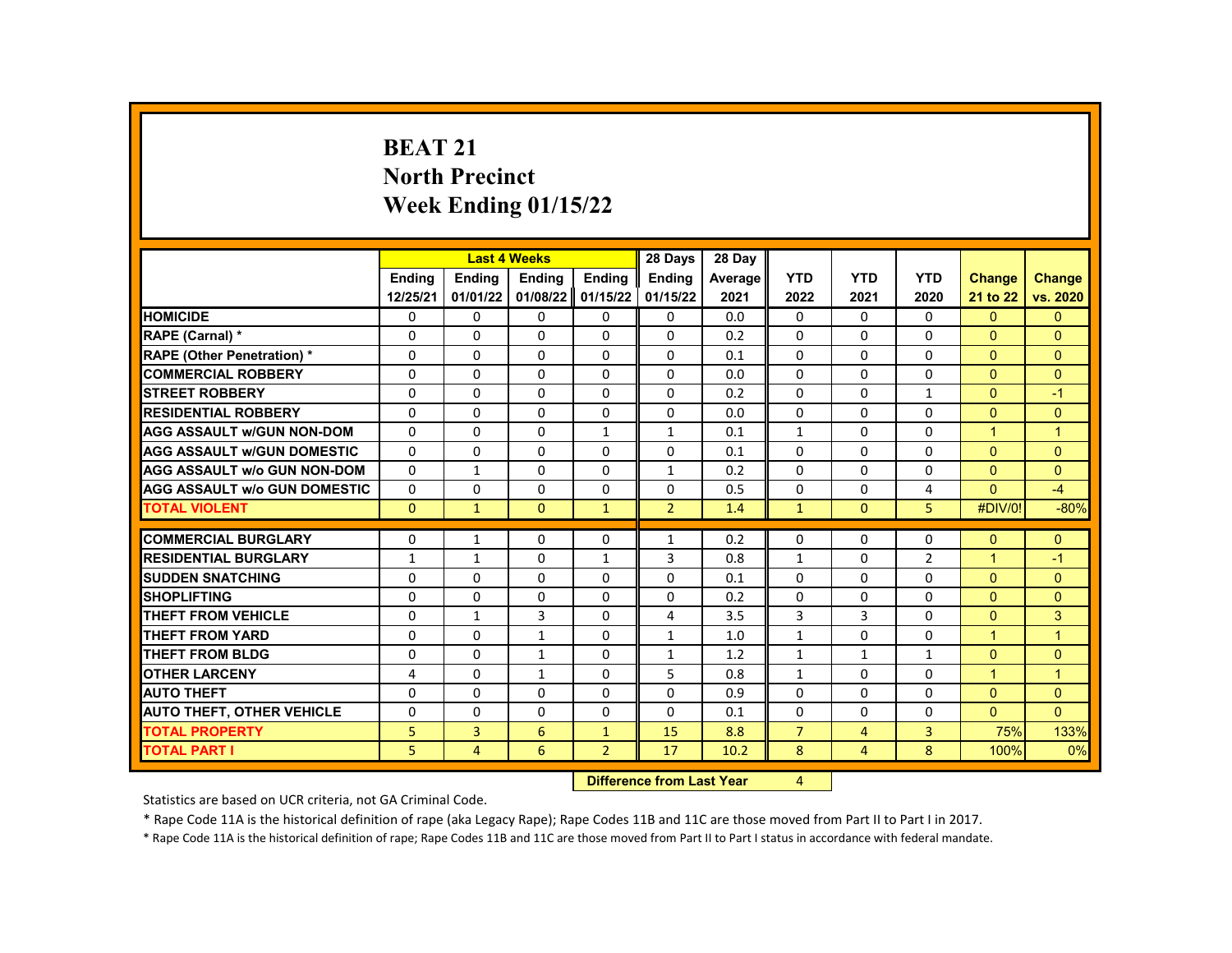# **BEAT 22 North Precinct Week Ending 01/15/22**

|                                     |                | <b>Last 4 Weeks</b> |                |                | 28 Days                   | 28 Dav  |                |              |              |                |                |
|-------------------------------------|----------------|---------------------|----------------|----------------|---------------------------|---------|----------------|--------------|--------------|----------------|----------------|
|                                     | <b>Endina</b>  | <b>Endina</b>       | Ending         | <b>Endina</b>  | <b>Endina</b>             | Average | <b>YTD</b>     | <b>YTD</b>   | <b>YTD</b>   | <b>Change</b>  | <b>Change</b>  |
|                                     | 12/25/21       | 01/01/22            | 01/08/22       | 01/15/22       | 01/15/22                  | 2021    | 2022           | 2021         | 2020         | 21 to 22       | vs. 2020       |
| <b>HOMICIDE</b>                     | 0              | 0                   | $\Omega$       | 0              | 0                         | 0.1     | $\mathbf{0}$   | $\Omega$     | 0            | $\mathbf{0}$   | $\mathbf{0}$   |
| RAPE (Carnal) *                     | $\Omega$       | $\Omega$            | $\Omega$       | $\Omega$       | $\Omega$                  | 0.1     | $\Omega$       | $\Omega$     | $\Omega$     | $\Omega$       | $\Omega$       |
| <b>RAPE (Other Penetration) *</b>   | 0              | 0                   | $\Omega$       | 0              | 0                         | 0.1     | 0              | $\Omega$     | 0            | $\mathbf{0}$   | $\mathbf{0}$   |
| <b>COMMERCIAL ROBBERY</b>           | 0              | $\Omega$            | $\Omega$       | $\Omega$       | $\Omega$                  | 0.1     | $\Omega$       | $\Omega$     | $\Omega$     | $\mathbf{0}$   | $\Omega$       |
| <b>STREET ROBBERY</b>               | $\Omega$       | $\Omega$            | $\Omega$       | $\Omega$       | $\Omega$                  | 0.3     | $\Omega$       | $\Omega$     | $\Omega$     | $\Omega$       | $\Omega$       |
| <b>RESIDENTIAL ROBBERY</b>          | 0              | 0                   | $\Omega$       | 0              | 0                         | 0.1     | $\Omega$       | $\Omega$     | 0            | $\mathbf{0}$   | $\Omega$       |
| <b>AGG ASSAULT w/GUN NON-DOM</b>    | $\mathbf{1}$   | $\mathbf{1}$        | 1              | 0              | 3                         | 1.8     | $\mathbf{1}$   | 0            | 3            | $\overline{1}$ | $-2$           |
| <b>AGG ASSAULT W/GUN DOMESTIC</b>   | $\Omega$       | $\Omega$            | $\Omega$       | $\Omega$       | $\Omega$                  | 0.2     | $\Omega$       | $\mathbf{1}$ | $\Omega$     | $-1$           | $\Omega$       |
| <b>AGG ASSAULT w/o GUN NON-DOM</b>  | 0              | $\overline{2}$      | $\mathbf{1}$   | 0              | 3                         | 0.8     | $\overline{2}$ | $\mathbf{1}$ | 0            | $\mathbf{1}$   | $\overline{2}$ |
| <b>AGG ASSAULT w/o GUN DOMESTIC</b> | 0              | 0                   | 0              | 0              | 0                         | 0.7     | 0              | $\mathbf{1}$ | 0            | $-1$           | $\Omega$       |
| <b>TOTAL VIOLENT</b>                | $\mathbf{1}$   | 3                   | $\overline{2}$ | $\Omega$       | 6                         | 4.2     | 3              | 3            | 3            | 0%             | 0%             |
| <b>COMMERCIAL BURGLARY</b>          | 0              | $\mathbf{1}$        | $\Omega$       | $\Omega$       | $\mathbf{1}$              | 0.9     | $\Omega$       | $\Omega$     | $\mathbf{1}$ | $\Omega$       | $-1$           |
| <b>RESIDENTIAL BURGLARY</b>         | 0              | $\Omega$            | 0              | 0              | $\Omega$                  | 2.1     | $\mathbf{0}$   | $\Omega$     | $\mathbf{1}$ | $\mathbf{0}$   | $-1$           |
| <b>SUDDEN SNATCHING</b>             | 0              | $\Omega$            | $\Omega$       | 0              | $\Omega$                  | 0.0     | $\Omega$       | $\Omega$     | $\Omega$     | $\mathbf{0}$   | $\mathbf{0}$   |
| <b>SHOPLIFTING</b>                  | $\mathbf{1}$   | $\Omega$            | $\Omega$       | $\mathbf{1}$   | $\overline{2}$            | 1.0     | $\mathbf{1}$   | $\Omega$     | $\Omega$     | $\overline{1}$ | $\overline{1}$ |
| <b>THEFT FROM VEHICLE</b>           | 0              | $\mathbf{1}$        | $\mathbf{1}$   | $\Omega$       | $\overline{2}$            | 3.2     | $\mathbf{1}$   | 0            | 2            | $\mathbf{1}$   | $-1$           |
| <b>THEFT FROM YARD</b>              | 0              | 0                   | $\Omega$       | 0              | 0                         | 1.5     | $\Omega$       | $\mathbf{1}$ | $\Omega$     | $-1$           | $\mathbf{0}$   |
| <b>THEFT FROM BLDG</b>              | 0              | $\Omega$            | $\Omega$       | $\Omega$       | $\Omega$                  | 1.4     | $\Omega$       | $\mathbf{1}$ | $\Omega$     | $-1$           | $\Omega$       |
| <b>OTHER LARCENY</b>                | 0              | $\Omega$            | $\Omega$       | $\Omega$       | 0                         | 0.3     | $\Omega$       | $\Omega$     | 0            | $\Omega$       | $\Omega$       |
| <b>AUTO THEFT</b>                   | $\mathbf{1}$   | $\Omega$            | $\Omega$       | $\mathbf{1}$   | $\overline{2}$            | 1.6     | $\mathbf{1}$   | $\mathbf{1}$ | $\mathbf{1}$ | $\Omega$       | $\mathbf{0}$   |
| <b>AUTO THEFT, OTHER VEHICLE</b>    | 0              | $\Omega$            | $\Omega$       | $\Omega$       | $\Omega$                  | 0.0     | $\Omega$       | $\Omega$     | $\Omega$     | $\mathbf{0}$   | $\Omega$       |
| <b>TOTAL PROPERTY</b>               | $\overline{2}$ | $\overline{2}$      | $\mathbf{1}$   | $\overline{2}$ | $\overline{7}$            | 12.0    | 3              | 3            | 5            | 0%             | $-40%$         |
| <b>TOTAL PART I</b>                 | $\overline{3}$ | 5                   | $\overline{3}$ | $\overline{2}$ | 13                        | 16.3    | 6              | 6            | 8            | 0%             | $-25%$         |
|                                     |                |                     |                |                | Difference from Last Year |         | $\mathbf{0}$   |              |              |                |                |

Statistics are based on UCR criteria, not GA Criminal Code.

\* Rape Code 11A is the historical definition of rape (aka Legacy Rape); Rape Codes 11B and 11C are those moved from Part II to Part I in 2017.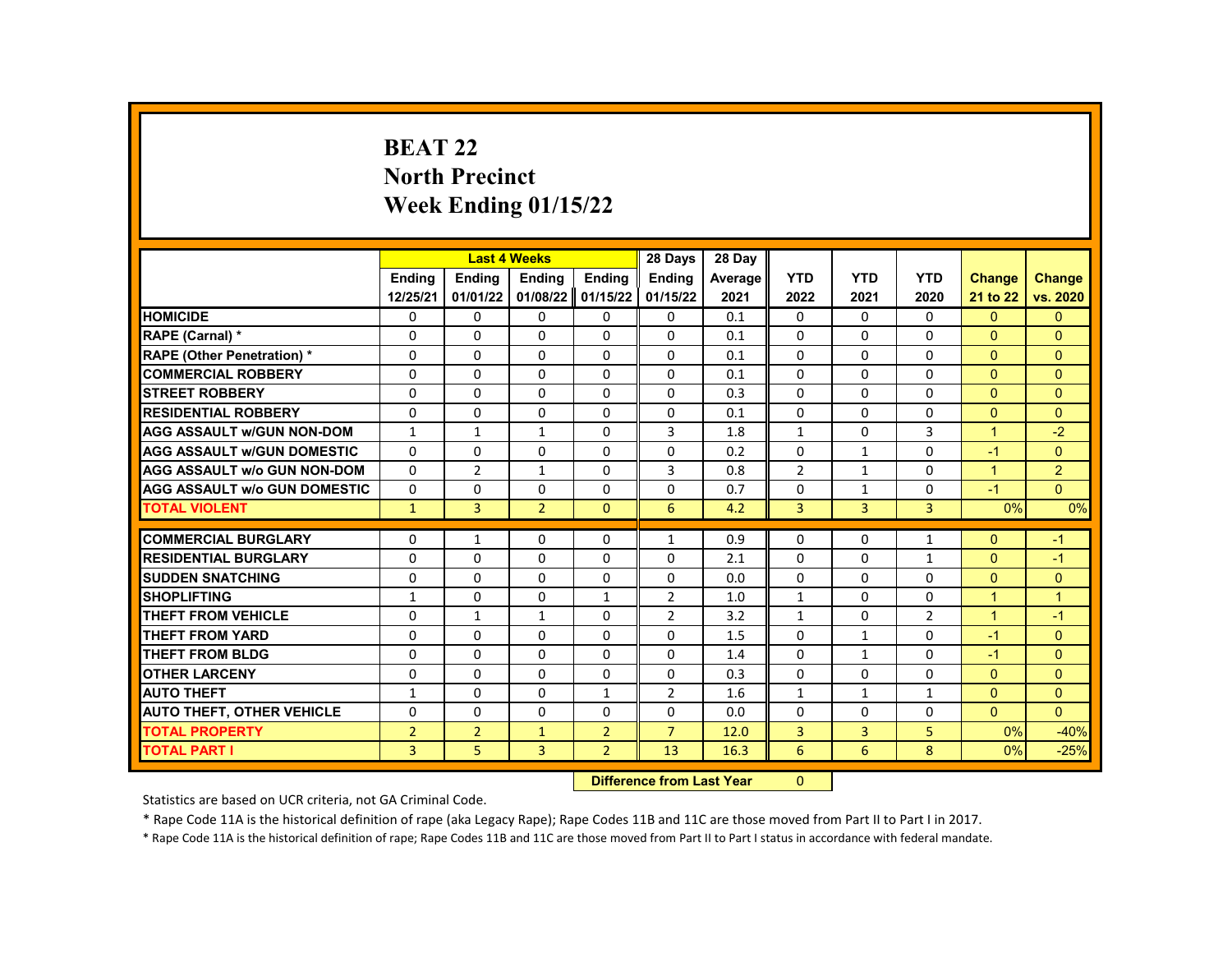# **BEAT 23 North Precinct Week Ending 01/15/22**

|                                     |                |                | <b>Last 4 Weeks</b> |               | 28 Days                   | 28 Day  |                |                |                |               |                |
|-------------------------------------|----------------|----------------|---------------------|---------------|---------------------------|---------|----------------|----------------|----------------|---------------|----------------|
|                                     | <b>Endina</b>  | <b>Endina</b>  | <b>Ending</b>       | <b>Ending</b> | <b>Endina</b>             | Average | <b>YTD</b>     | <b>YTD</b>     | <b>YTD</b>     | <b>Change</b> | <b>Change</b>  |
|                                     | 12/25/21       | 01/01/22       | 01/08/22            | 01/15/22      | 01/15/22                  | 2021    | 2022           | 2021           | 2020           | 21 to 22      | vs. 2020       |
| <b>HOMICIDE</b>                     | 0              | 0              | 0                   | 0             | 0                         | 0.2     | 0              | 0              | 0              | $\mathbf{0}$  | $\mathbf{0}$   |
| RAPE (Carnal) *                     | 0              | $\Omega$       | $\Omega$            | $\Omega$      | $\Omega$                  | 0.2     | $\Omega$       | $\Omega$       | $\Omega$       | $\Omega$      | $\Omega$       |
| <b>RAPE (Other Penetration) *</b>   | 0              | $\Omega$       | $\Omega$            | $\Omega$      | $\Omega$                  | 0.1     | $\Omega$       | $\Omega$       | $\Omega$       | $\Omega$      | $\Omega$       |
| <b>COMMERCIAL ROBBERY</b>           | 0              | $\mathbf{0}$   | $\Omega$            | 0             | $\Omega$                  | 0.0     | $\Omega$       | $\Omega$       | 0              | $\Omega$      | $\Omega$       |
| <b>STREET ROBBERY</b>               | 0              | $\Omega$       | $\Omega$            | $\Omega$      | $\Omega$                  | 0.6     | $\Omega$       | $\Omega$       | $\Omega$       | $\Omega$      | $\Omega$       |
| <b>RESIDENTIAL ROBBERY</b>          | $\Omega$       | $\Omega$       | $\Omega$            | $\Omega$      | $\Omega$                  | 0.2     | $\Omega$       | $\Omega$       | $\Omega$       | $\Omega$      | $\Omega$       |
| <b>AGG ASSAULT w/GUN NON-DOM</b>    | $\Omega$       | $\overline{2}$ | $\Omega$            | 0             | $\overline{2}$            | 1.2     | $\Omega$       | $\Omega$       | $\mathbf{1}$   | $\Omega$      | $-1$           |
| <b>AGG ASSAULT W/GUN DOMESTIC</b>   | $\Omega$       | $\Omega$       | $\Omega$            | $\Omega$      | $\Omega$                  | 0.1     | $\Omega$       | $\Omega$       | $\Omega$       | $\Omega$      | $\Omega$       |
| <b>AGG ASSAULT w/o GUN NON-DOM</b>  | $\Omega$       | $\Omega$       | $\Omega$            | $\Omega$      | $\Omega$                  | 0.9     | $\Omega$       | $\mathbf{1}$   | $\Omega$       | $-1$          | $\Omega$       |
| <b>AGG ASSAULT W/o GUN DOMESTIC</b> | $\Omega$       | $\mathbf{0}$   | $\Omega$            | 0             | $\Omega$                  | 1.0     | $\Omega$       | $\mathbf{1}$   | 0              | $-1$          | $\Omega$       |
| <b>TOTAL VIOLENT</b>                | $\mathbf{0}$   | $\overline{2}$ | $\mathbf{0}$        | $\mathbf{0}$  | $\overline{2}$            | 4.3     | $\mathbf{0}$   | $\overline{2}$ | $\mathbf{1}$   | $-100%$       | $-100%$        |
| <b>COMMERCIAL BURGLARY</b>          |                |                |                     |               |                           |         |                |                |                |               |                |
|                                     | 0              | 0              | 0                   | 0             | 0                         | 0.8     | $\mathbf{0}$   | $\Omega$       | 0              | $\mathbf{0}$  | $\mathbf{0}$   |
| <b>RESIDENTIAL BURGLARY</b>         | $\mathbf 0$    | $\mathbf{1}$   | $\Omega$            | $\Omega$      | $\mathbf{1}$              | 1.2     | $\Omega$       | $\mathbf{1}$   | $\mathbf{1}$   | $-1$          | $-1$           |
| <b>SUDDEN SNATCHING</b>             | 0              | $\Omega$       | $\Omega$            | $\Omega$      | $\Omega$                  | 0.2     | $\Omega$       | $\mathbf{1}$   | $\Omega$       | $-1$          | $\mathbf{0}$   |
| <b>SHOPLIFTING</b>                  | $\mathbf{1}$   | $\mathbf{1}$   | $\Omega$            | $\Omega$      | $\overline{2}$            | 1.2     | $\Omega$       | $\Omega$       | $\Omega$       | $\Omega$      | $\Omega$       |
| <b>THEFT FROM VEHICLE</b>           | $\overline{2}$ | $\Omega$       | $\overline{2}$      | $\Omega$      | 4                         | 3.3     | $\overline{2}$ | 4              | $\overline{2}$ | $-2$          | $\Omega$       |
| <b>THEFT FROM YARD</b>              | 0              | $\mathbf{1}$   | $\Omega$            | 0             | $\mathbf{1}$              | 1.4     | $\Omega$       | $\overline{2}$ | $\mathbf{1}$   | $-2$          | $-1$           |
| THEFT FROM BLDG                     | 0              | $\Omega$       | $\Omega$            | $\Omega$      | 0                         | 1.0     | $\Omega$       | $\mathbf{1}$   | $\mathbf{1}$   | $-1$          | $-1$           |
| <b>OTHER LARCENY</b>                | $\Omega$       | $\mathbf{1}$   | $\Omega$            | $\Omega$      | $\mathbf{1}$              | 0.6     | $\Omega$       | $\mathbf{1}$   | 0              | $-1$          | $\Omega$       |
| <b>AUTO THEFT</b>                   | 0              | 0              | $\mathbf{1}$        | 0             | $\mathbf{1}$              | 1.6     | $\mathbf{1}$   | $\Omega$       | $\Omega$       | $\mathbf{1}$  | $\overline{1}$ |
| <b>AUTO THEFT, OTHER VEHICLE</b>    | 0              | $\Omega$       | $\Omega$            | $\Omega$      | 0                         | 0.3     | $\Omega$       | $\Omega$       | 0              | $\Omega$      | $\Omega$       |
| <b>TOTAL PROPERTY</b>               | 3              | $\overline{4}$ | 3                   | $\Omega$      | 10                        | 11.5    | 3              | 10             | 5              | $-70%$        | $-40%$         |
| <b>TOTAL PART I</b>                 | 3              | 6              | 3                   | $\mathbf{0}$  | 12                        | 15.8    | 3              | 12             | 6              | $-75%$        | $-50%$         |
|                                     |                |                |                     |               | Difference from Lost Voor |         | $\Omega$       |                |                |               |                |

**Difference from Last Year** 

Statistics are based on UCR criteria, not GA Criminal Code.

\* Rape Code 11A is the historical definition of rape (aka Legacy Rape); Rape Codes 11B and 11C are those moved from Part II to Part I in 2017.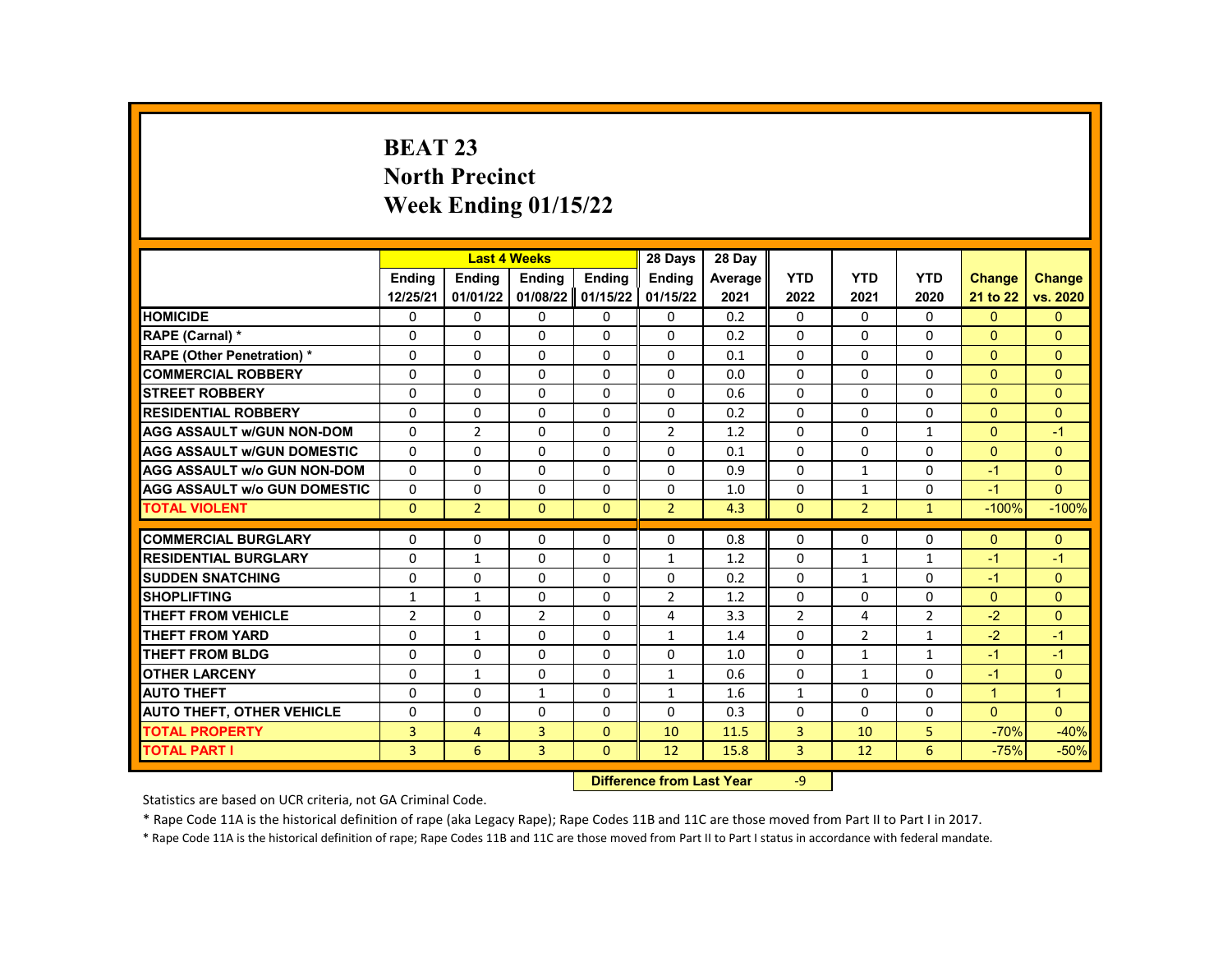# **BEAT 24 North Precinct Week Ending 01/15/22**

|                                     |                |               | <b>Last 4 Weeks</b> |                | 28 Days                   | 28 Day     |                |                |                |                |               |
|-------------------------------------|----------------|---------------|---------------------|----------------|---------------------------|------------|----------------|----------------|----------------|----------------|---------------|
|                                     | <b>Endina</b>  | <b>Ending</b> | <b>Ending</b>       | <b>Ending</b>  | <b>Endina</b>             | Average    | <b>YTD</b>     | <b>YTD</b>     | <b>YTD</b>     | <b>Change</b>  | <b>Change</b> |
|                                     | 12/25/21       | 01/01/22      | 01/08/22            | 01/15/22       | 01/15/22                  | 2021       | 2022           | 2021           | 2020           | 21 to 22       | vs. 2020      |
| <b>HOMICIDE</b>                     | 0              | 0             | 0                   | 0              | 0                         | 0.1        | 0              | 0              | 0              | $\mathbf{0}$   | $\mathbf{0}$  |
| RAPE (Carnal) *                     | 0              | $\Omega$      | $\Omega$            | $\Omega$       | $\Omega$                  | 0.1        | $\Omega$       | $\Omega$       | $\Omega$       | $\Omega$       | $\Omega$      |
| RAPE (Other Penetration) *          | 0              | $\Omega$      | $\Omega$            | $\Omega$       | $\Omega$                  | 0.0        | $\Omega$       | $\Omega$       | $\Omega$       | $\Omega$       | $\Omega$      |
| <b>COMMERCIAL ROBBERY</b>           | 0              | 0             | 0                   | 0              | 0                         | 0.0        | $\mathbf{0}$   | 0              | 0              | $\mathbf{0}$   | $\mathbf{0}$  |
| <b>STREET ROBBERY</b>               | $\Omega$       | $\Omega$      | $\Omega$            | $\Omega$       | $\Omega$                  | 0.7        | $\Omega$       | $\Omega$       | $\Omega$       | $\Omega$       | $\Omega$      |
| <b>RESIDENTIAL ROBBERY</b>          | 0              | $\Omega$      | $\mathbf{1}$        | $\Omega$       | $\mathbf{1}$              | 0.2        | $\mathbf{1}$   | $\Omega$       | $\Omega$       | $\overline{1}$ | $\mathbf{1}$  |
| <b>AGG ASSAULT w/GUN NON-DOM</b>    | 0              | 0             | $\mathbf{1}$        | 0              | $\mathbf{1}$              | 0.3        | $\mathbf{1}$   | 0              | $\mathbf{1}$   | $\mathbf{1}$   | $\mathbf{0}$  |
| <b>AGG ASSAULT W/GUN DOMESTIC</b>   | $\Omega$       | $\Omega$      | $\Omega$            | $\Omega$       | $\Omega$                  | 0.0        | $\Omega$       | $\Omega$       | $\Omega$       | $\Omega$       | $\mathbf{0}$  |
| <b>AGG ASSAULT w/o GUN NON-DOM</b>  | $\mathbf{1}$   | $\Omega$      | $\Omega$            | $\Omega$       | $\mathbf{1}$              | 0.5        | $\Omega$       | $\Omega$       | $\mathbf{1}$   | $\Omega$       | $-1$          |
| <b>AGG ASSAULT W/o GUN DOMESTIC</b> | $\Omega$       | $\Omega$      | $\Omega$            | $\Omega$       | $\Omega$                  | 0.2        | $\Omega$       | $\mathbf{1}$   | $\mathbf{1}$   | $-1$           | $-1$          |
| <b>TOTAL VIOLENT</b>                | $\mathbf{1}$   | $\mathbf{0}$  | $\overline{2}$      | $\mathbf{0}$   | 3                         | 2.1        | $\overline{2}$ | $\mathbf{1}$   | 3              | 100%           | $-33%$        |
|                                     |                |               |                     |                |                           |            |                |                |                |                |               |
| <b>COMMERCIAL BURGLARY</b>          | 0              | $\mathbf{0}$  | 0                   | 0              | 0                         | 0.2        | $\mathbf{0}$   | $\Omega$       | 0              | $\Omega$       | $\mathbf{0}$  |
| <b>RESIDENTIAL BURGLARY</b>         | 0              | 0             | 3                   | $\mathbf{1}$   | 4                         | 1.2        | 4              | 0              | 0              | $\overline{4}$ | 4             |
| <b>SUDDEN SNATCHING</b>             | 0              | $\Omega$      | $\Omega$            | $\Omega$       | $\Omega$                  | 0.2        | $\Omega$       | $\Omega$       | $\mathbf{1}$   | $\Omega$       | $-1$          |
| <b>SHOPLIFTING</b>                  | 0              | $\Omega$      | $\Omega$            | $\Omega$       | 0                         | 2.5        | $\Omega$       | $\Omega$       | $\overline{2}$ | $\Omega$       | $-2$          |
| <b>THEFT FROM VEHICLE</b>           | $\Omega$       | $\Omega$      | $\Omega$            | $\mathbf{1}$   | $\mathbf{1}$              | 2.5        | $\mathbf{1}$   | $\mathbf{1}$   | $\overline{2}$ | $\Omega$       | $-1$          |
| <b>THEFT FROM YARD</b>              | 0              | $\mathbf{1}$  | $\mathbf{1}$        | 2              | 4                         | 2.0        | $\overline{3}$ | $\overline{2}$ | $\mathbf{1}$   | $\mathbf{1}$   | 2             |
| <b>THEFT FROM BLDG</b>              | 0              | $\Omega$      | $\Omega$            | $\Omega$       | 0                         | 0.6        | $\Omega$       | $\Omega$       | $\overline{2}$ | $\mathbf{0}$   | $-2$          |
| <b>OTHER LARCENY</b>                | $\Omega$       | $\Omega$      | $\Omega$            | $\Omega$       | $\Omega$                  | 1.4        | $\Omega$       | $\Omega$       | $\mathbf{1}$   | $\mathbf{0}$   | $-1$          |
| <b>AUTO THEFT</b>                   | 0              | $\mathbf{0}$  | $\Omega$            | $\Omega$       | $\Omega$                  | 0.6        | $\Omega$       | $\Omega$       | $\Omega$       | $\mathbf{0}$   | $\mathbf{0}$  |
| <b>AUTO THEFT, OTHER VEHICLE</b>    | $\mathbf{1}$   | $\Omega$      | $\Omega$            | $\Omega$       | $\mathbf{1}$              | 1.0        | $\Omega$       | $\Omega$       | $\mathbf{1}$   | $\Omega$       | $-1$          |
| <b>TOTAL PROPERTY</b>               | $\mathbf{1}$   | $\mathbf{1}$  | $\overline{4}$      | $\overline{4}$ | 10                        | 12.1       | 8              | 3              | 10             | 167%           | $-20%$        |
| <b>TOTAL PART I</b>                 | $\overline{2}$ | $\mathbf{1}$  | 6                   | $\overline{4}$ | 13                        | 14.2       | 10             | $\overline{4}$ | 13             | 150%           | $-23%$        |
|                                     |                |               |                     |                | Difference from Loot Voor | $\epsilon$ |                |                |                |                |               |

**Difference from Last Year** 6

Statistics are based on UCR criteria, not GA Criminal Code.

\* Rape Code 11A is the historical definition of rape (aka Legacy Rape); Rape Codes 11B and 11C are those moved from Part II to Part I in 2017.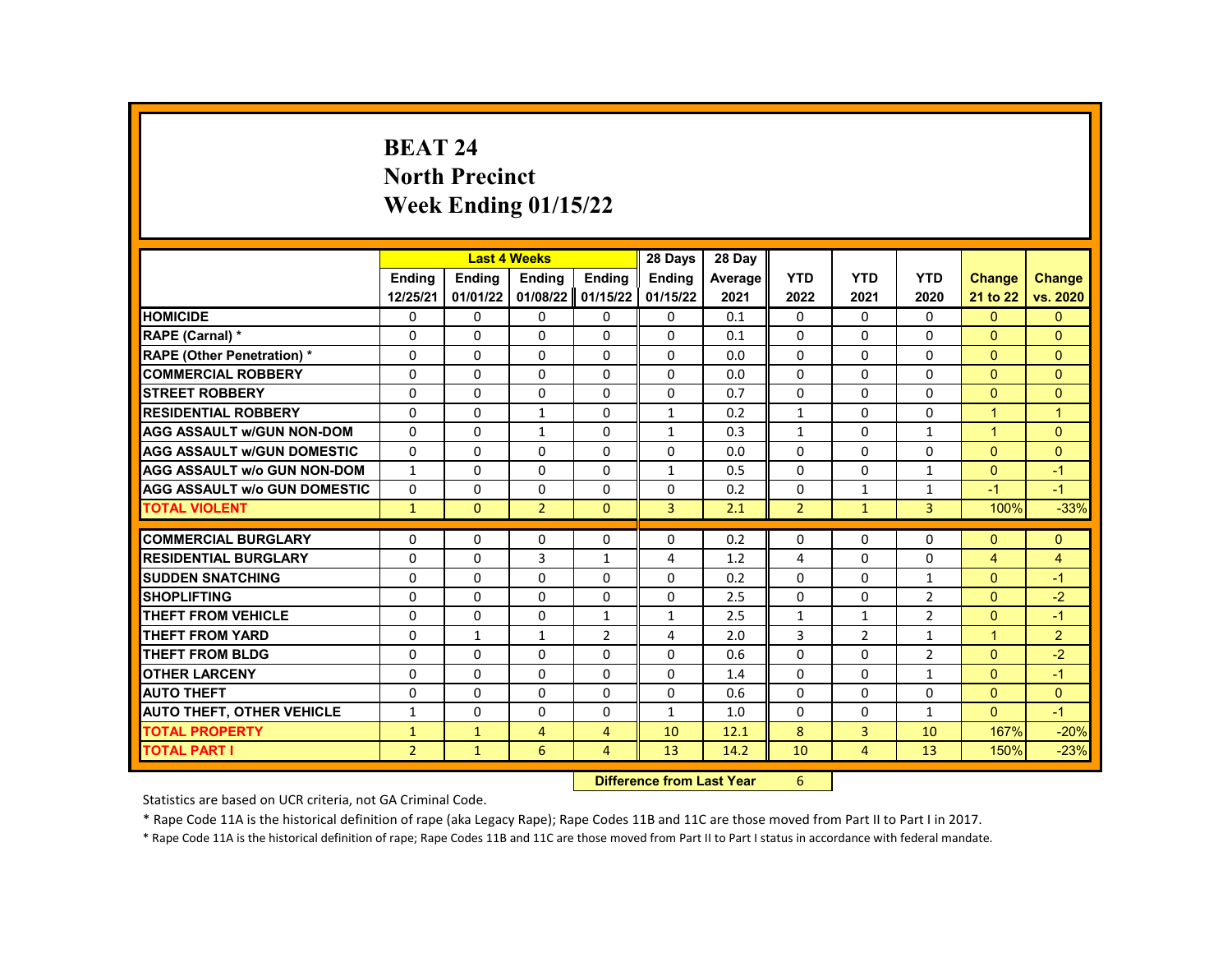# **BEAT 25 North Precinct Week Ending 01/15/22**

|                                     |                | <b>Last 4 Weeks</b>       |              |                | 28 Days        | 28 Dav  |                |                |                |                      |                |
|-------------------------------------|----------------|---------------------------|--------------|----------------|----------------|---------|----------------|----------------|----------------|----------------------|----------------|
|                                     | Ending         | Ending                    | Ending       | Ending         | <b>Ending</b>  | Average | <b>YTD</b>     | <b>YTD</b>     | <b>YTD</b>     | <b>Change</b>        | <b>Change</b>  |
|                                     | 12/25/21       | 01/01/22                  | 01/08/22     | 01/15/22       | 01/15/22       | 2021    | 2022           | 2021           | 2020           | 21 to 22             | vs. 2020       |
| <b>HOMICIDE</b>                     | 0              | 0                         | 0            | 0              | 0              | 0.0     | $\Omega$       | $\Omega$       | $\Omega$       | $\Omega$             | $\mathbf{0}$   |
| RAPE (Carnal) *                     | 0              | 0                         | $\Omega$     | $\Omega$       | 0              | 0.1     | $\Omega$       | $\Omega$       | $\Omega$       | $\Omega$             | $\mathbf{0}$   |
| <b>RAPE (Other Penetration) *</b>   | 0              | $\Omega$                  | $\Omega$     | $\Omega$       | 0              | 0.0     | $\Omega$       | $\Omega$       | $\Omega$       | $\Omega$             | $\Omega$       |
| <b>COMMERCIAL ROBBERY</b>           | 0              | $\overline{2}$            | 0            | $\mathbf{0}$   | $\overline{2}$ | 0.2     | $\Omega$       | $\mathbf{0}$   | $\Omega$       | $\Omega$             | $\mathbf{0}$   |
| <b>STREET ROBBERY</b>               | 0              | 0                         | $\Omega$     | $\Omega$       | 0              | 0.4     | $\Omega$       | $\Omega$       | $\Omega$       | $\Omega$             | $\mathbf{0}$   |
| <b>RESIDENTIAL ROBBERY</b>          | 0              | $\Omega$                  | $\Omega$     | $\Omega$       | $\Omega$       | 0.1     | $\Omega$       | $\mathbf{1}$   | $\Omega$       | $-1$                 | $\Omega$       |
| <b>AGG ASSAULT W/GUN NON-DOM</b>    | $\Omega$       | $\Omega$                  | $\Omega$     | $\mathbf{0}$   | 0              | 0.3     | $\Omega$       | $\mathbf{0}$   | $\Omega$       | $\mathbf{0}$         | $\Omega$       |
| <b>AGG ASSAULT W/GUN DOMESTIC</b>   | 0              | $\Omega$                  | $\Omega$     | $\Omega$       | $\Omega$       | 0.0     | $\Omega$       | $\Omega$       | $\Omega$       | $\Omega$             | $\Omega$       |
| <b>AGG ASSAULT w/o GUN NON-DOM</b>  | $\Omega$       | $\Omega$                  | $\Omega$     | $\Omega$       | 0              | 0.3     | $\Omega$       | $\Omega$       | $\mathbf{1}$   | $\Omega$             | $-1$           |
| <b>AGG ASSAULT W/o GUN DOMESTIC</b> | $\mathbf{0}$   | 0                         | 0            | $\mathbf{0}$   | 0              | 0.1     | $\mathbf{0}$   | $\mathbf{0}$   | $\mathbf{0}$   | $\Omega$             | $\mathbf{0}$   |
| <b>TOTAL VIOLENT</b>                | $\mathbf{0}$   | $\overline{2}$            | $\Omega$     | $\Omega$       | $\overline{2}$ | 1.5     | $\Omega$       | $\mathbf{1}$   | $\mathbf{1}$   | $-100%$              | $-100%$        |
|                                     |                |                           |              |                |                |         |                |                |                |                      |                |
| <b>COMMERCIAL BURGLARY</b>          | 0              | 0                         | 0            | $\mathbf{0}$   | 0              | 0.2     | $\Omega$       | $\Omega$       | $\mathbf{1}$   | $\mathbf{0}$         | $-1$           |
| <b>RESIDENTIAL BURGLARY</b>         | 0              | 0                         | $\mathbf{1}$ | $\mathbf{0}$   | $\mathbf{1}$   | 0.5     | $\mathbf{1}$   | $\Omega$       | $\Omega$       | $\overline{1}$       | $\overline{1}$ |
| <b>SUDDEN SNATCHING</b>             | 0              | $\Omega$                  | $\Omega$     | $\Omega$       | 0              | 0.4     | $\Omega$       | $\Omega$       | $\Omega$       | $\Omega$             | $\Omega$       |
| <b>SHOPLIFTING</b>                  | 0              | $\mathbf{1}$              | $\Omega$     | $\Omega$       | $\mathbf{1}$   | 2.8     | $\Omega$       | $\overline{2}$ | $\Omega$       | $-2$                 | $\Omega$       |
| <b>THEFT FROM VEHICLE</b>           | 0              | $\mathbf 0$               | $\mathbf{1}$ | 6              | $\overline{7}$ | 5.1     | $\overline{7}$ | $\overline{2}$ | $\mathbf{0}$   | 5                    | $\overline{7}$ |
| <b>THEFT FROM YARD</b>              | 0              | $\Omega$                  | $\mathbf{1}$ | $\Omega$       | $\mathbf{1}$   | 2.4     | $\mathbf{1}$   | $\Omega$       | $\mathbf{1}$   | $\blacktriangleleft$ | $\Omega$       |
| <b>THEFT FROM BLDG</b>              | 0              | $\Omega$                  | $\Omega$     | $\mathbf{1}$   | $\mathbf{1}$   | 2.5     | $\mathbf{1}$   | $\mathbf{1}$   | $\mathbf{1}$   | $\Omega$             | $\mathbf{0}$   |
| <b>OTHER LARCENY</b>                | 1              | 0                         | $\Omega$     | $\Omega$       | $\mathbf{1}$   | 1.2     | $\Omega$       | $\Omega$       | $\Omega$       | $\Omega$             | $\Omega$       |
| <b>AUTO THEFT</b>                   | $\Omega$       | $\Omega$                  | 0            | 0              | 0              | 1.1     | $\Omega$       | $\overline{2}$ | $\Omega$       | $-2$                 | $\mathbf{0}$   |
| <b>AUTO THEFT, OTHER VEHICLE</b>    | $\mathbf{1}$   | 0                         | $\Omega$     | $\Omega$       | $\mathbf{1}$   | 0.7     | $\Omega$       | $\mathbf{1}$   | $\Omega$       | $-1$                 | $\Omega$       |
| <b>TOTAL PROPERTY</b>               | $\overline{2}$ | $\mathbf{1}$              | 3            | $\overline{7}$ | 13             | 16.6    | 10             | 8              | 3              | 25%                  | 233%           |
| <b>TOTAL PART I</b>                 | $\overline{2}$ | 3                         | 3            | $\overline{7}$ | 15             | 18.1    | 10             | 9              | $\overline{4}$ | 11%                  | 150%           |
|                                     |                | Difference from Lost Voor |              | $\sim$         |                |         |                |                |                |                      |                |

**Difference from Last Year** 

Statistics are based on UCR criteria, not GA Criminal Code.

\* Rape Code 11A is the historical definition of rape (aka Legacy Rape); Rape Codes 11B and 11C are those moved from Part II to Part I in 2017.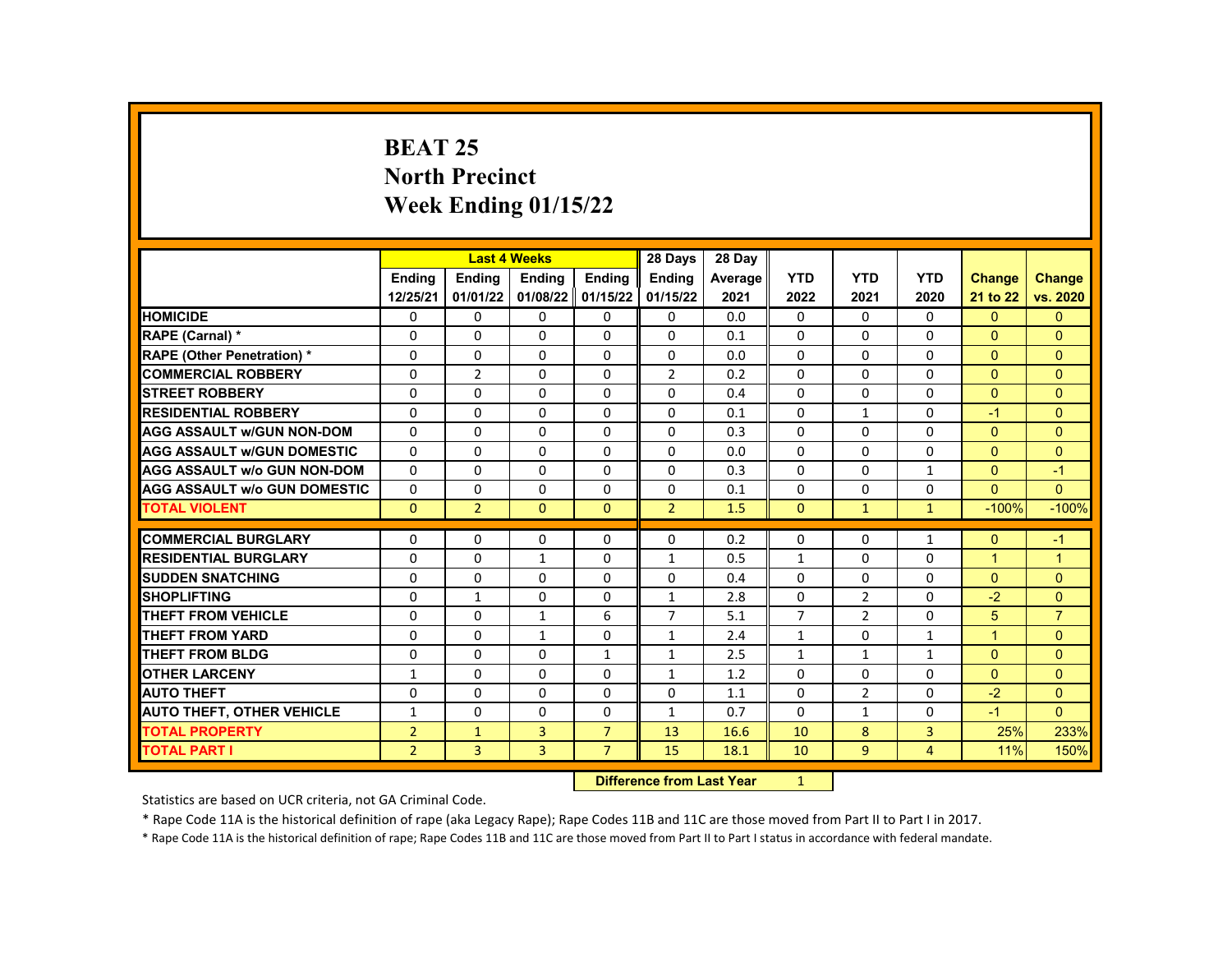# **BEAT 26 North Precinct Week Ending 01/15/22**

|                                     |                | <b>Last 4 Weeks</b> |                |                | 28 Days                   | 28 Day  |                |              |                |                |                |
|-------------------------------------|----------------|---------------------|----------------|----------------|---------------------------|---------|----------------|--------------|----------------|----------------|----------------|
|                                     | <b>Endina</b>  | <b>Ending</b>       | <b>Ending</b>  | <b>Ending</b>  | <b>Endina</b>             | Average | <b>YTD</b>     | <b>YTD</b>   | <b>YTD</b>     | <b>Change</b>  | <b>Change</b>  |
|                                     | 12/25/21       | 01/01/22            | 01/08/22       | 01/15/22       | 01/15/22                  | 2021    | 2022           | 2021         | 2020           | 21 to 22       | vs. 2020       |
| <b>HOMICIDE</b>                     | 0              | 0                   | 0              | 0              | 0                         | 0.0     | 0              | 0            | 0              | $\mathbf{0}$   | $\mathbf{0}$   |
| RAPE (Carnal) *                     | 0              | $\Omega$            | $\Omega$       | $\Omega$       | $\Omega$                  | 0.1     | $\Omega$       | $\Omega$     | $\Omega$       | $\Omega$       | $\Omega$       |
| RAPE (Other Penetration) *          | 0              | $\Omega$            | $\Omega$       | $\Omega$       | $\Omega$                  | 0.2     | $\Omega$       | $\Omega$     | $\Omega$       | $\Omega$       | $\Omega$       |
| <b>COMMERCIAL ROBBERY</b>           | 0              | 0                   | $\Omega$       | 0              | 0                         | 0.3     | $\mathbf{0}$   | 0            | 0              | $\Omega$       | $\Omega$       |
| <b>STREET ROBBERY</b>               | $\Omega$       | $\mathbf{1}$        | $\Omega$       | $\mathbf{1}$   | $\overline{2}$            | 0.7     | $\mathbf{1}$   | $\Omega$     | $\overline{2}$ | $\mathbf{1}$   | $-1$           |
| <b>RESIDENTIAL ROBBERY</b>          | $\Omega$       | $\Omega$            | $\Omega$       | $\Omega$       | 0                         | 0.0     | $\Omega$       | $\Omega$     | $\Omega$       | $\Omega$       | $\Omega$       |
| <b>AGG ASSAULT w/GUN NON-DOM</b>    | 0              | 0                   | $\mathbf{1}$   | 0              | $\mathbf{1}$              | 0.3     | $\mathbf{1}$   | 0            | 0              | $\mathbf{1}$   | $\mathbf{1}$   |
| <b>AGG ASSAULT W/GUN DOMESTIC</b>   | $\Omega$       | 0                   | $\Omega$       | $\Omega$       | $\Omega$                  | 0.0     | $\Omega$       | $\Omega$     | $\Omega$       | $\Omega$       | $\mathbf{0}$   |
| <b>AGG ASSAULT w/o GUN NON-DOM</b>  | $\mathbf{1}$   | $\mathbf{1}$        | $\Omega$       | $\Omega$       | $\overline{2}$            | 1.6     | $\mathbf{1}$   | $\Omega$     | $\Omega$       | $\mathbf{1}$   | $\overline{1}$ |
| <b>AGG ASSAULT W/o GUN DOMESTIC</b> | $\Omega$       | $\Omega$            | $\Omega$       | $\Omega$       | $\Omega$                  | 0.3     | $\Omega$       | $\Omega$     | $\Omega$       | $\Omega$       | $\Omega$       |
| <b>TOTAL VIOLENT</b>                | $\mathbf{1}$   | $\overline{2}$      | $\mathbf{1}$   | $\mathbf{1}$   | 5                         | 3.5     | 3              | $\mathbf{0}$ | $\overline{2}$ | #DIV/0!        | 50%            |
|                                     |                |                     |                |                |                           |         |                |              |                |                |                |
| <b>COMMERCIAL BURGLARY</b>          | 0              | $\mathbf{0}$        | 0              | 0              | 0                         | 0.2     | $\mathbf{0}$   | $\Omega$     | 0              | $\mathbf{0}$   | $\mathbf{0}$   |
| <b>RESIDENTIAL BURGLARY</b>         | $\mathbf 0$    | 0                   | 0              | 0              | $\mathbf 0$               | 0.2     | 0              | 0            | 0              | $\overline{0}$ | $\mathbf{0}$   |
| <b>SUDDEN SNATCHING</b>             | 0              | $\Omega$            | $\mathbf{1}$   | $\Omega$       | $\mathbf{1}$              | 0.7     | $\mathbf{1}$   | $\mathbf{1}$ | $\Omega$       | $\Omega$       | $\overline{1}$ |
| <b>SHOPLIFTING</b>                  | $\mathbf{1}$   | $\Omega$            | $\Omega$       | $\Omega$       | $\mathbf{1}$              | 2.0     | $\Omega$       | $\mathbf{1}$ | $\mathbf{1}$   | $-1$           | $-1$           |
| <b>THEFT FROM VEHICLE</b>           | 0              | $\Omega$            | $\overline{2}$ | $\Omega$       | $\overline{2}$            | 6.6     | $\overline{2}$ | $\mathbf{1}$ | $\mathbf{1}$   | $\mathbf{1}$   | $\mathbf{1}$   |
| <b>THEFT FROM YARD</b>              | 0              | $\mathbf{1}$        | $\mathbf{1}$   | $\Omega$       | $\overline{2}$            | 1.5     | $\mathbf{1}$   | $\mathbf{1}$ | $\Omega$       | $\Omega$       | $\overline{1}$ |
| <b>THEFT FROM BLDG</b>              | 0              | $\Omega$            | $\Omega$       | $\Omega$       | 0                         | 2.5     | $\Omega$       | $\mathbf{1}$ | 0              | $-1$           | $\Omega$       |
| <b>OTHER LARCENY</b>                | $\Omega$       | $\Omega$            | $\Omega$       | $\Omega$       | $\Omega$                  | 0.3     | $\Omega$       | $\Omega$     | $\Omega$       | $\Omega$       | $\Omega$       |
| <b>AUTO THEFT</b>                   | 0              | $\Omega$            | $\Omega$       | $\mathbf{1}$   | $\mathbf{1}$              | 2.1     | $\mathbf{1}$   | $\mathbf{1}$ | $\mathbf{1}$   | $\Omega$       | $\mathbf{0}$   |
| <b>AUTO THEFT, OTHER VEHICLE</b>    | 0              | $\Omega$            | $\Omega$       | $\Omega$       | 0                         | 0.8     | $\Omega$       | $\Omega$     | 0              | $\Omega$       | $\Omega$       |
| <b>TOTAL PROPERTY</b>               | $\mathbf{1}$   | $\mathbf{1}$        | $\overline{4}$ | $\mathbf{1}$   | $\overline{7}$            | 17.0    | 5              | 6            | 3              | $-17%$         | 67%            |
| <b>TOTAL PART I</b>                 | $\overline{2}$ | 3                   | 5              | $\overline{2}$ | 12                        | 20.4    | 8              | 6            | 5              | 33%            | 60%            |
|                                     |                |                     |                |                | Difference from Loot Voor |         | $\mathcal{L}$  |              |                |                |                |

**Difference from Last Year** 

Statistics are based on UCR criteria, not GA Criminal Code.

\* Rape Code 11A is the historical definition of rape (aka Legacy Rape); Rape Codes 11B and 11C are those moved from Part II to Part I in 2017.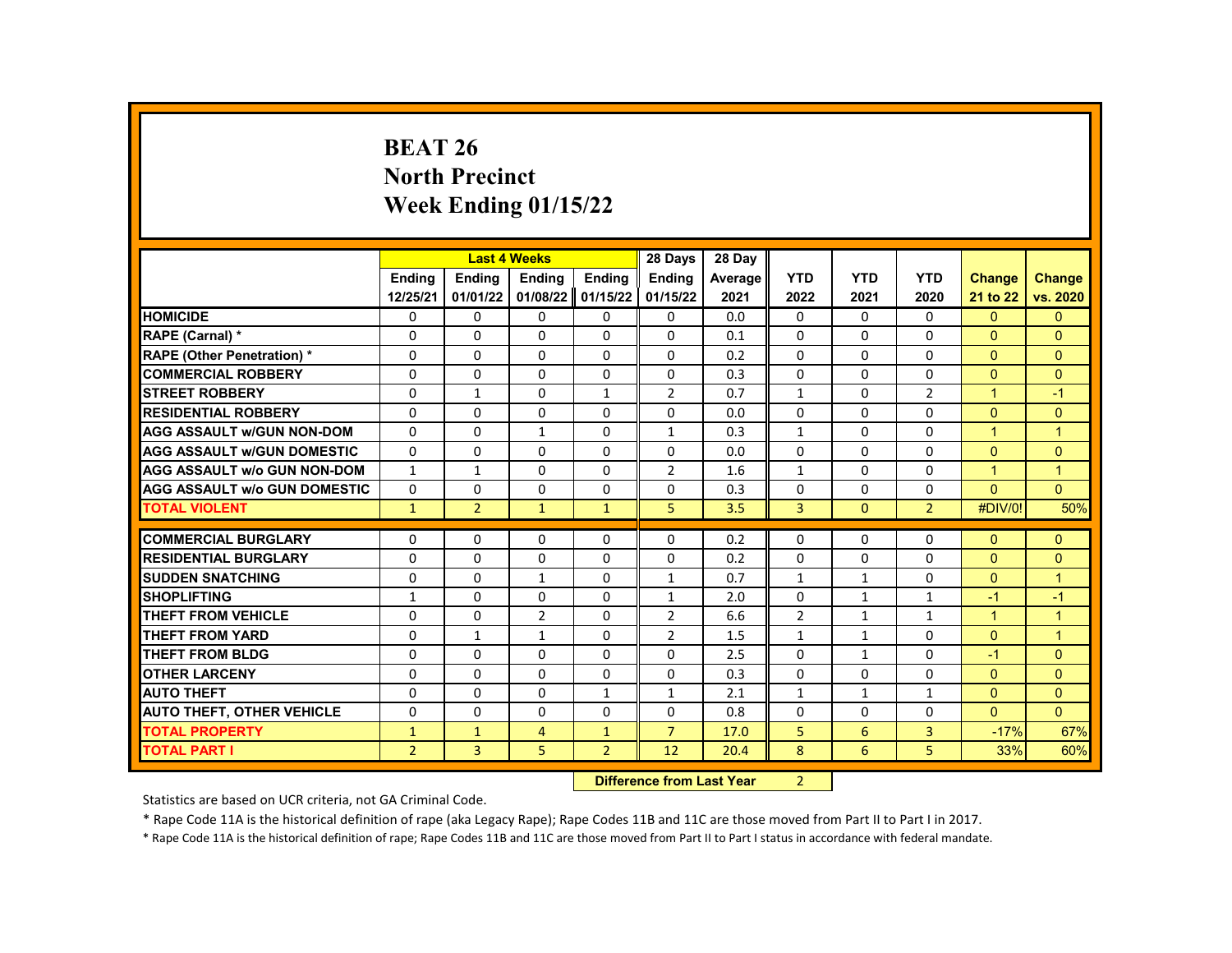# **BEAT 27 North Precinct Week Ending 01/15/22**

|                                     |                |                | <b>Last 4 Weeks</b> |                | 28 Days                   | 28 Day  |                |                |                |                      |                      |
|-------------------------------------|----------------|----------------|---------------------|----------------|---------------------------|---------|----------------|----------------|----------------|----------------------|----------------------|
|                                     | <b>Ending</b>  | <b>Ending</b>  | <b>Ending</b>       | <b>Ending</b>  | <b>Endina</b>             | Average | <b>YTD</b>     | <b>YTD</b>     | <b>YTD</b>     | <b>Change</b>        | <b>Change</b>        |
|                                     | 12/25/21       | 01/01/22       | 01/08/22            | 01/15/22       | 01/15/22                  | 2021    | 2022           | 2021           | 2020           | 21 to 22             | vs. 2020             |
| <b>HOMICIDE</b>                     | 0              | 0              | 0                   | 0              | 0                         | 0.2     | 0              | $\mathbf{1}$   | 0              | $-1$                 | $\mathbf{0}$         |
| RAPE (Carnal) *                     | 0              | $\Omega$       | $\Omega$            | $\Omega$       | $\Omega$                  | 0.5     | $\Omega$       | $\Omega$       | $\Omega$       | $\mathbf{0}$         | $\Omega$             |
| <b>RAPE (Other Penetration) *</b>   | $\Omega$       | $\Omega$       | $\Omega$            | $\Omega$       | $\Omega$                  | 0.2     | $\Omega$       | $\Omega$       | $\Omega$       | $\Omega$             | $\Omega$             |
| <b>COMMERCIAL ROBBERY</b>           | 0              | 0              | 0                   | 0              | 0                         | 0.0     | 0              | $\mathbf{0}$   | $\Omega$       | $\Omega$             | $\Omega$             |
| <b>STREET ROBBERY</b>               | $\Omega$       | $\mathbf{1}$   | $\mathbf{1}$        | $\Omega$       | $\overline{2}$            | 1.7     | $\overline{2}$ | $\Omega$       | $\Omega$       | 2                    | $\overline{2}$       |
| <b>RESIDENTIAL ROBBERY</b>          | $\Omega$       | $\Omega$       | $\Omega$            | $\Omega$       | $\Omega$                  | 0.0     | $\Omega$       | $\Omega$       | $\Omega$       | $\Omega$             | $\Omega$             |
| <b>AGG ASSAULT W/GUN NON-GUN</b>    | 0              | 0              | 0                   | $\mathbf{1}$   | $\mathbf{1}$              | 1.0     | $\mathbf{1}$   | 0              | 0              | $\mathbf{1}$         | $\mathbf{1}$         |
| <b>AGG ASSAULT W/GUN DOMESTIC</b>   | $\mathbf{1}$   | $\Omega$       | $\Omega$            | $\Omega$       | $\mathbf{1}$              | 0.2     | $\Omega$       | $\Omega$       | $\Omega$       | $\Omega$             | $\Omega$             |
| <b>AGG ASSAULT W/o GUN NON-DOM</b>  | $\Omega$       | $\Omega$       | $\Omega$            | $\mathbf{1}$   | $\mathbf{1}$              | 1.5     | $\mathbf{1}$   | 3              | $\mathbf{1}$   | $-2$                 | $\Omega$             |
| <b>AGG ASSAULT W/o GUN DOMESTIC</b> | $\Omega$       | $\overline{2}$ | $\Omega$            | $\Omega$       | $\overline{2}$            | 1.2     | $\Omega$       | $\overline{2}$ | $\Omega$       | $-2$                 | $\Omega$             |
| <b>TOTAL VIOLENT</b>                | $\mathbf{1}$   | 3              | $\mathbf{1}$        | $\overline{2}$ | $\overline{7}$            | 6.5     | $\overline{4}$ | 6              | $\mathbf{1}$   | $-33%$               | 300%                 |
|                                     |                |                |                     |                |                           |         |                |                |                |                      |                      |
| <b>COMMERCIAL BURGLARY</b>          | 0              | $\Omega$       | 0                   | 0              | 0                         | 0.4     | $\Omega$       | 0              | $\Omega$       | $\Omega$             | $\Omega$             |
| <b>RESIDENTIAL BURGLARY</b>         | $\mathbf{1}$   | $\mathbf{1}$   | $\Omega$            | 0              | $\overline{2}$            | 0.7     | 0              | $\Omega$       | $\mathbf{1}$   | $\Omega$             | $-1$                 |
| <b>SUDDEN SNATCHING</b>             | $\Omega$       | $\mathbf{1}$   | $\Omega$            | $\Omega$       | $\mathbf{1}$              | 0.6     | $\mathbf{1}$   | $\Omega$       | $\Omega$       | $\blacktriangleleft$ | $\blacktriangleleft$ |
| <b>SHOPLIFTING</b>                  | 0              | $\Omega$       | $\mathbf{1}$        | $\mathbf{1}$   | $\overline{2}$            | 1.5     | $\overline{2}$ | $\Omega$       | $\overline{2}$ | $\overline{2}$       | $\Omega$             |
| <b>THEFT FROM VEHICLE</b>           | $\Omega$       | $\Omega$       | $\overline{2}$      | $\mathbf{1}$   | 3                         | 6.8     | 3              | $\Omega$       | $\mathbf{1}$   | 3                    | $\overline{2}$       |
| <b>THEFT FROM YARD</b>              | $\Omega$       | $\Omega$       | $\Omega$            | $\Omega$       | $\Omega$                  | 1.1     | $\Omega$       | $\overline{2}$ | $\Omega$       | $-2$                 | $\Omega$             |
| <b>THEFT FROM BLDG</b>              | 0              | $\Omega$       | $\mathbf{1}$        | $\Omega$       | $\mathbf{1}$              | 1.2     | $\mathbf{1}$   | $\Omega$       | $\mathbf{1}$   | $\blacktriangleleft$ | $\Omega$             |
| <b>OTHER LARCENY</b>                | $\Omega$       | $\Omega$       | $\Omega$            | $\Omega$       | $\Omega$                  | 0.1     | $\Omega$       | $\Omega$       | $\Omega$       | $\Omega$             | $\Omega$             |
| <b>AUTO THEFT</b>                   | 0              | $\mathbf{0}$   | $\mathbf{1}$        | $\mathbf{1}$   | $\overline{2}$            | 1.8     | $\overline{2}$ | $\mathbf{1}$   | $\Omega$       | $\mathbf{1}$         | $\overline{2}$       |
| <b>AUTO THEFT, OTHER VEHICLE</b>    | 0              | $\Omega$       | $\Omega$            | $\Omega$       | $\Omega$                  | 0.5     | $\Omega$       | $\Omega$       | $\Omega$       | $\Omega$             | $\Omega$             |
| <b>TOTAL PROPERTY</b>               | $\mathbf{1}$   | $\overline{2}$ | 5                   | 3              | 11                        | 14.6    | 9              | $\overline{3}$ | 5              | 200%                 | 80%                  |
| <b>TOTAL PART I</b>                 | $\overline{2}$ | 5              | 6                   | 5              | 18                        | 21.1    | 13             | 9              | 6              | 44%                  | 117%                 |
|                                     |                |                |                     |                | Difference from Loot Voor |         | $\sqrt{ }$     |                |                |                      |                      |

**Difference from Last Year** 

Statistics are based on UCR criteria, not GA Criminal Code.

\* Rape Code 11A is the historical definition of rape (aka Legacy Rape); Rape Codes 11B and 11C are those moved from Part II to Part I in 2017.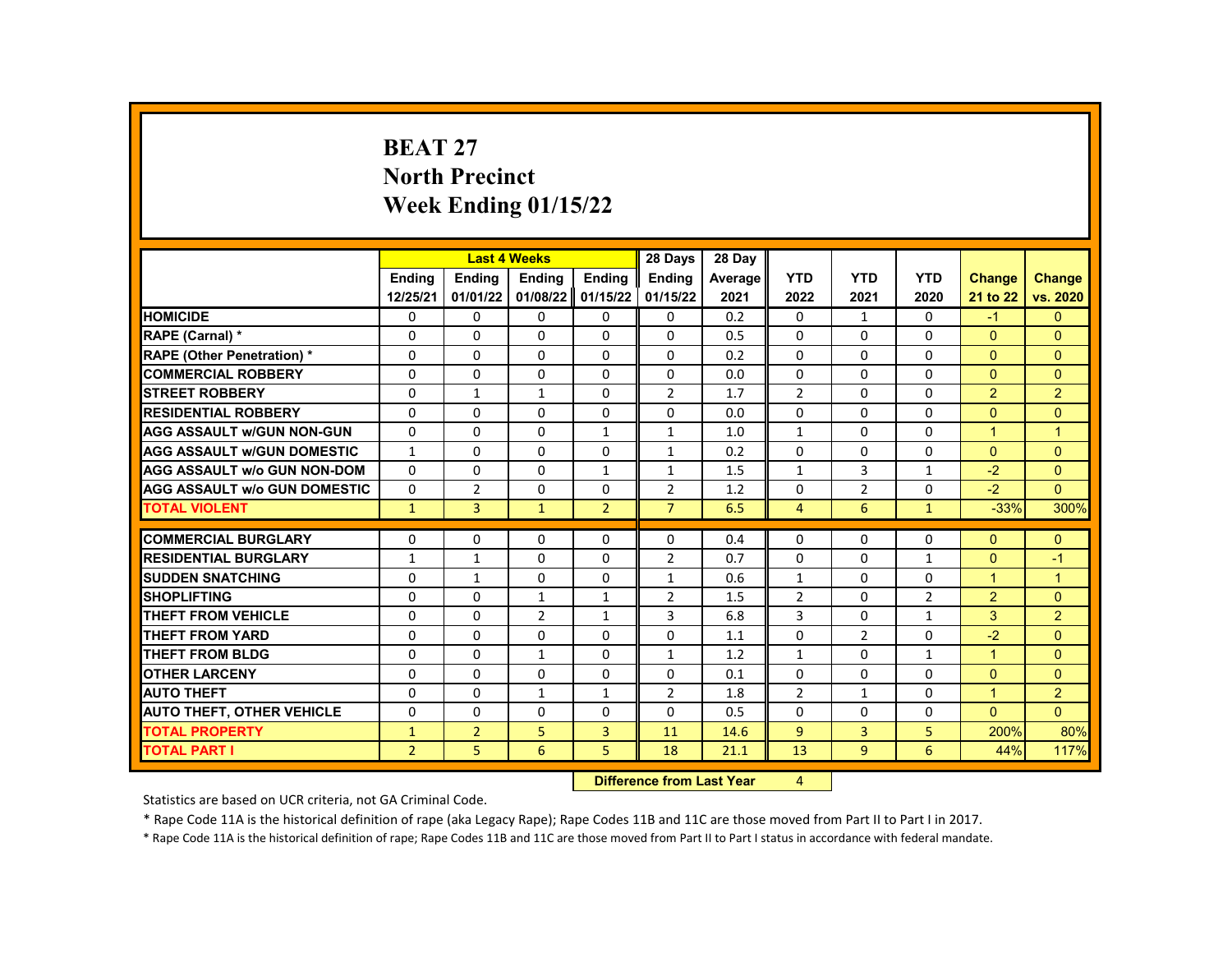# **BEAT 31 Central Precinct Week Ending 01/15/22**

|                                     |               | <b>Last 4 Weeks</b> |                |                | 28 Days                            | 28 Day  |                |                |              |                      |                      |
|-------------------------------------|---------------|---------------------|----------------|----------------|------------------------------------|---------|----------------|----------------|--------------|----------------------|----------------------|
|                                     | <b>Endina</b> | <b>Endina</b>       | <b>Endina</b>  | <b>Endina</b>  | <b>Endina</b>                      | Average | <b>YTD</b>     | <b>YTD</b>     | <b>YTD</b>   | <b>Change</b>        | <b>Change</b>        |
|                                     | 12/25/21      | 01/01/22            | 01/08/22       | 01/15/22       | 01/15/22                           | 2021    | 2022           | 2021           | 2020         | 21 to 22             | vs. 2020             |
| <b>HOMICIDE</b>                     | 0             | 0                   | 0              | 0              | 0                                  | 0.0     | 0              | 0              | 0            | $\mathbf{0}$         | $\mathbf{0}$         |
| RAPE (Carnal) *                     | $\Omega$      | $\Omega$            | $\Omega$       | $\Omega$       | $\Omega$                           | 0.2     | $\Omega$       | $\Omega$       | $\Omega$     | $\Omega$             | $\Omega$             |
| RAPE (Other Penetration) *          | $\Omega$      | $\Omega$            | $\Omega$       | $\Omega$       | $\Omega$                           | 0.0     | $\Omega$       | $\Omega$       | $\Omega$     | $\Omega$             | $\Omega$             |
| <b>COMMERCIAL ROBBERY</b>           | $\Omega$      | $\Omega$            | $\Omega$       | $\Omega$       | $\Omega$                           | 0.0     | $\Omega$       | $\Omega$       | $\Omega$     | $\Omega$             | $\Omega$             |
| <b>STREET ROBBERY</b>               | 0             | 0                   | $\Omega$       | $\Omega$       | $\Omega$                           | 0.5     | 0              | $\mathbf{1}$   | 0            | $-1$                 | $\mathbf{0}$         |
| <b>RESIDENTIAL ROBBERY</b>          | $\Omega$      | $\Omega$            | $\Omega$       | $\Omega$       | $\Omega$                           | 0.1     | $\Omega$       | $\Omega$       | $\Omega$     | $\Omega$             | $\Omega$             |
| <b>AGG ASSAULT w/GUN NON-DOM</b>    | 0             | 0                   | 0              | 1              | 1                                  | 2.0     | $\mathbf{1}$   | $\mathbf{1}$   | 0            | $\Omega$             | $\overline{1}$       |
| <b>AGG ASSAULT W/GUN DOMESTIC</b>   | $\Omega$      | $\Omega$            | $\Omega$       | $\Omega$       | $\Omega$                           | 0.0     | $\Omega$       | $\Omega$       | $\Omega$     | $\Omega$             | $\Omega$             |
| <b>AGG ASSAULT w/o GUN NON-DOM</b>  | $\Omega$      | $\Omega$            | $\Omega$       | $\Omega$       | $\Omega$                           | 0.5     | $\Omega$       | $\Omega$       | $\Omega$     | $\Omega$             | $\Omega$             |
| <b>AGG ASSAULT w/o GUN DOMESTIC</b> | 0             | 0                   | $\mathbf{1}$   | $\Omega$       | $\mathbf{1}$                       | 0.6     | $\mathbf{1}$   | 0              | 0            | $\blacktriangleleft$ | $\overline{1}$       |
| <b>TOTAL VIOLENT</b>                | $\mathbf{0}$  | $\mathbf{0}$        | $\mathbf{1}$   | $\mathbf{1}$   | $\overline{2}$                     | 3.9     | $\overline{2}$ | $\overline{2}$ | $\mathbf{0}$ | 0%                   | #DIV/0!              |
|                                     |               |                     |                |                |                                    |         |                |                |              |                      |                      |
| <b>COMMERCIAL BURGLARY</b>          | 0             | 1                   | 0              | $\Omega$       | $\mathbf{1}$                       | 0.5     | $\mathbf{0}$   | 0              | 0            | $\Omega$             | $\Omega$             |
| <b>RESIDENTIAL BURGLARY</b>         | $\Omega$      | $\Omega$            | $\Omega$       | $\Omega$       | $\Omega$                           | 2.0     | $\Omega$       | $\Omega$       | 6            | $\Omega$             | $-6$                 |
| <b>SUDDEN SNATCHING</b>             | 0             | $\Omega$            | $\Omega$       | $\Omega$       | $\Omega$                           | 0.2     | $\Omega$       | $\Omega$       | $\Omega$     | $\Omega$             | $\Omega$             |
| <b>SHOPLIFTING</b>                  | $\Omega$      | $\Omega$            | $\Omega$       | $\Omega$       | $\Omega$                           | 0.2     | $\Omega$       | $\Omega$       | $\Omega$     | $\Omega$             | $\Omega$             |
| <b>THEFT FROM VEHICLE</b>           | $\Omega$      | $\mathbf{1}$        | $\Omega$       | $\Omega$       | $\mathbf{1}$                       | 4.2     | $\Omega$       | $\Omega$       | $\mathbf{1}$ | $\Omega$             | $-1$                 |
| <b>THEFT FROM YARD</b>              | $\Omega$      | $\Omega$            | $\overline{2}$ | $\mathbf{1}$   | 3                                  | 2.0     | 3              | $\Omega$       | 2            | 3                    | $\mathbf{1}$         |
| <b>THEFT FROM BLDG</b>              | $\Omega$      | $\Omega$            | 0              | $\Omega$       | 0                                  | 1.1     | $\Omega$       | $\Omega$       | $\Omega$     | $\Omega$             | $\Omega$             |
| <b>OTHER LARCENY</b>                | 0             | $\mathbf{1}$        | $\mathbf{1}$   | 0              | $\overline{2}$                     | 1.9     | $\overline{2}$ | $\mathbf{1}$   | $\mathbf{1}$ | $\overline{1}$       | $\mathbf{1}$         |
| <b>AUTO THEFT</b>                   | $\Omega$      | 0                   | $\mathbf{1}$   | $\mathbf{1}$   | $\overline{2}$                     | 1.2     | $\overline{2}$ | $\Omega$       | $\mathbf{1}$ | 2                    | $\blacktriangleleft$ |
| <b>AUTO THEFT, OTHER VEHICLE</b>    | $\Omega$      | $\Omega$            | $\Omega$       | $\Omega$       | $\Omega$                           | 1.2     | $\Omega$       | $\Omega$       | $\Omega$     | $\Omega$             | $\Omega$             |
| <b>TOTAL PROPERTY</b>               | $\Omega$      | 3                   | $\overline{4}$ | $\overline{2}$ | 9                                  | 14.3    | $\overline{7}$ | $\mathbf{1}$   | 11           | 600%                 | $-36%$               |
| <b>TOTAL PART I</b>                 | $\Omega$      | 3                   | 5              | 3              | 11                                 | 18.3    | $\overline{9}$ | $\overline{3}$ | 11           | 200%                 | $-18%$               |
|                                     |               |                     |                |                | <b>Difference from Least Vance</b> |         | $\epsilon$     |                |              |                      |                      |

**Difference from Last Year** 6

Statistics are based on UCR criteria, not GA Criminal Code.

\* Rape Code 11A is the historical definition of rape (aka Legacy Rape); Rape Codes 11B and 11C are those moved from Part II to Part I in 2017.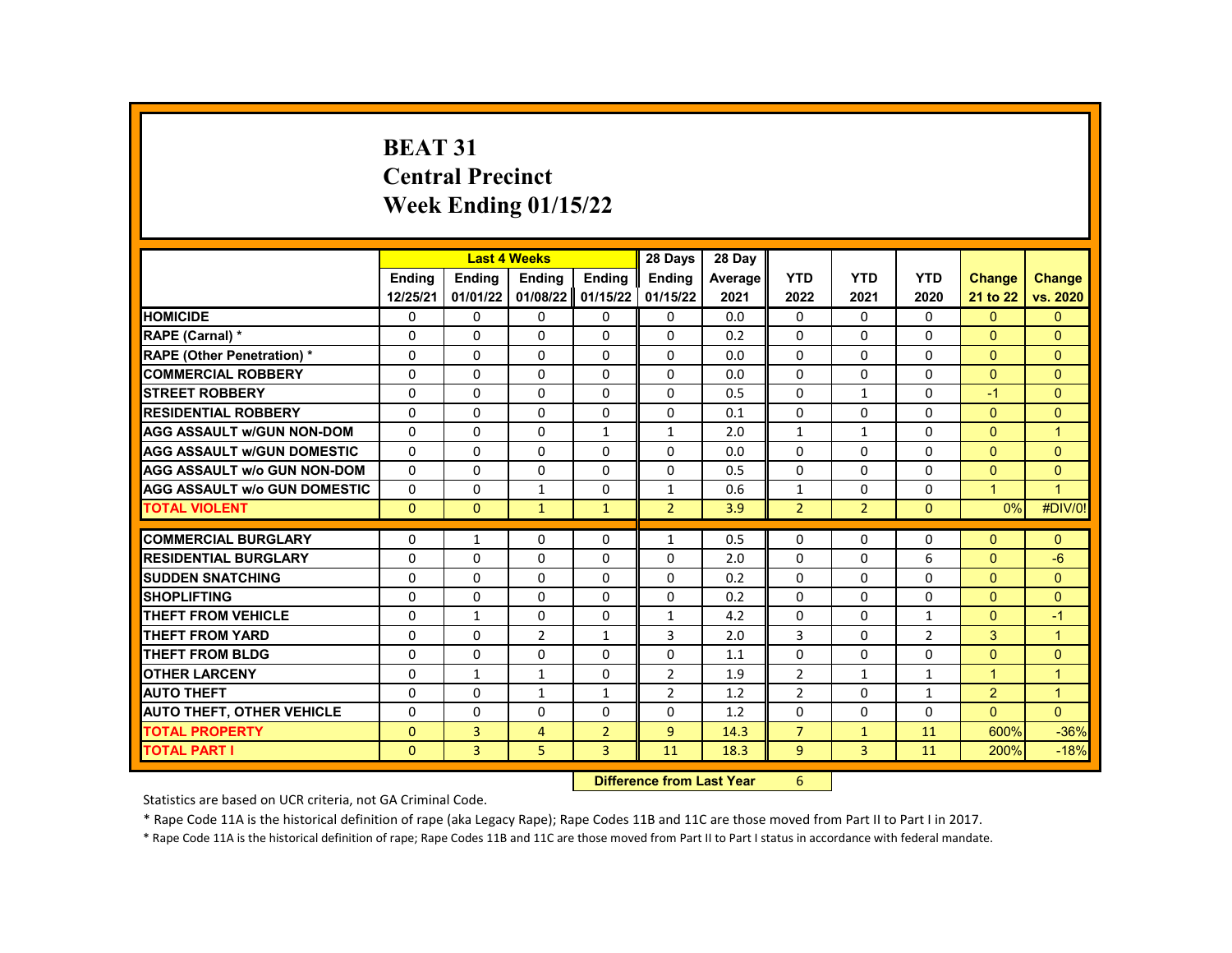# **BEAT 32 Central Precinct Week Ending 01/15/22**

|                                     |                |                | <b>Last 4 Weeks</b> |                                 | 28 Days        | 28 Day  |                |                |                |                |                |
|-------------------------------------|----------------|----------------|---------------------|---------------------------------|----------------|---------|----------------|----------------|----------------|----------------|----------------|
|                                     | <b>Endina</b>  | <b>Ending</b>  | <b>Ending</b>       | <b>Ending</b>                   | <b>Endina</b>  | Average | <b>YTD</b>     | <b>YTD</b>     | <b>YTD</b>     | <b>Change</b>  | <b>Change</b>  |
|                                     | 12/25/21       | 01/01/22       | 01/08/22            | 01/15/22                        | 01/15/22       | 2021    | 2022           | 2021           | 2020           | 21 to 22       | vs. 2020       |
| <b>HOMICIDE</b>                     | 0              | 0              | 0                   | 0                               | 0              | 0.1     | 0              | 0              | 0              | $\mathbf{0}$   | $\mathbf{0}$   |
| RAPE (Carnal) *                     | 0              | $\Omega$       | $\Omega$            | $\Omega$                        | $\Omega$       | 0.0     | $\Omega$       | $\Omega$       | $\Omega$       | $\Omega$       | $\Omega$       |
| RAPE (Other Penetration) *          | 0              | $\Omega$       | $\Omega$            | $\Omega$                        | $\Omega$       | 0.2     | $\Omega$       | $\Omega$       | $\Omega$       | $\Omega$       | $\Omega$       |
| <b>COMMERCIAL ROBBERY</b>           | 0              | 0              | 0                   | 0                               | 0              | 0.2     | $\mathbf{0}$   | 0              | $\mathbf{1}$   | $\mathbf{0}$   | $-1$           |
| <b>STREET ROBBERY</b>               | $\Omega$       | $\Omega$       | $\Omega$            | $\Omega$                        | $\Omega$       | 0.2     | $\Omega$       | $\Omega$       | $\Omega$       | $\Omega$       | $\mathbf{0}$   |
| <b>RESIDENTIAL ROBBERY</b>          | 0              | $\Omega$       | $\mathbf{1}$        | $\Omega$                        | $\mathbf{1}$   | 0.1     | $\mathbf{1}$   | $\Omega$       | $\Omega$       | $\overline{1}$ | $\mathbf{1}$   |
| <b>AGG ASSAULT w/GUN NON-DOM</b>    | 0              | 0              | 0                   | 0                               | 0              | 0.4     | 0              | $\mathbf{1}$   | $\overline{2}$ | $-1$           | $-2$           |
| <b>AGG ASSAULT W/GUN DOMESTIC</b>   | $\Omega$       | $\Omega$       | $\Omega$            | $\Omega$                        | $\Omega$       | 0.0     | $\Omega$       | $\Omega$       | $\Omega$       | $\Omega$       | $\Omega$       |
| <b>AGG ASSAULT w/o GUN NON-DOM</b>  | $\Omega$       | $\Omega$       | $\Omega$            | $\Omega$                        | $\Omega$       | 0.6     | $\Omega$       | $\mathbf{1}$   | $\Omega$       | $-1$           | $\Omega$       |
| <b>AGG ASSAULT W/o GUN DOMESTIC</b> | $\Omega$       | $\Omega$       | $\Omega$            | $\Omega$                        | $\Omega$       | 0.3     | $\Omega$       | $\Omega$       | $\Omega$       | $\Omega$       | $\Omega$       |
| <b>TOTAL VIOLENT</b>                | $\mathbf{0}$   | $\mathbf{0}$   | $\mathbf{1}$        | $\mathbf{0}$                    | $\mathbf{1}$   | 2.0     | $\mathbf{1}$   | $\overline{2}$ | 3              | $-50%$         | $-67%$         |
|                                     |                |                |                     |                                 |                |         |                |                |                |                |                |
| <b>COMMERCIAL BURGLARY</b>          | 0              | 0              | 0                   | $\mathbf{1}$                    | $\mathbf{1}$   | 0.5     | $\mathbf{1}$   | $\Omega$       | $\mathbf{1}$   | 1              | $\mathbf{0}$   |
| <b>RESIDENTIAL BURGLARY</b>         | 0              | 0              | 0                   | $\overline{2}$                  | $\overline{2}$ | 2.1     | $\overline{2}$ | 0              | 3              | $\overline{2}$ | $-1$           |
| <b>SUDDEN SNATCHING</b>             | 0              | $\Omega$       | $\Omega$            | $\Omega$                        | $\Omega$       | 0.0     | $\Omega$       | $\Omega$       | $\Omega$       | $\Omega$       | $\Omega$       |
| <b>SHOPLIFTING</b>                  | 0              | $\Omega$       | $\mathbf{1}$        | $\mathbf{1}$                    | $\overline{2}$ | 3.2     | $\overline{2}$ | $\overline{2}$ | $\mathbf{1}$   | $\Omega$       | $\overline{1}$ |
| <b>THEFT FROM VEHICLE</b>           | $\Omega$       | $\overline{2}$ | $\overline{2}$      | $\Omega$                        | 4              | 4.2     | $\overline{2}$ | $\overline{2}$ | $\Omega$       | $\Omega$       | $\overline{2}$ |
| <b>THEFT FROM YARD</b>              | 0              | $\mathbf{1}$   | $\Omega$            | $\mathbf{1}$                    | $\overline{2}$ | 2.1     | $\mathbf{1}$   | $\Omega$       | $\mathbf{1}$   | $\mathbf{1}$   | $\Omega$       |
| <b>THEFT FROM BLDG</b>              | 0              | $\Omega$       | $\mathbf{1}$        | $\mathbf{1}$                    | $\overline{2}$ | 0.8     | $\overline{2}$ | $\mathbf{1}$   | 0              | $\mathbf{1}$   | $\overline{2}$ |
| <b>OTHER LARCENY</b>                | $\mathbf 0$    | $\mathbf{1}$   | $\mathbf{1}$        | 0                               | $\overline{2}$ | 1.5     | $\mathbf{1}$   | $\Omega$       | $\overline{2}$ | $\mathbf{1}$   | $-1$           |
| <b>AUTO THEFT</b>                   | $\overline{2}$ | $\Omega$       | $\mathbf{1}$        | $\mathbf{1}$                    | 4              | 1.5     | $\overline{2}$ | $\overline{2}$ | $\Omega$       | $\Omega$       | $\overline{2}$ |
| <b>AUTO THEFT, OTHER VEHICLE</b>    | 0              | $\Omega$       | $\Omega$            | $\Omega$                        | $\Omega$       | 0.8     | $\Omega$       | $\Omega$       | 0              | $\Omega$       | $\Omega$       |
| <b>TOTAL PROPERTY</b>               | $\overline{2}$ | $\overline{4}$ | 6                   | $\overline{7}$                  | 19             | 16.6    | 13             | $\overline{7}$ | 8              | 86%            | 63%            |
| <b>TOTAL PART I</b>                 | $\overline{2}$ | $\overline{4}$ | $\overline{7}$      | $\overline{7}$                  | 20             | 18.6    | 14             | 9              | 11             | 56%            | 27%            |
|                                     |                |                |                     | Difference from Loot Voor<br>E. |                |         |                |                |                |                |                |

**Difference from Last Year** 

Statistics are based on UCR criteria, not GA Criminal Code.

\* Rape Code 11A is the historical definition of rape (aka Legacy Rape); Rape Codes 11B and 11C are those moved from Part II to Part I in 2017.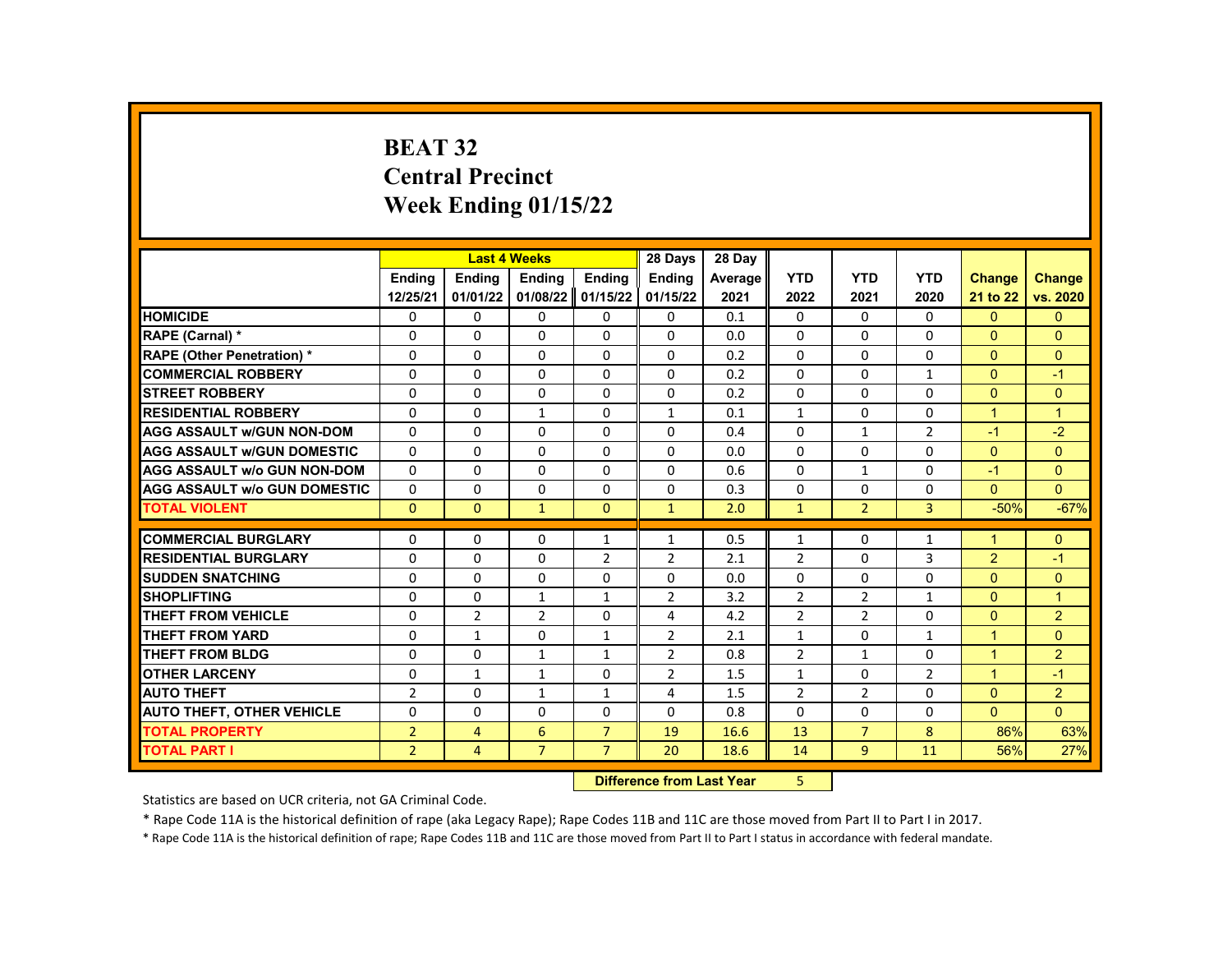# **BEAT 33 Central Precinct Week Ending 01/15/22**

|                                     |                          | <b>Last 4 Weeks</b> |               |                | 28 Days                      | 28 Day     |                |                          |                |                      |                      |
|-------------------------------------|--------------------------|---------------------|---------------|----------------|------------------------------|------------|----------------|--------------------------|----------------|----------------------|----------------------|
|                                     | <b>Endina</b>            | <b>Ending</b>       | Ending        | <b>Ending</b>  | <b>Endina</b>                | Average    | <b>YTD</b>     | <b>YTD</b>               | <b>YTD</b>     | <b>Change</b>        | <b>Change</b>        |
|                                     | 12/25/21                 | 01/01/22            | 01/08/22      | 01/15/22       | 01/15/22                     | 2021       | 2022           | 2021                     | 2020           | 21 to 22             | vs. 2020             |
| <b>HOMICIDE</b>                     | 0                        | 0                   | 0             | 0              | 0                            | 0.1        | 0              | 0                        | 0              | $\mathbf{0}$         | $\mathbf{0}$         |
| RAPE (Carnal) *                     | 0                        | $\mathbf{0}$        | $\Omega$      | $\mathbf{0}$   | $\Omega$                     | 0.2        | $\Omega$       | $\Omega$                 | $\Omega$       | $\Omega$             | $\Omega$             |
| <b>RAPE (Other Penetration) *</b>   | $\Omega$                 | $\Omega$            | $\Omega$      | $\Omega$       | $\Omega$                     | 0.2        | $\Omega$       | $\Omega$                 | $\Omega$       | $\Omega$             | $\Omega$             |
| <b>COMMERCIAL ROBBERY</b>           | 0                        | 0                   | 0             | 0              | $\Omega$                     | 0.2        | 0              | 0                        | 0              | $\Omega$             | $\Omega$             |
| <b>STREET ROBBERY</b>               | 0                        | $\mathbf{1}$        | $\Omega$      | $\Omega$       | $\mathbf{1}$                 | 0.8        | $\mathbf{1}$   | $\mathbf{1}$             | $\mathbf{1}$   | $\Omega$             | $\Omega$             |
| <b>RESIDENTIAL ROBBERY</b>          | $\Omega$                 | $\Omega$            | $\Omega$      | $\Omega$       | $\Omega$                     | 0.0        | $\Omega$       | $\Omega$                 | $\Omega$       | $\Omega$             | $\Omega$             |
| <b>AGG ASSAULT W/GUN NON-DOM</b>    | $\Omega$                 | 0                   | 0             | 0              | $\Omega$                     | 0.8        | $\Omega$       | 1                        | $\Omega$       | $-1$                 | $\Omega$             |
| <b>AGG ASSAULT W/GUN DOMESTIC</b>   | $\Omega$                 | $\mathbf 0$         | $\Omega$      | $\Omega$       | $\Omega$                     | 0.3        | $\Omega$       | $\Omega$                 | $\Omega$       | $\Omega$             | $\Omega$             |
| <b>AGG ASSAULT w/o GUN NON-DOM</b>  | $\Omega$                 | $\Omega$            | $\Omega$      | $\Omega$       | $\Omega$                     | 0.8        | $\Omega$       | $\Omega$                 | $\mathbf{1}$   | $\Omega$             | $-1$                 |
| <b>AGG ASSAULT W/o GUN DOMESTIC</b> | $\Omega$                 | 0                   | 0             | 0              | 0                            | 0.2        | 0              | 0                        | $\Omega$       | $\Omega$             | $\Omega$             |
| <b>TOTAL VIOLENT</b>                | $\mathbf{0}$             | $\mathbf{1}$        | $\mathbf{0}$  | $\mathbf{0}$   | $\mathbf{1}$                 | 3.5        | $\mathbf{1}$   | $\overline{2}$           | $\overline{2}$ | $-50%$               | $-50%$               |
| <b>COMMERCIAL BURGLARY</b>          | 0                        |                     | 0             | 0              | 0                            | 1.1        | 0              | 0                        | 0              | $\Omega$             | $\mathbf{0}$         |
| <b>RESIDENTIAL BURGLARY</b>         | $\Omega$                 | 0<br>$\mathbf{1}$   | $\Omega$      | $\mathbf{0}$   | $\mathbf{1}$                 | 1.4        | $\Omega$       | $\Omega$                 | $\Omega$       | $\Omega$             | $\Omega$             |
| <b>SUDDEN SNATCHING</b>             | $\Omega$                 | $\mathbf{0}$        |               |                | 0                            |            | $\Omega$       | $\Omega$                 | $\Omega$       | $\Omega$             | $\Omega$             |
| <b>SHOPLIFTING</b>                  | $\Omega$                 | 1                   | 0<br>$\Omega$ | 0<br>$\Omega$  | $\mathbf{1}$                 | 0.0        | $\Omega$       |                          | 3              | $-1$                 | $-3$                 |
| <b>THEFT FROM VEHICLE</b>           |                          | $\mathbf{0}$        | $\Omega$      | $\mathbf{1}$   |                              | 3.1<br>2.4 | $\mathbf{1}$   | $\mathbf{1}$<br>$\Omega$ | $\Omega$       | $\mathbf{1}$         | $\mathbf{1}$         |
| <b>THEFT FROM YARD</b>              | $\mathbf{1}$             |                     |               |                | $\overline{2}$               |            | $\Omega$       |                          | 3              | $\Omega$             | $-3$                 |
| <b>THEFT FROM BLDG</b>              | $\mathbf{1}$<br>$\Omega$ | 0<br>$\Omega$       | 0<br>1        | 0              | $\mathbf{1}$<br>$\mathbf{1}$ | 2.5        |                | 0<br>$\Omega$            | $\Omega$       | $\blacktriangleleft$ | $\mathbf{1}$         |
|                                     |                          |                     |               | $\Omega$       |                              | 1.2        | $\mathbf{1}$   |                          |                |                      |                      |
| <b>OTHER LARCENY</b>                | $\Omega$                 | $\Omega$            | $\Omega$      | $\Omega$       | $\Omega$                     | 1.5        | $\Omega$       | $\Omega$                 | $\Omega$       | $\Omega$             | $\Omega$             |
| <b>AUTO THEFT</b>                   | 0                        | 0                   | 0             | 0              | 0                            | 0.8        | $\Omega$       | $\mathbf{1}$             | $\overline{2}$ | $-1$                 | $-2$<br>$\mathbf{1}$ |
| <b>AUTO THEFT, OTHER VEHICLE</b>    | $\Omega$                 | 0                   | 0             | $\mathbf{1}$   | $\mathbf{1}$                 | 0.8        | $\mathbf{1}$   | 0                        | $\Omega$       | $\mathbf{1}$         |                      |
| <b>TOTAL PROPERTY</b>               | $\overline{2}$           | $\overline{2}$      | $\mathbf{1}$  | $\overline{2}$ | $\overline{7}$               | 14.7       | 3              | $\overline{2}$           | 8              | 50%                  | $-63%$               |
| TOTAL PART I                        | $\overline{2}$           | 3                   | $\mathbf{1}$  | $\overline{2}$ | 8                            | 18.2       | $\overline{4}$ | $\overline{4}$           | 10             | 0%                   | $-60%$               |
|                                     |                          |                     |               |                | Difference from Loot Vear    |            | $\Omega$       |                          |                |                      |                      |

**Difference from Last Year** 0

Statistics are based on UCR criteria, not GA Criminal Code.

\* Rape Code 11A is the historical definition of rape (aka Legacy Rape); Rape Codes 11B and 11C are those moved from Part II to Part I in 2017.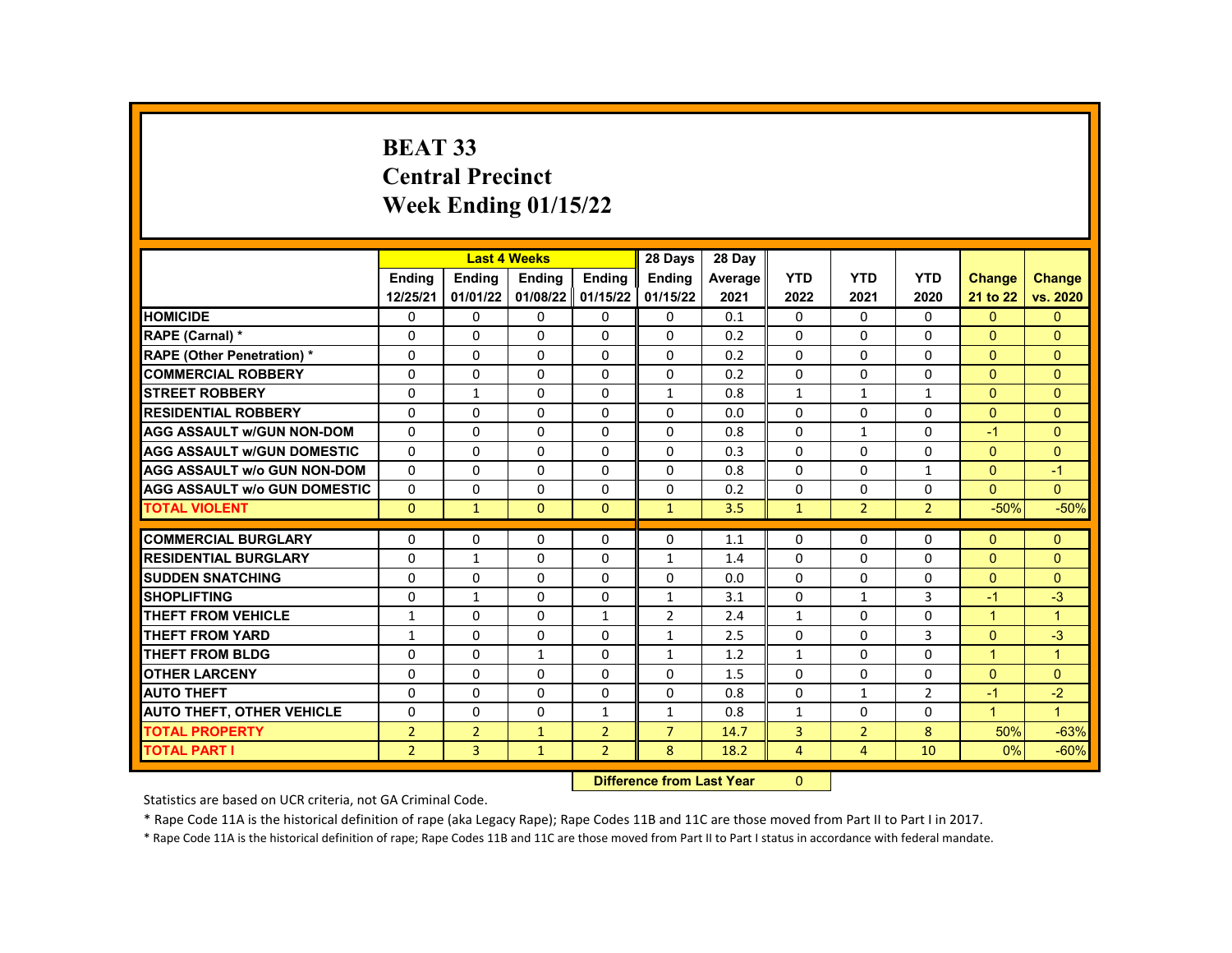# **BEAT 34 Central Precinct Week Ending 01/15/22**

|                                     |               |                | <b>Last 4 Weeks</b> |                | 28 Days                   | 28 Day  |                |                |                |                      |                |
|-------------------------------------|---------------|----------------|---------------------|----------------|---------------------------|---------|----------------|----------------|----------------|----------------------|----------------|
|                                     | <b>Endina</b> | <b>Endina</b>  | Ending              | Ending         | <b>Endina</b>             | Average | <b>YTD</b>     | <b>YTD</b>     | <b>YTD</b>     | <b>Change</b>        | <b>Change</b>  |
|                                     | 12/25/21      | 01/01/22       | 01/08/22            | 01/15/22       | 01/15/22                  | 2021    | 2022           | 2021           | 2020           | 21 to 22             | vs. 2020       |
| <b>HOMICIDE</b>                     | 0             | 0              | 0                   | 0              | 0                         | 0.1     | 0              | 0              | $\mathbf{1}$   | $\mathbf{0}$         | $-1$           |
| RAPE (Carnal) *                     | $\Omega$      | $\Omega$       | $\Omega$            | $\Omega$       | $\Omega$                  | 0.2     | $\Omega$       | $\Omega$       | $\Omega$       | $\Omega$             | $\Omega$       |
| <b>RAPE (Other Penetration) *</b>   | $\Omega$      | $\Omega$       | $\Omega$            | $\mathbf{1}$   | $\mathbf{1}$              | 0.0     | $\mathbf{1}$   | $\Omega$       | $\Omega$       | $\overline{1}$       | $\mathbf{1}$   |
| <b>COMMERCIAL ROBBERY</b>           | 0             | 0              | 0                   | 0              | 0                         | 0.0     | $\mathbf{0}$   | 0              | $\Omega$       | $\Omega$             | $\mathbf{0}$   |
| <b>STREET ROBBERY</b>               | $\Omega$      | $\Omega$       | $\mathbf{1}$        | $\Omega$       | $\mathbf{1}$              | 0.8     | $\mathbf{1}$   | $\mathbf{1}$   | $\Omega$       | $\Omega$             | $\overline{1}$ |
| <b>RESIDENTIAL ROBBERY</b>          | $\Omega$      | $\Omega$       | $\Omega$            | $\mathbf{1}$   | $\mathbf{1}$              | 0.0     | $\mathbf{1}$   | $\Omega$       | $\Omega$       | $\overline{1}$       | $\mathbf{1}$   |
| <b>AGG ASSAULT w/GUN NON-DOM</b>    | $\mathbf{1}$  | $\mathbf{1}$   | $\mathbf{1}$        | 0              | 3                         | 1.5     | $\overline{2}$ | $\mathbf{1}$   | $\overline{2}$ | $\blacktriangleleft$ | $\mathbf{0}$   |
| <b>AGG ASSAULT W/GUN DOMESTIC</b>   | $\Omega$      | $\Omega$       | $\Omega$            | $\Omega$       | $\Omega$                  | 0.2     | $\Omega$       | $\Omega$       | $\Omega$       | $\Omega$             | $\Omega$       |
| AGG ASSAULT w/o GUN NON-DOM         | $\Omega$      | $\Omega$       | $\Omega$            | $\mathbf{1}$   | $\mathbf{1}$              | 0.7     | $\mathbf{1}$   | $\mathbf{1}$   | $\mathbf{1}$   | $\Omega$             | $\Omega$       |
| <b>AGG ASSAULT w/o GUN DOMESTIC</b> | $\Omega$      | $\Omega$       | $\Omega$            | $\Omega$       | $\Omega$                  | 2.3     | $\Omega$       | $\mathbf{1}$   | $\mathbf{1}$   | $-1$                 | $-1$           |
| <b>TOTAL VIOLENT</b>                | $\mathbf{1}$  | $\mathbf{1}$   | $\overline{2}$      | $\overline{3}$ | $\overline{7}$            | 5.7     | 6              | $\overline{4}$ | 5              | 50%                  | 20%            |
|                                     |               |                |                     |                |                           |         |                |                |                |                      |                |
| <b>COMMERCIAL BURGLARY</b>          | 0             | 0              | 0                   | $\Omega$       | 0                         | 0.4     | $\mathbf{0}$   | $\mathbf{1}$   | $\Omega$       | $-1$                 | $\Omega$       |
| <b>RESIDENTIAL BURGLARY</b>         | 0             | 0              | $\Omega$            | $\mathbf{1}$   | $\mathbf{1}$              | 2.5     | $\mathbf{1}$   | $\mathbf{1}$   | $\mathbf{1}$   | $\Omega$             | $\mathbf{0}$   |
| <b>SUDDEN SNATCHING</b>             | $\Omega$      | $\mathbf{1}$   | $\Omega$            | $\Omega$       | $\mathbf{1}$              | 0.4     | $\Omega$       | $\Omega$       | $\Omega$       | $\Omega$             | $\Omega$       |
| <b>SHOPLIFTING</b>                  | $\Omega$      | $\Omega$       | 0                   | $\mathbf{1}$   | $\mathbf{1}$              | 0.4     | $\mathbf{1}$   | $\Omega$       | $\Omega$       | $\blacktriangleleft$ | $\overline{1}$ |
| <b>THEFT FROM VEHICLE</b>           | $\Omega$      | $\Omega$       | $\Omega$            | $\Omega$       | $\Omega$                  | 2.1     | $\Omega$       | $\overline{2}$ | $\Omega$       | $-2$                 | $\Omega$       |
| <b>THEFT FROM YARD</b>              | $\Omega$      | 0              | $\Omega$            | $\Omega$       | $\Omega$                  | 1.7     | $\Omega$       | $\mathbf{1}$   | $\overline{2}$ | $-1$                 | $-2$           |
| <b>THEFT FROM BLDG</b>              | $\Omega$      | $\Omega$       | $\Omega$            | $\Omega$       | $\Omega$                  | 1.7     | $\Omega$       | $\mathbf{1}$   | $\overline{2}$ | $-1$                 | $-2$           |
| <b>OTHER LARCENY</b>                | $\Omega$      | $\Omega$       | $\Omega$            | $\Omega$       | $\Omega$                  | 1.5     | $\Omega$       | $\overline{2}$ | $\Omega$       | $-2$                 | $\Omega$       |
| <b>AUTO THEFT</b>                   | 0             | $\mathbf{1}$   | 0                   | $\mathbf{1}$   | $\overline{2}$            | 1.5     | $\mathbf{1}$   | $\Omega$       | $\mathbf{1}$   | $\blacktriangleleft$ | $\Omega$       |
| <b>AUTO THEFT, OTHER VEHICLE</b>    | $\Omega$      | $\Omega$       | $\Omega$            | $\Omega$       | 0                         | 0.5     | $\Omega$       | $\Omega$       | $\Omega$       | $\Omega$             | $\Omega$       |
| <b>TOTAL PROPERTY</b>               | $\Omega$      | $\overline{2}$ | $\mathbf{0}$        | 3              | 5                         | 12.7    | 3              | 8              | 6              | $-63%$               | $-50%$         |
| <b>TOTAL PART I</b>                 | $\mathbf{1}$  | 3              | $\overline{2}$      | 6              | 12                        | 18.3    | 9              | 12             | 11             | $-25%$               | $-18%$         |
|                                     |               |                |                     |                | Difference from Loot Voor |         | $\mathcal{D}$  |                |                |                      |                |

**Difference from Last Year** 

Statistics are based on UCR criteria, not GA Criminal Code.

\* Rape Code 11A is the historical definition of rape (aka Legacy Rape); Rape Codes 11B and 11C are those moved from Part II to Part I in 2017.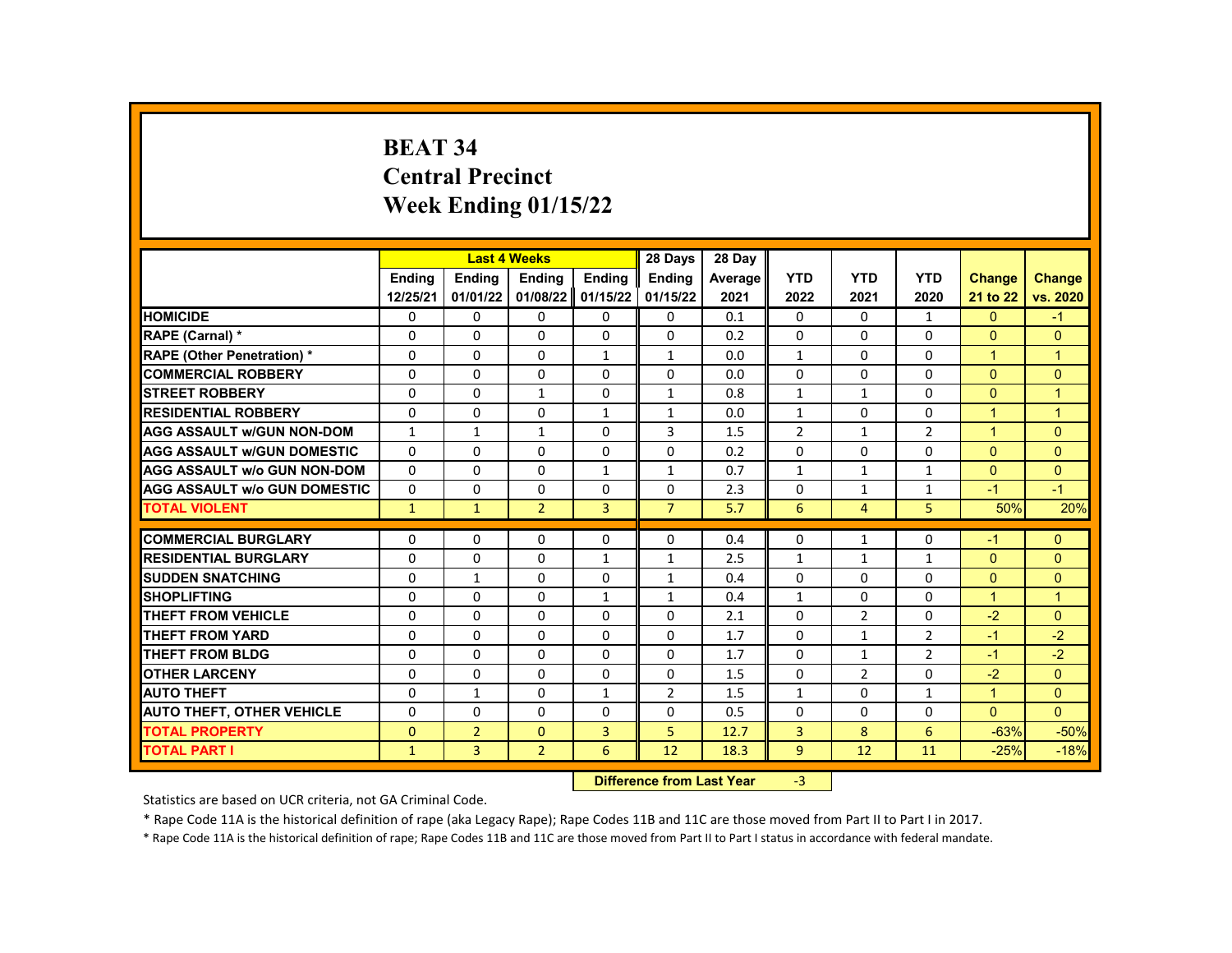# **BEAT 35 Central Precinct Week Ending 01/15/22**

|                                     |                | <b>Last 4 Weeks</b> |                |                                             | 28 Days       | 28 Day  |                |                |                |                |                |
|-------------------------------------|----------------|---------------------|----------------|---------------------------------------------|---------------|---------|----------------|----------------|----------------|----------------|----------------|
|                                     | <b>Endina</b>  | <b>Endina</b>       | <b>Endina</b>  | <b>Endina</b>                               | <b>Endina</b> | Average | <b>YTD</b>     | <b>YTD</b>     | <b>YTD</b>     | <b>Change</b>  | <b>Change</b>  |
|                                     | 12/25/21       | 01/01/22            | 01/08/22       | 01/15/22                                    | 01/15/22      | 2021    | 2022           | 2021           | 2020           | 21 to 22       | vs. 2020       |
| <b>HOMICIDE</b>                     | 0              | 0                   | 0              | 0                                           | 0             | 0.2     | 0              | 0              | 0              | $\mathbf{0}$   | $\mathbf{0}$   |
| RAPE (Carnal) *                     | $\Omega$       | $\Omega$            | $\Omega$       | $\mathbf{1}$                                | $\mathbf{1}$  | 0.2     | $\mathbf{1}$   | $\Omega$       | $\mathbf{1}$   | $\mathbf{1}$   | $\Omega$       |
| RAPE (Other Penetration) *          | $\Omega$       | $\Omega$            | $\Omega$       | $\Omega$                                    | $\Omega$      | 0.0     | $\Omega$       | $\Omega$       | $\Omega$       | $\Omega$       | $\Omega$       |
| <b>COMMERCIAL ROBBERY</b>           | $\Omega$       | $\Omega$            | $\Omega$       | $\Omega$                                    | $\Omega$      | 0.3     | $\Omega$       | $\mathbf{1}$   | $\Omega$       | $-1$           | $\Omega$       |
| <b>STREET ROBBERY</b>               | 0              | 0                   | $\Omega$       | $\Omega$                                    | $\Omega$      | 0.6     | 0              | 0              | $\Omega$       | $\overline{0}$ | $\overline{0}$ |
| <b>RESIDENTIAL ROBBERY</b>          | $\Omega$       | $\Omega$            | $\Omega$       | $\Omega$                                    | $\Omega$      | 0.1     | $\Omega$       | $\Omega$       | $\Omega$       | $\Omega$       | $\Omega$       |
| <b>AGG ASSAULT w/GUN NON-DOM</b>    | 0              | 0                   | 0              | $\Omega$                                    | 0             | 1.5     | $\Omega$       | $\mathbf{1}$   | $\mathbf{1}$   | $-1$           | $-1$           |
| <b>AGG ASSAULT W/GUN DOMESTIC</b>   | $\Omega$       | $\Omega$            | $\Omega$       | $\Omega$                                    | $\Omega$      | 0.2     | $\Omega$       | $\Omega$       | $\Omega$       | $\Omega$       | $\Omega$       |
| <b>AGG ASSAULT w/o GUN NON-DOM</b>  | $\mathbf{1}$   | $\mathbf{1}$        | $\mathbf{1}$   | $\Omega$                                    | 3             | 0.6     | $\overline{2}$ | $\Omega$       | $\Omega$       | $\overline{2}$ | $\overline{2}$ |
| <b>AGG ASSAULT w/o GUN DOMESTIC</b> | 0              | 0                   | $\mathbf{1}$   | $\Omega$                                    | $\mathbf{1}$  | 1.1     | $\mathbf{1}$   | $\mathbf{1}$   | $\mathbf{1}$   | $\Omega$       | $\overline{0}$ |
| <b>TOTAL VIOLENT</b>                | $\mathbf{1}$   | $\mathbf{1}$        | $\overline{2}$ | $\mathbf{1}$                                | 5             | 4.7     | $\overline{4}$ | 3              | 3              | 33%            | 33%            |
|                                     |                |                     |                |                                             |               |         |                |                |                |                |                |
| <b>COMMERCIAL BURGLARY</b>          | 0              | 0                   | 0              | $\Omega$                                    | 0             | 0.5     | $\mathbf{0}$   | 0              | 1              | $\Omega$       | -1             |
| <b>RESIDENTIAL BURGLARY</b>         | $\overline{2}$ | $\mathbf{1}$        | $\Omega$       | $\mathbf{1}$                                | 4             | 1.7     | $\mathbf{1}$   | 3              | 5              | $-2$           | $-4$           |
| <b>SUDDEN SNATCHING</b>             | $\Omega$       | 0                   | $\Omega$       | $\Omega$                                    | $\Omega$      | 0.1     | $\Omega$       | $\Omega$       | $\Omega$       | $\Omega$       | $\Omega$       |
| <b>SHOPLIFTING</b>                  | $\Omega$       | $\Omega$            | 0              | $\mathbf{1}$                                | $\mathbf{1}$  | 2.7     | $\mathbf{1}$   | $\mathbf{1}$   | 2              | $\Omega$       | $-1$           |
| <b>THEFT FROM VEHICLE</b>           | $\Omega$       | $\Omega$            | $\mathbf{1}$   | $\overline{2}$                              | 3             | 4.7     | 3              | $\Omega$       | $\overline{2}$ | 3              | $\mathbf{1}$   |
| <b>THEFT FROM YARD</b>              | $\Omega$       | $\Omega$            | $\mathbf{1}$   | $\Omega$                                    | $\mathbf{1}$  | 1.8     | $\mathbf{1}$   | $\Omega$       | $\Omega$       | $\overline{1}$ | $\overline{1}$ |
| <b>THEFT FROM BLDG</b>              | 1              | $\Omega$            | $\Omega$       | $\Omega$                                    | $\mathbf{1}$  | 1.1     | $\Omega$       | $\Omega$       | $\Omega$       | $\Omega$       | $\Omega$       |
| <b>OTHER LARCENY</b>                | 0              | 0                   | $\Omega$       | $\Omega$                                    | 0             | 0.4     | 0              | 0              | 0              | $\overline{0}$ | $\overline{0}$ |
| <b>AUTO THEFT</b>                   | $\mathbf{1}$   | 0                   | $\Omega$       | $\Omega$                                    | $\mathbf{1}$  | 2.0     | $\Omega$       | $\Omega$       | 3              | $\Omega$       | $-3$           |
| <b>AUTO THEFT, OTHER VEHICLE</b>    | $\Omega$       | $\Omega$            | $\Omega$       | $\Omega$                                    | $\Omega$      | 0.1     | $\Omega$       | $\Omega$       | $\Omega$       | $\mathbf{0}$   | $\Omega$       |
| <b>TOTAL PROPERTY</b>               | $\overline{4}$ | $\mathbf{1}$        | $\overline{2}$ | $\overline{4}$                              | 11            | 14.9    | 6              | $\overline{4}$ | 13             | 50%            | $-54%$         |
| <b>TOTAL PART I</b>                 | 5              | $\overline{2}$      | $\overline{4}$ | 5                                           | 16            | 19.6    | 10             | $\overline{7}$ | 16             | 43%            | $-38%$         |
|                                     |                |                     |                | <b>Difference from Look Vance</b><br>$\sim$ |               |         |                |                |                |                |                |

**Difference from Last Year** 3

Statistics are based on UCR criteria, not GA Criminal Code.

\* Rape Code 11A is the historical definition of rape (aka Legacy Rape); Rape Codes 11B and 11C are those moved from Part II to Part I in 2017.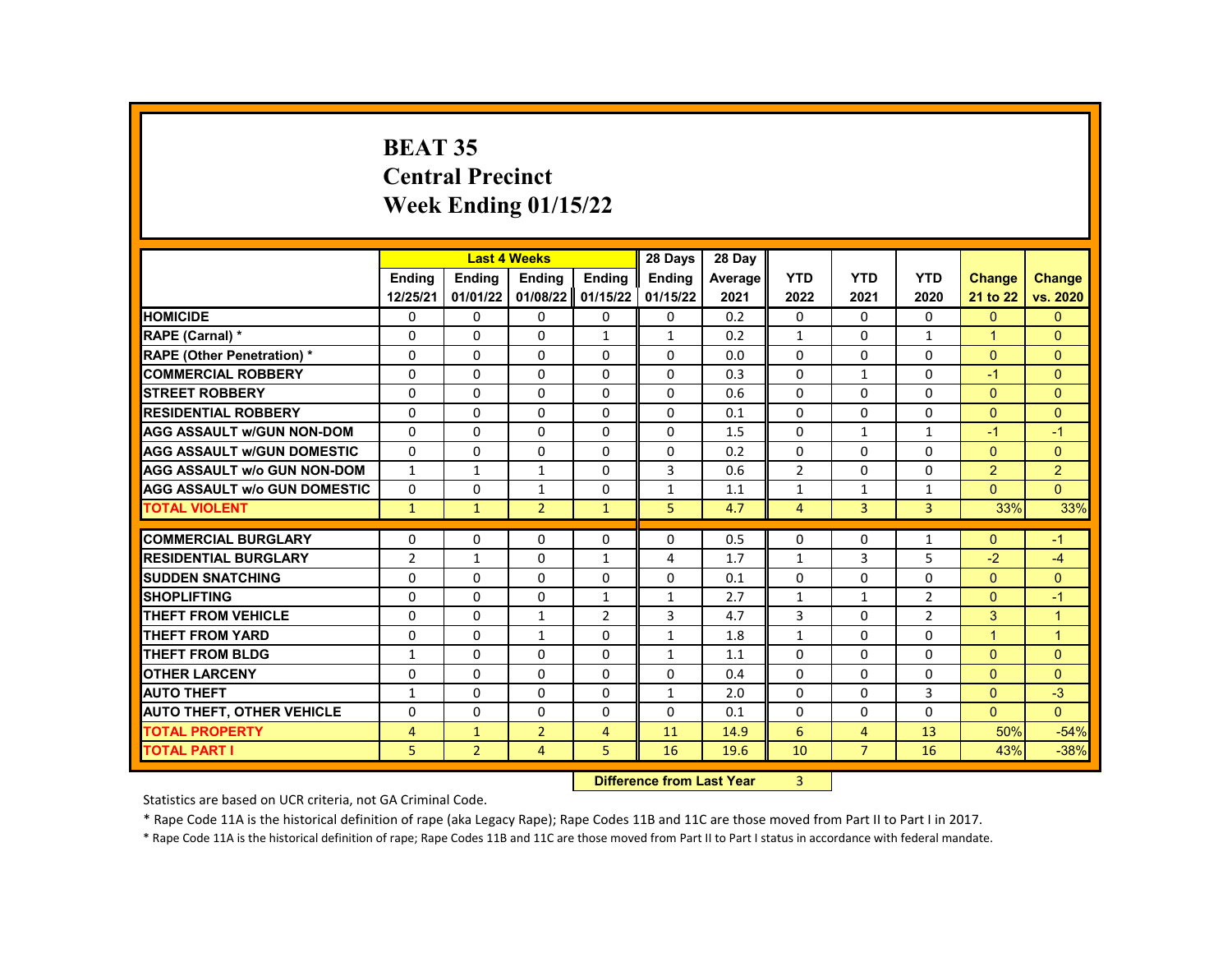#### **BEAT 36 Central Precinct Week Ending 01/15/22**

|                                     |                | <b>Last 4 Weeks</b> |                |                | 28 Days        | 28 Day  |                |              |              |                      |                |
|-------------------------------------|----------------|---------------------|----------------|----------------|----------------|---------|----------------|--------------|--------------|----------------------|----------------|
|                                     | <b>Endina</b>  | <b>Endina</b>       | <b>Endina</b>  | <b>Endina</b>  | <b>Ending</b>  | Average | <b>YTD</b>     | <b>YTD</b>   | <b>YTD</b>   | <b>Change</b>        | <b>Change</b>  |
|                                     | 12/25/21       | 01/01/22            | 01/08/22       | 01/15/22       | 01/15/22       | 2021    | 2022           | 2021         | 2020         | 21 to 22             | vs. 2020       |
| <b>HOMICIDE</b>                     | 0              | 0                   | 0              | 0              | $\mathbf{0}$   | 0.2     | 0              | 0            | 0            | $\Omega$             | $\Omega$       |
| RAPE (Carnal) *                     | 0              | $\Omega$            | $\Omega$       | $\Omega$       | 0              | 0.1     | $\Omega$       | $\Omega$     | $\Omega$     | $\Omega$             | $\Omega$       |
| <b>RAPE (Other Penetration) *</b>   | $\Omega$       | $\Omega$            | $\Omega$       | $\Omega$       | $\Omega$       | 0.1     | $\Omega$       | $\Omega$     | $\Omega$     | $\Omega$             | $\Omega$       |
| <b>COMMERCIAL ROBBERY</b>           | 0              | 0                   | 0              | 0              | 0              | 0.2     | 0              | 0            | $\Omega$     | $\Omega$             | $\Omega$       |
| <b>STREET ROBBERY</b>               | $\Omega$       | $\mathbf{1}$        | 0              | 0              | $\mathbf{1}$   | 0.4     | $\mathbf{1}$   | 0            | $\Omega$     | $\blacktriangleleft$ | $\mathbf{1}$   |
| <b>RESIDENTIAL ROBBERY</b>          | 0              | 0                   | 1              | 0              | $\mathbf{1}$   | 0.2     | $\mathbf{1}$   | 0            | $\Omega$     | $\mathbf{1}$         | $\mathbf{1}$   |
| <b>AGG ASSAULT W/GUN NON-DOM</b>    | $\Omega$       | 0                   | $\Omega$       | 0              | $\Omega$       | 0.9     | $\Omega$       | 2            | $\Omega$     | $-2$                 | $\Omega$       |
| <b>AGG ASSAULT w/GUN DOMESTIC</b>   | $\Omega$       | 0                   | 0              | 0              | $\mathbf{0}$   | 0.1     | 0              | 0            | $\Omega$     | $\Omega$             | $\Omega$       |
| <b>AGG ASSAULT w/o GUN NON-DOM</b>  | $\Omega$       | 0                   | $\Omega$       | $\Omega$       | $\Omega$       | 1.1     | $\Omega$       | $\mathbf{1}$ | $\Omega$     | $-1$                 | $\mathbf{0}$   |
| <b>AGG ASSAULT W/o GUN DOMESTIC</b> | $\Omega$       | $\Omega$            | $\mathbf{1}$   | $\Omega$       | $\mathbf{1}$   | 0.9     | $\mathbf{1}$   | $\Omega$     | $\Omega$     | $\mathbf{1}$         | $\overline{1}$ |
| <b>TOTAL VIOLENT</b>                | $\Omega$       | $\mathbf{1}$        | $\overline{2}$ | $\Omega$       | 3              | 4.0     | 3              | 3            | $\Omega$     | $0\%$                | #DIV/0!        |
|                                     |                |                     |                |                |                |         |                |              |              |                      |                |
| <b>COMMERCIAL BURGLARY</b>          | 0              | $\Omega$            | 0              | $\mathbf{1}$   | $\mathbf{1}$   | 1.2     | $\mathbf{1}$   | 0            | $\Omega$     | $\overline{1}$       | $\mathbf{1}$   |
| <b>RESIDENTIAL BURGLARY</b>         | $\Omega$       | $\Omega$            | $\overline{2}$ | 0              | $\overline{2}$ | 0.7     | $\overline{2}$ | 0            | $\mathbf{1}$ | 2                    | $\mathbf 1$    |
| <b>SUDDEN SNATCHING</b>             | 0              | $\mathbf 0$         | $\Omega$       | 0              | $\Omega$       | 0.2     | $\Omega$       | 0            | $\Omega$     | $\Omega$             | $\mathbf{0}$   |
| <b>SHOPLIFTING</b>                  | $\mathbf{1}$   | $\mathbf{1}$        | $\Omega$       | $\Omega$       | $\overline{2}$ | 2.9     | $\mathbf{1}$   | 3            | $\mathbf{1}$ | $-2$                 | $\Omega$       |
| <b>THEFT FROM VEHICLE</b>           | 0              | $\mathbf{1}$        | 1              | 0              | $\overline{2}$ | 3.5     | $\overline{2}$ | 4            | 6            | $-2$                 | $-4$           |
| <b>THEFT FROM YARD</b>              | 0              | 0                   | $\Omega$       | 0              | 0              | 1.1     | $\Omega$       | 0            | 1            | $\mathbf{0}$         | $-1$           |
| <b>THEFT FROM BLDG</b>              | $\overline{2}$ | $\Omega$            | $\Omega$       | $\Omega$       | $\overline{2}$ | 1.3     | $\Omega$       | $\mathbf{1}$ | $\mathbf{1}$ | $-1$                 | $-1$           |
| <b>OTHER LARCENY</b>                | 0              | $\Omega$            | 0              | 0              | $\Omega$       | 0.5     | $\Omega$       | 0            | $\Omega$     | $\Omega$             | $\Omega$       |
| <b>AUTO THEFT</b>                   | $\mathbf{1}$   | $\mathbf{1}$        | $\Omega$       | $\mathbf{1}$   | 3              | 2.3     | $\mathbf{1}$   | $\mathbf{1}$ | $\mathbf{1}$ | $\Omega$             | $\Omega$       |
| <b>AUTO THEFT, OTHER VEHICLE</b>    | $\Omega$       | $\Omega$            | $\Omega$       | $\Omega$       | $\Omega$       | 0.1     | $\Omega$       | $\Omega$     | $\Omega$     | $\Omega$             | $\Omega$       |
| <b>TOTAL PROPERTY</b>               | 4              | 3                   | 3              | $\overline{2}$ | 12             | 13.8    | $\overline{7}$ | 9            | 11           | $-22%$               | $-36%$         |
| <b>TOTAL PART I</b>                 | $\overline{4}$ | 4                   | 5              | $\overline{2}$ | 15             | 17.8    | 10             | 12           | 11           | $-17%$               | $-9%$          |
|                                     |                |                     |                |                |                |         |                |              |              |                      |                |

**Difference from Last Year** -2

Statistics are based on UCR criteria, not GA Criminal Code.

\* Rape Code 11A is the historical definition of rape (aka Legacy Rape); Rape Codes 11B and 11C are those moved from Part II to Part I in 2017.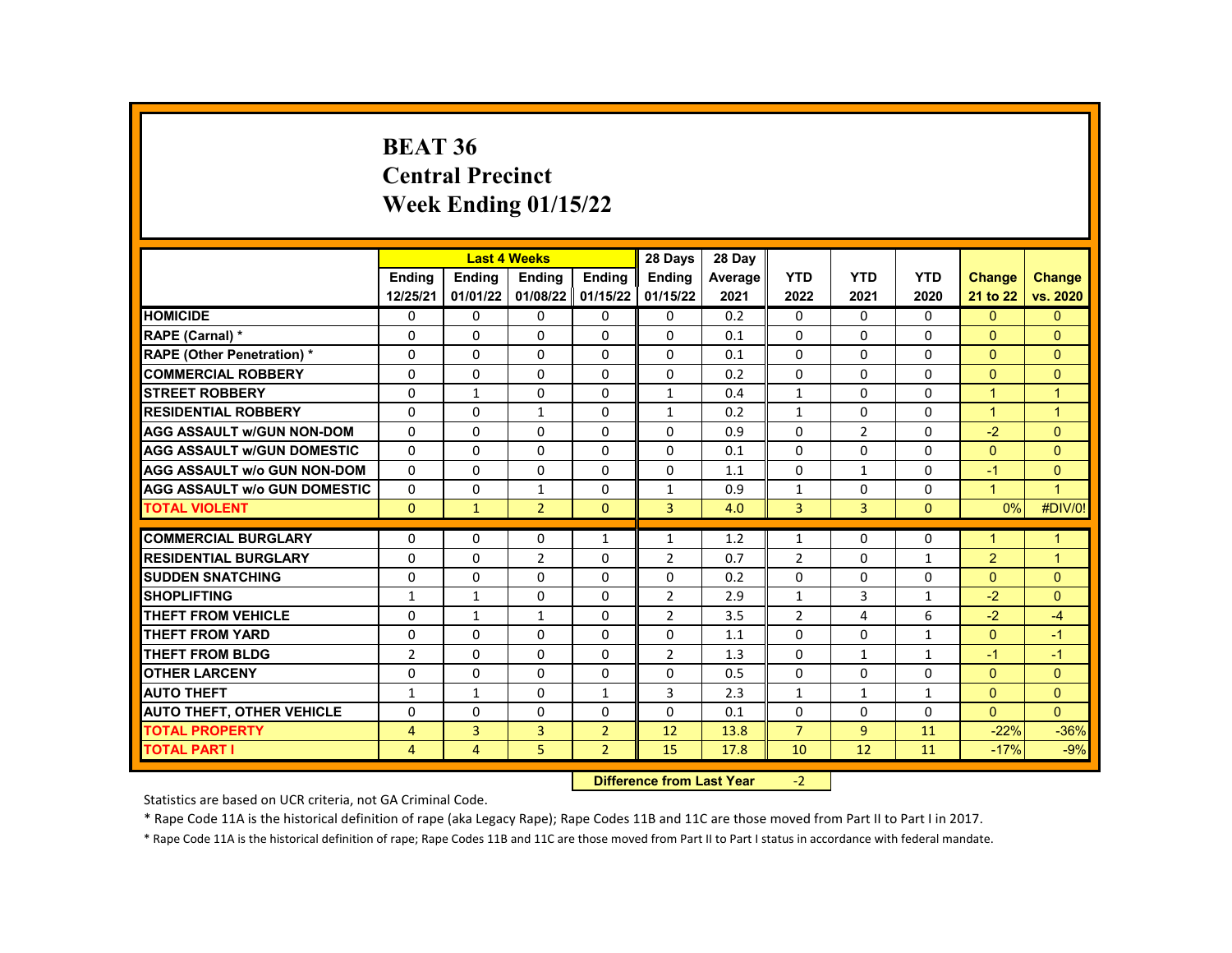# **BEAT 41 South Precinct Week Ending 01/15/22**

|                                     |               | <b>Last 4 Weeks</b>              |                |                | 28 Days        | 28 Day  |              |                |                |                      |                      |
|-------------------------------------|---------------|----------------------------------|----------------|----------------|----------------|---------|--------------|----------------|----------------|----------------------|----------------------|
|                                     | <b>Endina</b> | <b>Endina</b>                    | Ending         | Ending         | <b>Endina</b>  | Average | <b>YTD</b>   | <b>YTD</b>     | <b>YTD</b>     | <b>Change</b>        | <b>Change</b>        |
|                                     | 12/25/21      | 01/01/22                         | 01/08/22       | 01/15/22       | 01/15/22       | 2021    | 2022         | 2021           | 2020           | 21 to 22             | vs. 2020             |
| <b>HOMICIDE</b>                     | 0             | 0                                | 0              | $\Omega$       | 0              | 0.1     | 0            | $\Omega$       | 0              | $\mathbf{0}$         | $\mathbf{0}$         |
| RAPE (Carnal) *                     | 0             | $\Omega$                         | $\Omega$       | $\mathbf{0}$   | $\mathbf{0}$   | 0.1     | $\Omega$     | $\mathbf{0}$   | $\Omega$       | $\mathbf{0}$         | $\Omega$             |
| <b>RAPE (Other Penetration) *</b>   | 0             | $\Omega$                         | $\Omega$       | $\Omega$       | 0              | 0.2     | $\Omega$     | $\Omega$       | $\Omega$       | $\Omega$             | $\Omega$             |
| <b>COMMERCIAL ROBBERY</b>           | 0             | $\mathbf{1}$                     | 0              | $\mathbf{0}$   | $\mathbf{1}$   | 0.2     | $\Omega$     | $\mathbf{0}$   | $\mathbf{0}$   | $\Omega$             | $\Omega$             |
| <b>STREET ROBBERY</b>               | 0             | $\mathbf{1}$                     | $\Omega$       | $\Omega$       | $\mathbf{1}$   | 0.4     | $\mathbf{1}$ | $\Omega$       | $\Omega$       | $\blacktriangleleft$ | $\overline{1}$       |
| <b>RESIDENTIAL ROBBERY</b>          | 0             | $\Omega$                         | 0              | $\mathbf{0}$   | 0              | 0.0     | $\Omega$     | $\mathbf{0}$   | $\Omega$       | $\mathbf{0}$         | $\Omega$             |
| <b>AGG ASSAULT w/GUN NON-DOM</b>    | $\Omega$      | $\mathbf{0}$                     | $\Omega$       | $\Omega$       | 0              | 0.5     | $\Omega$     | $\overline{2}$ | $\Omega$       | $-2$                 | $\Omega$             |
| <b>AGG ASSAULT W/GUN DOMESTIC</b>   | 0             | $\Omega$                         | $\Omega$       | $\Omega$       | 0              | 0.1     | $\Omega$     | $\Omega$       | $\Omega$       | $\Omega$             | $\Omega$             |
| <b>AGG ASSAULT w/o GUN NON-DOM</b>  | 0             | $\mathbf{1}$                     | $\Omega$       | $\Omega$       | $\mathbf{1}$   | 0.5     | $\mathbf{1}$ | $\Omega$       | $\Omega$       | $\blacktriangleleft$ | $\mathbf 1$          |
| <b>AGG ASSAULT W/o GUN DOMESTIC</b> | 0             | $\Omega$                         | $\mathbf{1}$   | $\mathbf{0}$   | $\mathbf{1}$   | 0.4     | $\mathbf{1}$ | $\Omega$       | $\Omega$       | $\blacktriangleleft$ | $\overline{1}$       |
| <b>TOTAL VIOLENT</b>                | $\Omega$      | 3                                | $\mathbf{1}$   | $\overline{0}$ | $\overline{4}$ | 2.4     | 3            | $\overline{2}$ | $\Omega$       | 50%                  | #DIV/0!              |
| <b>COMMERCIAL BURGLARY</b>          |               |                                  |                |                |                | 0.7     |              | $\Omega$       | $\Omega$       | $\blacktriangleleft$ |                      |
|                                     | 0             | $\mathbf{1}$                     | 0              | 0              | $\mathbf{1}$   |         | $\mathbf{1}$ |                |                | $\blacktriangleleft$ | $\mathbf{1}$         |
| <b>RESIDENTIAL BURGLARY</b>         | 0             | $\Omega$                         | $\mathbf{1}$   | 0              | 1              | 0.5     | $\mathbf{1}$ | $\mathbf{0}$   | $\mathbf{1}$   |                      | $\Omega$             |
| <b>SUDDEN SNATCHING</b>             | 0             | $\Omega$                         | $\Omega$       | $\mathbf{0}$   | 0              | 0.2     | $\Omega$     | $\mathbf{1}$   | $\Omega$       | $-1$                 | $\Omega$             |
| <b>SHOPLIFTING</b>                  | 0             | $\Omega$                         | $\Omega$       | $\mathbf{0}$   | 0              | 1.8     | $\Omega$     | $\mathbf{1}$   | $\Omega$       | $-1$                 | $\Omega$             |
| <b>THEFT FROM VEHICLE</b>           | 0             | $\Omega$                         | $\overline{2}$ | $\mathbf{1}$   | 3              | 2.6     | 3            | 5              | $\overline{2}$ | $-2$                 | $\blacktriangleleft$ |
| <b>THEFT FROM YARD</b>              | $\mathbf{1}$  | $\Omega$                         | $\Omega$       | $\Omega$       | $\mathbf{1}$   | 1.1     | $\Omega$     | $\mathbf{1}$   | $\Omega$       | $-1$                 | $\Omega$             |
| <b>THEFT FROM BLDG</b>              | 0             | $\mathbf{1}$                     | 0              | $\mathbf{0}$   | $\mathbf{1}$   | 1.4     | $\mathbf{0}$ | $\mathbf{0}$   | $\mathbf{1}$   | $\Omega$             | $-1$                 |
| <b>OTHER LARCENY</b>                | 0             | $\Omega$                         | $\Omega$       | $\Omega$       | 0              | 0.7     | $\Omega$     | $\Omega$       | $\Omega$       | $\Omega$             | $\Omega$             |
| <b>AUTO THEFT</b>                   | $\Omega$      | $\Omega$                         | $\Omega$       | $\Omega$       | 0              | 1.0     | $\Omega$     | $\Omega$       | $\Omega$       | $\Omega$             | $\Omega$             |
| <b>AUTO THEFT, OTHER VEHICLE</b>    | 0             | $\Omega$                         | $\Omega$       | $\Omega$       | $\mathbf{0}$   | 0.2     | $\Omega$     | $\mathbf{0}$   | $\mathbf{0}$   | $\Omega$             | $\Omega$             |
| <b>TOTAL PROPERTY</b>               | $\mathbf{1}$  | $\overline{2}$                   | 3              | $\mathbf{1}$   | $\overline{7}$ | 10.2    | 5            | 8              | 4              | $-38%$               | 25%                  |
| <b>TOTAL PART I</b>                 | $\mathbf{1}$  | 5                                | $\overline{4}$ | $\mathbf{1}$   | 11             | 12.6    | 8            | 10             | $\overline{4}$ | $-20%$               | 100%                 |
|                                     |               | <b>Difference from Last Year</b> |                | $-2$           |                |         |              |                |                |                      |                      |

Statistics are based on UCR criteria, not GA Criminal Code.

\* Rape Code 11A is the historical definition of rape (aka Legacy Rape); Rape Codes 11B and 11C are those moved from Part II to Part I in 2017.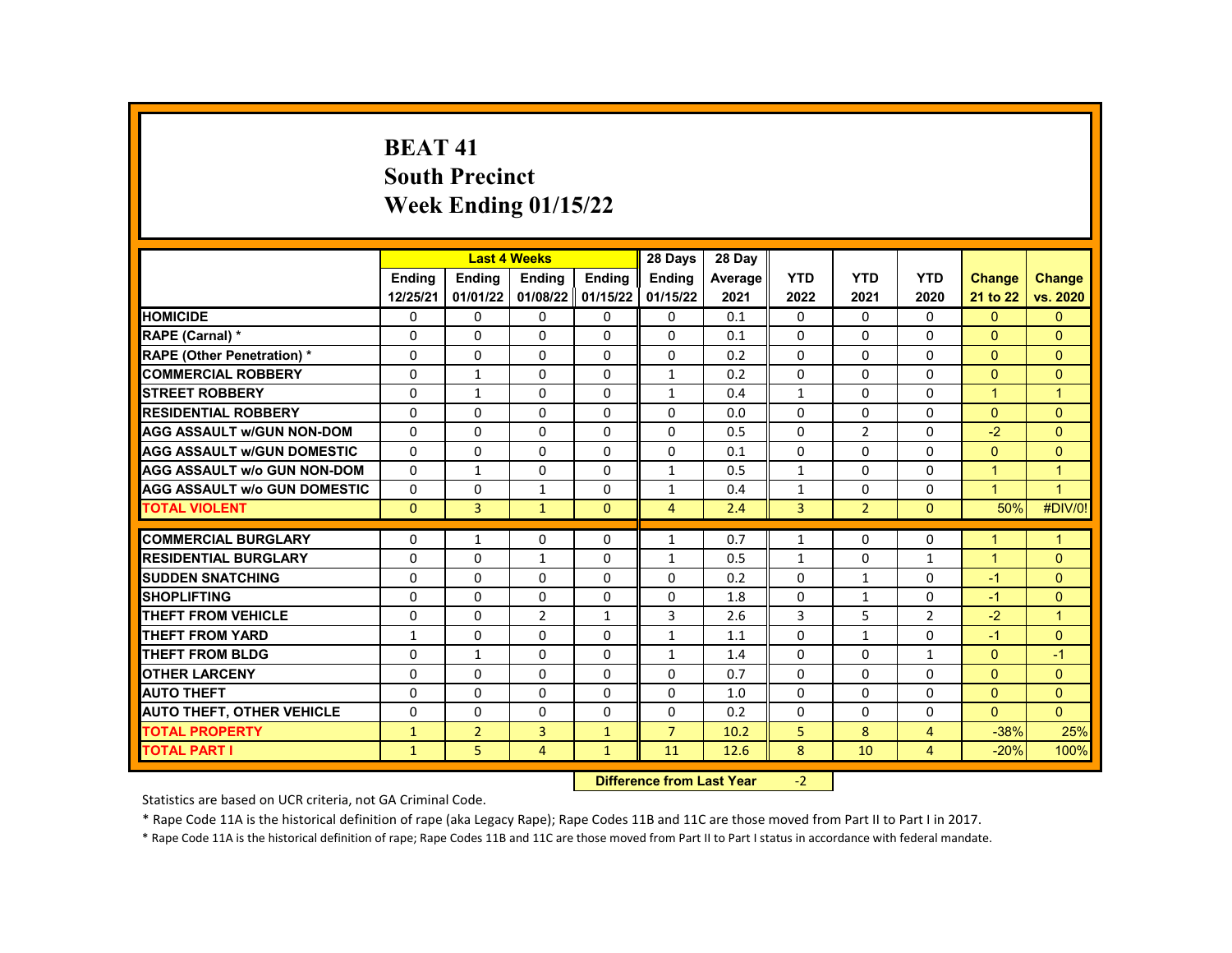# **BEAT 42 South Precinct Week Ending 01/15/22**

|                                     |               | <b>Last 4 Weeks</b> |               |                | 28 Days                   | 28 Day  |              |                |                |                |                |
|-------------------------------------|---------------|---------------------|---------------|----------------|---------------------------|---------|--------------|----------------|----------------|----------------|----------------|
|                                     | <b>Endina</b> | <b>Ending</b>       | <b>Ending</b> | <b>Ending</b>  | <b>Endina</b>             | Average | <b>YTD</b>   | <b>YTD</b>     | <b>YTD</b>     | <b>Change</b>  | <b>Change</b>  |
|                                     | 12/25/21      | 01/01/22            | 01/08/22      | 01/15/22       | 01/15/22                  | 2021    | 2022         | 2021           | 2020           | 21 to 22       | vs. 2020       |
| <b>HOMICIDE</b>                     | 0             | 0                   | 0             | 0              | 0                         | 0.1     | 0            | 0              | 0              | $\mathbf{0}$   | $\mathbf{0}$   |
| RAPE (Carnal) *                     | 0             | $\Omega$            | $\Omega$      | $\Omega$       | $\Omega$                  | 0.2     | $\Omega$     | $\Omega$       | $\Omega$       | $\Omega$       | $\Omega$       |
| RAPE (Other Penetration) *          | 0             | $\Omega$            | $\Omega$      | $\Omega$       | $\Omega$                  | 0.0     | $\Omega$     | $\Omega$       | $\mathbf{1}$   | $\Omega$       | $-1$           |
| <b>COMMERCIAL ROBBERY</b>           | 0             | 0                   | $\Omega$      | 0              | 0                         | 0.2     | $\mathbf{0}$ | 0              | $\mathbf{1}$   | $\mathbf{0}$   | $-1$           |
| <b>STREET ROBBERY</b>               | $\Omega$      | $\Omega$            | $\Omega$      | $\Omega$       | $\Omega$                  | 0.4     | $\Omega$     | $\overline{2}$ | $\Omega$       | $-2$           | $\Omega$       |
| <b>RESIDENTIAL ROBBERY</b>          | 0             | $\Omega$            | $\Omega$      | $\Omega$       | $\Omega$                  | 0.2     | $\Omega$     | $\mathbf{1}$   | $\Omega$       | $-1$           | $\Omega$       |
| <b>AGG ASSAULT w/GUN NON-DOM</b>    | 0             | 0                   | 0             | 0              | 0                         | 0.6     | 0            | 0              | 0              | $\overline{0}$ | $\mathbf{0}$   |
| <b>AGG ASSAULT W/GUN DOMESTIC</b>   | $\Omega$      | $\Omega$            | $\Omega$      | $\Omega$       | $\Omega$                  | 0.0     | $\Omega$     | $\Omega$       | $\Omega$       | $\Omega$       | $\Omega$       |
| <b>AGG ASSAULT w/o GUN NON-DOM</b>  | $\Omega$      | $\Omega$            | $\Omega$      | $\Omega$       | $\Omega$                  | 0.5     | $\Omega$     | $\Omega$       | $\Omega$       | $\Omega$       | $\Omega$       |
| <b>AGG ASSAULT W/o GUN DOMESTIC</b> | $\Omega$      | $\Omega$            | $\Omega$      | $\Omega$       | $\Omega$                  | 0.2     | $\Omega$     | $\mathbf{1}$   | $\Omega$       | $-1$           | $\Omega$       |
| <b>TOTAL VIOLENT</b>                | $\mathbf{0}$  | $\mathbf{0}$        | $\mathbf{0}$  | $\mathbf{0}$   | $\mathbf{0}$              | 2.3     | $\mathbf{0}$ | $\overline{4}$ | $\overline{2}$ | $-100%$        | $-100%$        |
|                                     |               |                     |               |                |                           |         |              |                |                |                |                |
| <b>COMMERCIAL BURGLARY</b>          | $\mathbf{1}$  | $\mathbf{0}$        | 0             | 0              | $\mathbf{1}$              | 0.8     | $\mathbf{0}$ | $\Omega$       | 0              | $\mathbf{0}$   | $\mathbf{0}$   |
| <b>RESIDENTIAL BURGLARY</b>         | $\mathbf 0$   | 0                   | 0             | 0              | 0                         | 0.5     | 0            | 0              | 0              | $\overline{0}$ | $\mathbf{0}$   |
| <b>SUDDEN SNATCHING</b>             | 0             | $\Omega$            | $\mathbf{1}$  | $\Omega$       | $\mathbf{1}$              | 0.2     | $\mathbf{1}$ | $\Omega$       | $\Omega$       | $\mathbf{1}$   | $\overline{1}$ |
| <b>SHOPLIFTING</b>                  | 3             | $\mathbf{1}$        | 4             | 2              | 10                        | 12.4    | 6            | 9              | 8              | $-3$           | $-2$           |
| <b>THEFT FROM VEHICLE</b>           | $\mathbf{1}$  | $\Omega$            | $\mathbf{1}$  | $\overline{2}$ | 4                         | 3.8     | 3            | $\overline{2}$ | $\overline{2}$ | $\mathbf{1}$   | $\mathbf{1}$   |
| <b>THEFT FROM YARD</b>              | 0             | $\Omega$            | $\Omega$      | $\Omega$       | $\Omega$                  | 1.7     | $\Omega$     | $\mathbf{1}$   | $\Omega$       | $-1$           | $\Omega$       |
| <b>THEFT FROM BLDG</b>              | 0             | $\Omega$            | $\Omega$      | $\Omega$       | 0                         | 1.0     | $\Omega$     | $\mathbf{1}$   | $\mathbf{1}$   | $-1$           | $-1$           |
| <b>OTHER LARCENY</b>                | $\mathbf{1}$  | $\Omega$            | $\Omega$      | $\Omega$       | $\mathbf{1}$              | 0.7     | $\Omega$     | $\mathbf{1}$   | $\Omega$       | $-1$           | $\mathbf{0}$   |
| <b>AUTO THEFT</b>                   | 0             | $\mathbf{0}$        | $\Omega$      | $\mathbf{1}$   | $\mathbf{1}$              | 1.3     | $\mathbf{1}$ | $\mathbf{1}$   | 0              | $\Omega$       | $\overline{1}$ |
| <b>AUTO THEFT, OTHER VEHICLE</b>    | 0             | $\Omega$            | $\Omega$      | $\Omega$       | $\Omega$                  | 0.5     | $\Omega$     | $\Omega$       | 0              | $\Omega$       | $\Omega$       |
| <b>TOTAL PROPERTY</b>               | 6             | $\mathbf{1}$        | 6             | 5              | 18                        | 22.8    | 11           | 15             | 11             | $-27%$         | 0%             |
| <b>TOTAL PART I</b>                 | 6             | $\mathbf{1}$        | 6             | 5              | 18                        | 25.1    | 11           | 19             | 13             | $-42%$         | $-15%$         |
|                                     |               |                     |               |                | Difference from Loot Voor |         | $\Omega$     |                |                |                |                |

**Difference from Last Year** -8

Statistics are based on UCR criteria, not GA Criminal Code.

\* Rape Code 11A is the historical definition of rape (aka Legacy Rape); Rape Codes 11B and 11C are those moved from Part II to Part I in 2017.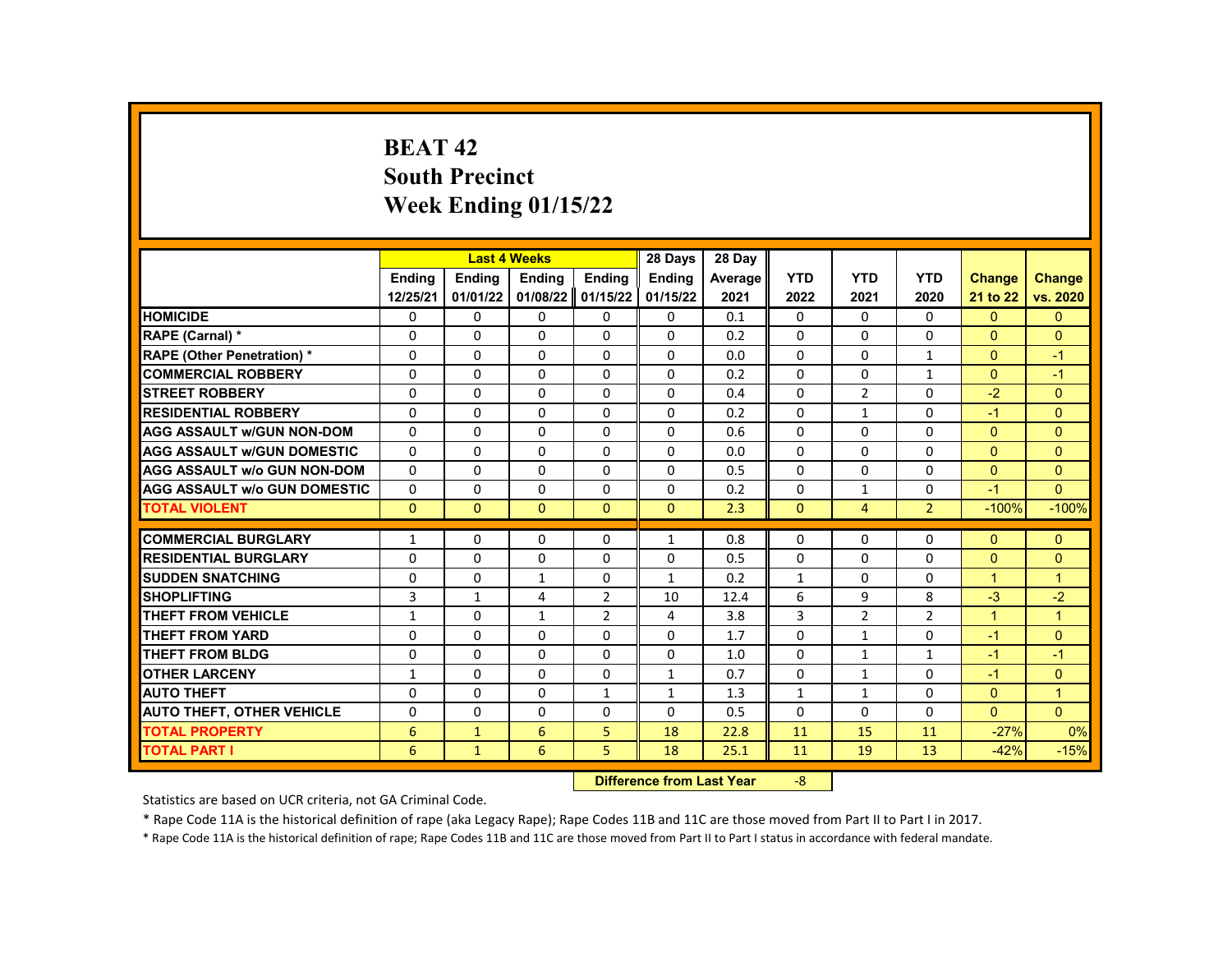# **BEAT 43 South Precinct Week Ending 01/15/22**

|                                     |                | <b>Last 4 Weeks</b> |                                  |                | 28 Days        | 28 Dav  |                |                |                |                      |                |
|-------------------------------------|----------------|---------------------|----------------------------------|----------------|----------------|---------|----------------|----------------|----------------|----------------------|----------------|
|                                     | <b>Endina</b>  | <b>Endina</b>       | <b>Ending</b>                    | Ending         | <b>Endina</b>  | Average | <b>YTD</b>     | <b>YTD</b>     | <b>YTD</b>     | <b>Change</b>        | Change         |
|                                     | 12/25/21       | 01/01/22            | 01/08/22                         | 01/15/22       | 01/15/22       | 2021    | 2022           | 2021           | 2020           | 21 to 22             | vs. 2020       |
| <b>HOMICIDE</b>                     | 0              | 0                   | 0                                | 0              | 0              | 0.2     | 0              | $\mathbf{0}$   | $\mathbf{0}$   | $\Omega$             | $\mathbf{0}$   |
| RAPE (Carnal) *                     | $\Omega$       | $\Omega$            | $\Omega$                         | $\Omega$       | $\Omega$       | 0.2     | $\Omega$       | $\Omega$       | $\Omega$       | $\Omega$             | $\Omega$       |
| <b>RAPE (Other Penetration) *</b>   | 0              | 0                   | 0                                | 0              | 0              | 0.0     | 0              | $\mathbf 0$    | 0              | $\overline{0}$       | $\overline{0}$ |
| <b>COMMERCIAL ROBBERY</b>           | $\Omega$       | $\Omega$            | $\Omega$                         | $\Omega$       | $\Omega$       | 0.1     | $\Omega$       | $\mathbf{1}$   | $\mathbf{1}$   | $-1$                 | $-1$           |
| <b>STREET ROBBERY</b>               | $\Omega$       | $\Omega$            | $\Omega$                         | $\mathbf{1}$   | $\mathbf{1}$   | 0.3     | $\mathbf{1}$   | $\Omega$       | $\Omega$       | $\blacktriangleleft$ | $\mathbf{1}$   |
| <b>RESIDENTIAL ROBBERY</b>          | 0              | 0                   | 0                                | 0              | 0              | 0.4     | $\Omega$       | $\mathbf{0}$   | 0              | $\overline{0}$       | $\mathbf{0}$   |
| <b>AGG ASSAULT W/GUN ON-DOM</b>     | $\Omega$       | 0                   | $\Omega$                         | $\mathbf{1}$   | $\mathbf{1}$   | 0.8     | $\mathbf{1}$   | $\mathbf{1}$   | 2              | $\Omega$             | $-1$           |
| <b>AGG ASSAULT W/GUN DOMESTIC</b>   | $\Omega$       | $\Omega$            | $\Omega$                         | $\Omega$       | $\Omega$       | 0.0     | $\Omega$       | $\Omega$       | $\Omega$       | $\Omega$             | $\Omega$       |
| <b>AGG ASSAULT W/o GUN NON-DOM</b>  | 0              | $\mathbf{1}$        | 0                                | $\Omega$       | $\mathbf{1}$   | 0.5     | $\mathbf{1}$   | $\mathbf{1}$   | $\Omega$       | $\Omega$             | $\overline{1}$ |
| <b>AGG ASSAULT w/o GUN DOMESTIC</b> | $\Omega$       | 0                   | 0                                | 0              | 0              | 1.2     | 0              | $\overline{2}$ | 0              | $-2$                 | $\overline{0}$ |
| <b>TOTAL VIOLENT</b>                | $\mathbf{0}$   | $\mathbf{1}$        | $\mathbf{0}$                     | $\overline{2}$ | 3              | 3.7     | 3              | 5              | $\overline{3}$ | $-40%$               | 0%             |
| <b>COMMERCIAL BURGLARY</b>          | $\Omega$       | $\Omega$            | $\Omega$                         | $\Omega$       | $\Omega$       | 0.4     | $\Omega$       | $\Omega$       | $\Omega$       | $\Omega$             | $\Omega$       |
| <b>RESIDENTIAL BURGLARY</b>         | 0              | $\Omega$            | $\Omega$                         | 0              | 0              | 0.8     | $\Omega$       | $\Omega$       | 6              | $\Omega$             | $-6$           |
| <b>SUDDEN SNATCHING</b>             | $\mathbf{1}$   | $\mathbf{1}$        | $\mathbf{0}$                     | 0              | $\overline{2}$ | 0.3     | $\Omega$       | $\mathbf{0}$   | $\Omega$       | $\Omega$             | $\overline{0}$ |
| <b>SHOPLIFTING</b>                  | $\mathbf{1}$   | $\Omega$            | $\Omega$                         | 4              | 5              | 3.4     | 4              | 3              | 3              | $\overline{1}$       | $\mathbf{1}$   |
| <b>THEFT FROM VEHICLE</b>           | 0              | $\mathbf{1}$        | $\mathbf{1}$                     | 0              | $\overline{2}$ | 3.2     | $\mathbf{1}$   | 3              | $\mathbf{1}$   | $-2$                 | $\Omega$       |
| <b>THEFT FROM YARD</b>              | 0              | $\mathbf{1}$        | 0                                | 0              | $\mathbf{1}$   | 1.8     | 0              | $\mathbf 0$    | $\mathbf{1}$   | $\Omega$             | $-1$           |
| THEFT FROM BLDG                     | $\mathbf{1}$   | $\mathbf{1}$        | $\mathbf{1}$                     | $\Omega$       | 3              | 1.5     | $\mathbf{1}$   | $\mathbf{1}$   | $\Omega$       | $\Omega$             | $\mathbf{1}$   |
| <b>OTHER LARCENY</b>                | $\mathbf{1}$   | $\Omega$            | $\overline{2}$                   | $\Omega$       | 3              | 0.6     | $\overline{2}$ | $\Omega$       | $\Omega$       | $\overline{2}$       | $\overline{2}$ |
| <b>AUTO THEFT</b>                   | $\Omega$       | 0                   | $\Omega$                         | $\Omega$       | $\Omega$       | 1.1     | $\Omega$       | $\mathbf{1}$   | $\Omega$       | $-1$                 | $\Omega$       |
| <b>AUTO THEFT, OTHER VEHICLE</b>    | $\Omega$       | $\Omega$            | $\Omega$                         | 0              | 0              | 0.4     | $\Omega$       | $\Omega$       | $\Omega$       | $\Omega$             | $\overline{0}$ |
| <b>TOTAL PROPERTY</b>               | 4              | 4                   | 4                                | 4              | 16             | 13.5    | 8              | 8              | 11             | 0%                   | $-27%$         |
| <b>TOTAL PART I</b>                 | $\overline{4}$ | 5                   | $\overline{4}$                   | 6              | 19             | 17.2    | 11             | 13             | 14             | $-15%$               | $-21%$         |
|                                     |                |                     | <b>Difference from Last Year</b> |                | $-2$           |         |                |                |                |                      |                |

Statistics are based on UCR criteria, not GA Criminal Code.

\* Rape Code 11A is the historical definition of rape (aka Legacy Rape); Rape Codes 11B and 11C are those moved from Part II to Part I in 2017.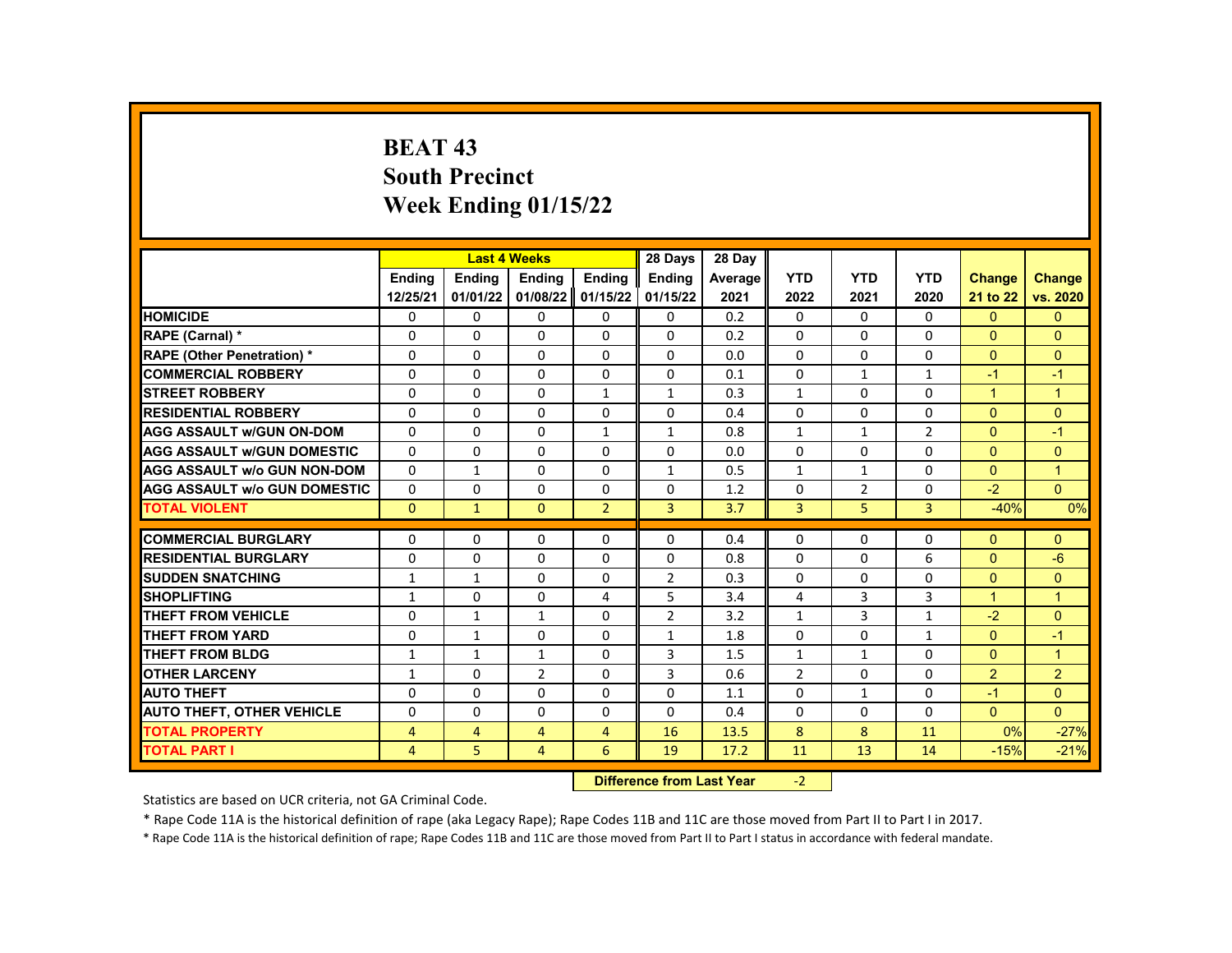# **BEAT 44 South Precinct Week Ending 01/15/22**

|                                                     |                |                | <b>Last 4 Weeks</b>  |                                            | 28 Days        | 28 Day  |                |              |                |                      |                      |
|-----------------------------------------------------|----------------|----------------|----------------------|--------------------------------------------|----------------|---------|----------------|--------------|----------------|----------------------|----------------------|
|                                                     | <b>Endina</b>  | <b>Endina</b>  | Ending               | Ending                                     | <b>Endina</b>  | Average | <b>YTD</b>     | <b>YTD</b>   | <b>YTD</b>     | <b>Change</b>        | <b>Change</b>        |
|                                                     | 12/25/21       | 01/01/22       | 01/08/22             | 01/15/22                                   | 01/15/22       | 2021    | 2022           | 2021         | 2020           | 21 to 22             | vs. 2020             |
| <b>HOMICIDE</b>                                     | 0              | 0              | 0                    | 0                                          | 0              | 0.2     | 0              | 0            | 0              | $\mathbf{0}$         | $\mathbf{0}$         |
| RAPE (Carnal) *                                     | $\Omega$       | $\Omega$       | $\Omega$             | $\Omega$                                   | $\Omega$       | 0.2     | $\Omega$       | $\Omega$     | $\Omega$       | $\Omega$             | $\Omega$             |
| <b>RAPE (Other Penetration) *</b>                   | $\Omega$       | $\Omega$       | $\Omega$             | $\Omega$                                   | $\Omega$       | 0.0     | $\Omega$       | $\Omega$     | $\Omega$       | $\Omega$             | $\Omega$             |
| <b>COMMERCIAL ROBBERY</b>                           | 0              | 0              | 0                    | 0                                          | 0              | 0.1     | $\mathbf{0}$   | 0            | $\Omega$       | $\Omega$             | $\Omega$             |
| <b>STREET ROBBERY</b>                               | $\Omega$       | $\Omega$       | $\Omega$             | $\mathbf{1}$                               | $\mathbf{1}$   | 0.2     | $\mathbf{1}$   | $\Omega$     | 2              | $\overline{1}$       | $-1$                 |
| <b>RESIDENTIAL ROBBERY</b>                          | $\Omega$       | $\Omega$       | $\Omega$             | $\Omega$                                   | $\Omega$       | 0.4     | $\Omega$       | $\mathbf{1}$ | $\mathbf{1}$   | $-1$                 | $-1$                 |
| <b>AGG ASSAULT w/GUN NON-DOM</b>                    | 0              | 0              | 0                    | 0                                          | 0              | 0.7     | 0              | 0            | $\mathbf{1}$   | $\Omega$             | $-1$                 |
| <b>AGG ASSAULT W/GUN DOMESTIC</b>                   | $\Omega$       | $\Omega$       | $\Omega$             | $\Omega$                                   | $\Omega$       | 0.0     | $\Omega$       | $\Omega$     | $\Omega$       | $\Omega$             | $\Omega$             |
| <b>AGG ASSAULT w/o GUN NON-DOM</b>                  | $\Omega$       | $\Omega$       | $\Omega$             | $\mathbf{1}$                               | $\mathbf{1}$   | 0.5     | $\mathbf{1}$   | $\mathbf{1}$ | $\Omega$       | $\Omega$             | $\mathbf{1}$         |
| <b>AGG ASSAULT w/o GUN DOMESTIC</b>                 | $\Omega$       | $\mathbf{1}$   | $\Omega$             | $\Omega$                                   | $\mathbf{1}$   | 1.4     | $\Omega$       | $\mathbf{1}$ | $\Omega$       | $-1$                 | $\overline{0}$       |
| <b>TOTAL VIOLENT</b>                                | $\mathbf{0}$   | $\mathbf{1}$   | $\mathbf{0}$         | $\overline{2}$                             | 3              | 3.5     | $\overline{2}$ | 3            | $\overline{4}$ | $-33%$               | $-50%$               |
| <b>COMMERCIAL BURGLARY</b>                          | 0              | 0              | 0                    | $\Omega$                                   | 0              | 0.4     | $\mathbf{0}$   | 0            |                | $\Omega$             |                      |
| <b>RESIDENTIAL BURGLARY</b>                         |                |                |                      |                                            |                |         |                |              | 1              |                      | $-1$                 |
| <b>SUDDEN SNATCHING</b>                             | 0              | 0<br>$\Omega$  | $\Omega$<br>$\Omega$ | 0                                          | 0              | 0.6     | 0              | 0            | 3<br>$\Omega$  | $\Omega$<br>$\Omega$ | $-3$<br>$\Omega$     |
|                                                     | $\Omega$       |                |                      | $\Omega$                                   | $\Omega$       | 0.0     | $\Omega$       | $\Omega$     |                |                      |                      |
| <b>SHOPLIFTING</b>                                  | $\mathbf{1}$   | $\Omega$       | 0                    | $\Omega$                                   | $\mathbf{1}$   | 2.3     | $\Omega$       | 3            | $\mathbf{1}$   | $-3$                 | $-1$                 |
| <b>THEFT FROM VEHICLE</b><br><b>THEFT FROM YARD</b> | $\Omega$       | $\Omega$       | $\overline{2}$       | $\Omega$                                   | $\overline{2}$ | 3.9     | $\overline{2}$ | $\Omega$     | $\overline{3}$ | 2                    | $-1$                 |
|                                                     | $\mathbf{1}$   | 0              | $\Omega$             | $\Omega$                                   | $\mathbf{1}$   | 1.6     | $\Omega$       | $\mathbf{1}$ | $\Omega$       | $-1$                 | $\Omega$             |
| <b>THEFT FROM BLDG</b>                              | $\Omega$       | $\Omega$       | $\Omega$             | $\mathbf{1}$                               | $\mathbf{1}$   | 2.3     | $\mathbf{1}$   | $\mathbf{1}$ | $\Omega$       | $\Omega$             | $\blacktriangleleft$ |
| <b>OTHER LARCENY</b>                                | $\Omega$       | $\Omega$       | $\Omega$             | $\Omega$                                   | $\Omega$       | 1.6     | $\Omega$       | $\mathbf{1}$ | $\Omega$       | $-1$                 | $\Omega$             |
| <b>AUTO THEFT</b>                                   | 0              | $\mathbf{1}$   | $\mathbf{1}$         | $\Omega$                                   | $\overline{2}$ | 1.3     | $\mathbf{1}$   | 0            | $\Omega$       | $\blacktriangleleft$ | $\blacktriangleleft$ |
| <b>AUTO THEFT, OTHER VEHICLE</b>                    | $\Omega$       | $\Omega$       | $\Omega$             | $\Omega$                                   | $\Omega$       | 0.5     | $\Omega$       | $\Omega$     | $\Omega$       | $\Omega$             | $\Omega$             |
| <b>TOTAL PROPERTY</b>                               | $\overline{2}$ | $\mathbf{1}$   | 3                    | $\mathbf{1}$                               | $\overline{7}$ | 14.5    | $\overline{4}$ | 6            | 8              | $-33%$               | $-50%$               |
| <b>TOTAL PART I</b>                                 | $\overline{2}$ | $\overline{2}$ | 3                    | 3                                          | 10             | 18.0    | 6              | 9            | 12             | $-33%$               | $-50%$               |
|                                                     |                |                |                      | Difference from Loot Voor<br>$\mathcal{L}$ |                |         |                |              |                |                      |                      |

**Difference from Last Year** 

Statistics are based on UCR criteria, not GA Criminal Code.

\* Rape Code 11A is the historical definition of rape (aka Legacy Rape); Rape Codes 11B and 11C are those moved from Part II to Part I in 2017.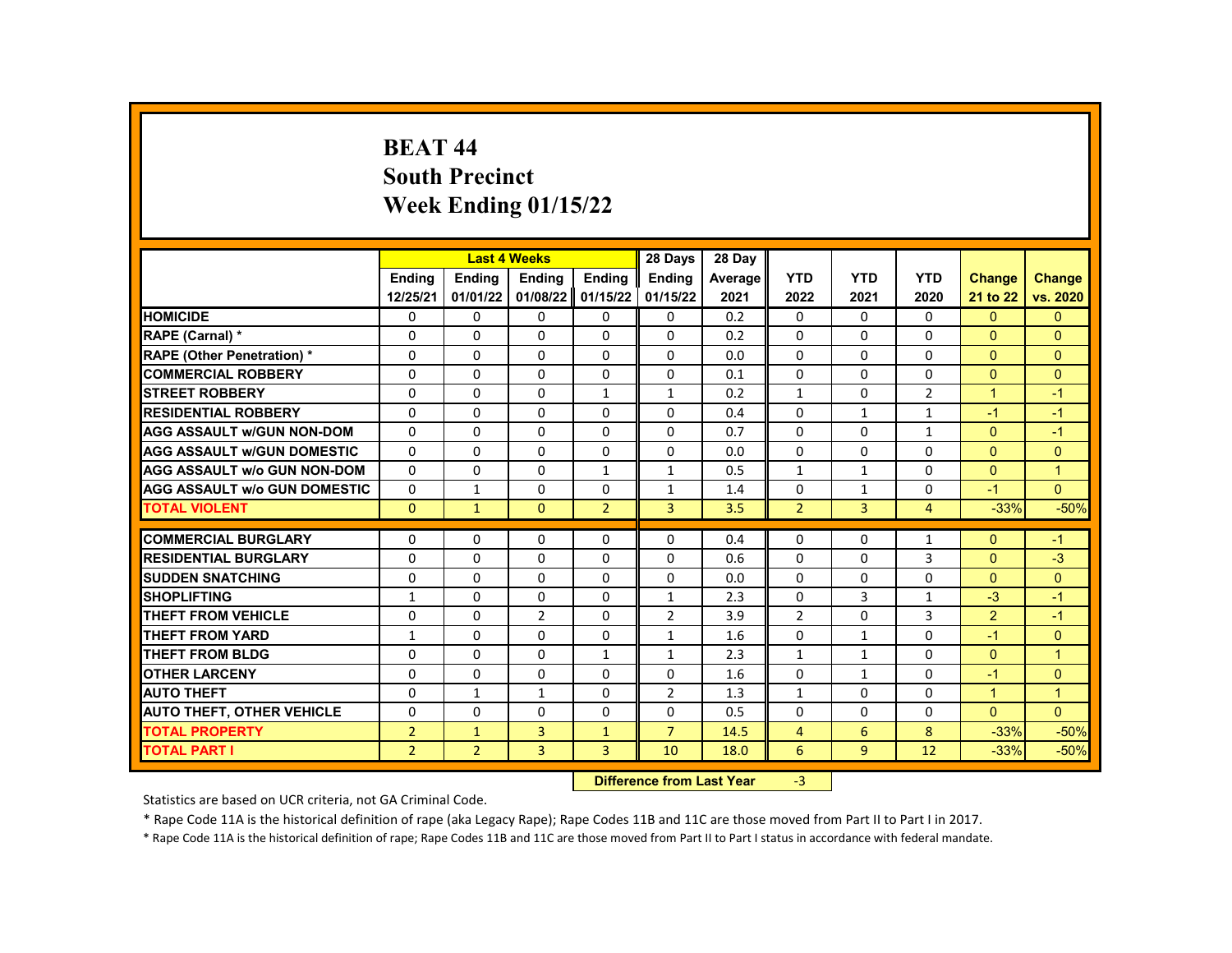# **BEAT 45 South Precinct Week Ending 01/15/22**

|                                     |                |                | <b>Last 4 Weeks</b> |                | 28 Days                   | 28 Day  |              |                |                |                      |                |
|-------------------------------------|----------------|----------------|---------------------|----------------|---------------------------|---------|--------------|----------------|----------------|----------------------|----------------|
|                                     | <b>Ending</b>  | <b>Ending</b>  | <b>Ending</b>       | <b>Ending</b>  | <b>Endina</b>             | Average | <b>YTD</b>   | <b>YTD</b>     | <b>YTD</b>     | <b>Change</b>        | <b>Change</b>  |
|                                     | 12/25/21       | 01/01/22       | 01/08/22            | 01/15/22       | 01/15/22                  | 2021    | 2022         | 2021           | 2020           | 21 to 22             | vs. 2020       |
| <b>HOMICIDE</b>                     | 0              | 0              | 0                   | 0              | 0                         | 0.1     | 0            | 0              | 0              | $\Omega$             | $\mathbf{0}$   |
| RAPE (Carnal) *                     | 0              | $\Omega$       | $\Omega$            | $\Omega$       | $\Omega$                  | 0.4     | $\Omega$     | $\Omega$       | $\Omega$       | $\mathbf{0}$         | $\Omega$       |
| <b>RAPE (Other Penetration) *</b>   | $\Omega$       | $\Omega$       | $\Omega$            | $\Omega$       | $\Omega$                  | 0.0     | $\Omega$     | $\Omega$       | $\Omega$       | $\Omega$             | $\Omega$       |
| <b>COMMERCIAL ROBBERY</b>           | 0              | 0              | 0                   | 0              | 0                         | 0.1     | 0            | $\mathbf{0}$   | $\Omega$       | $\Omega$             | $\Omega$       |
| <b>STREET ROBBERY</b>               | $\Omega$       | $\Omega$       | $\Omega$            | $\Omega$       | $\Omega$                  | 0.4     | $\Omega$     | $\Omega$       | $\Omega$       | $\Omega$             | $\Omega$       |
| <b>RESIDENTIAL ROBBERY</b>          | $\Omega$       | $\Omega$       | $\Omega$            | $\Omega$       | $\Omega$                  | 0.2     | $\Omega$     | $\Omega$       | $\Omega$       | $\Omega$             | $\Omega$       |
| <b>AGG ASSAULT W/GUN NON-DOM</b>    | $\mathbf{1}$   | 0              | 0                   | 0              | $\mathbf{1}$              | 0.2     | 0            | 0              | 0              | $\mathbf{0}$         | $\overline{0}$ |
| <b>AGG ASSAULT W/GUN DOMESTIC</b>   | $\Omega$       | $\Omega$       | $\Omega$            | $\Omega$       | $\Omega$                  | 0.2     | $\Omega$     | $\Omega$       | $\Omega$       | $\Omega$             | $\Omega$       |
| <b>AGG ASSAULT W/o GUN NON-DOM</b>  | $\Omega$       | $\Omega$       | $\Omega$            | $\mathbf{1}$   | $\mathbf{1}$              | 0.7     | $\mathbf{1}$ | $\Omega$       | $\Omega$       | $\overline{1}$       | $\mathbf{1}$   |
| <b>AGG ASSAULT W/o GUN DOMESTIC</b> | $\Omega$       | $\Omega$       | $\Omega$            | $\Omega$       | $\Omega$                  | 1.4     | $\Omega$     | $\Omega$       | $\mathbf{1}$   | $\Omega$             | $-1$           |
| <b>TOTAL VIOLENT</b>                | $\mathbf{1}$   | $\mathbf{0}$   | $\mathbf{0}$        | $\mathbf{1}$   | $\overline{2}$            | 3.5     | $\mathbf{1}$ | $\mathbf{0}$   | $\mathbf{1}$   | #DIV/0!              | 0%             |
|                                     |                |                |                     |                |                           |         |              |                |                |                      |                |
| <b>COMMERCIAL BURGLARY</b>          | 0              | $\Omega$       | 0                   | 0              | 0                         | 0.1     | $\Omega$     | 0              | $\Omega$       | $\Omega$             | $\Omega$       |
| <b>RESIDENTIAL BURGLARY</b>         | 0              | $\mathbf{1}$   | $\Omega$            | 0              | $\mathbf{1}$              | 1.2     | 0            | $\mathbf{1}$   | $\Omega$       | $-1$                 | $\mathbf{0}$   |
| <b>SUDDEN SNATCHING</b>             | $\Omega$       | $\Omega$       | $\Omega$            | $\Omega$       | $\Omega$                  | 0.2     | $\Omega$     | $\Omega$       | $\Omega$       | $\Omega$             | $\Omega$       |
| <b>SHOPLIFTING</b>                  | 0              | $\overline{2}$ | $\mathbf{1}$        | $\overline{2}$ | 5                         | 5.4     | 3            | $\mathbf{1}$   | $\Omega$       | $\overline{2}$       | 3              |
| <b>THEFT FROM VEHICLE</b>           | $\overline{2}$ | 3              | $\overline{2}$      | $\overline{2}$ | 9                         | 4.1     | 5            | $\Omega$       | $\mathbf{1}$   | 5                    | $\overline{4}$ |
| <b>THEFT FROM YARD</b>              | $\Omega$       | $\Omega$       | $\Omega$            | $\Omega$       | $\Omega$                  | 0.8     | $\Omega$     | $\Omega$       | $\mathbf{1}$   | $\Omega$             | $-1$           |
| <b>THEFT FROM BLDG</b>              | 0              | 1              | $\Omega$            | $\Omega$       | $\mathbf{1}$              | 1.5     | $\Omega$     | $\Omega$       | $\Omega$       | $\Omega$             | $\Omega$       |
| <b>OTHER LARCENY</b>                | $\overline{2}$ | $\Omega$       | 4                   | $\Omega$       | 6                         | 1.8     | 4            | $\Omega$       | $\Omega$       | $\overline{4}$       | $\overline{4}$ |
| <b>AUTO THEFT</b>                   | $\mathbf{1}$   | $\overline{2}$ | 0                   | 0              | 3                         | 1.0     | $\Omega$     | $\mathbf{1}$   | $\mathbf{1}$   | $-1$                 | $-1$           |
| <b>AUTO THEFT, OTHER VEHICLE</b>    | 0              | $\overline{2}$ | $\Omega$            | $\Omega$       | $\overline{2}$            | 0.2     | $\mathbf{1}$ | $\Omega$       | $\Omega$       | $\blacktriangleleft$ | $\overline{1}$ |
| <b>TOTAL PROPERTY</b>               | 5              | 11             | $\overline{7}$      | $\overline{4}$ | 27                        | 16.2    | 13           | $\overline{3}$ | 3              | 333%                 | 333%           |
| <b>TOTAL PART I</b>                 | 6              | 11             | $\overline{7}$      | 5              | 29                        | 19.6    | 14           | 3              | $\overline{4}$ | 367%                 | 250%           |
|                                     |                |                |                     |                | Difference from Loot Voor |         | 11           |                |                |                      |                |

**Difference from Last Year** 11

Statistics are based on UCR criteria, not GA Criminal Code.

\* Rape Code 11A is the historical definition of rape (aka Legacy Rape); Rape Codes 11B and 11C are those moved from Part II to Part I in 2017.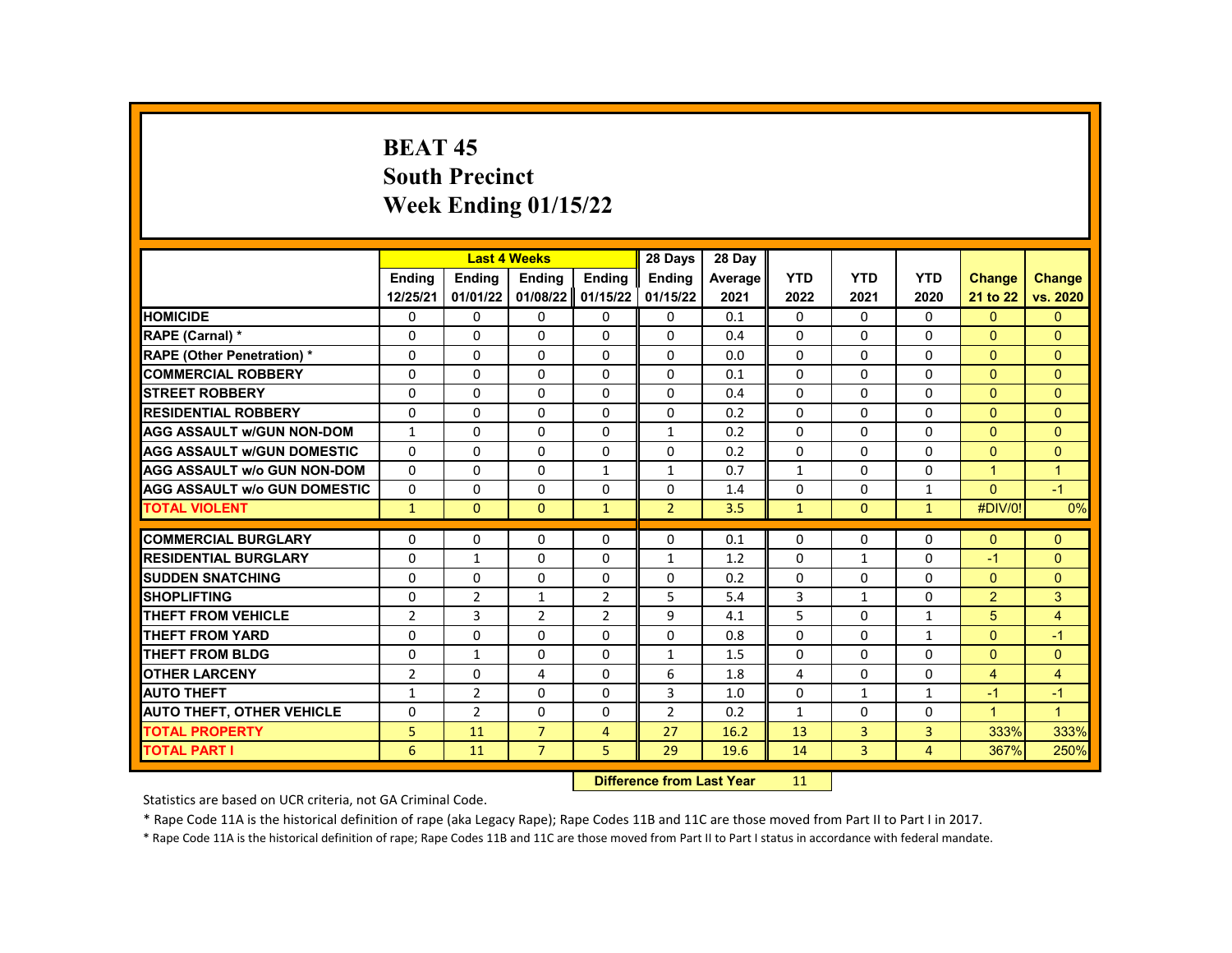# **BEAT 46 South Precinct Week Ending 01/15/22**

|                                     |               |                | <b>Last 4 Weeks</b> |                | 28 Days        | 28 Day                    |                |                |                |                |                |
|-------------------------------------|---------------|----------------|---------------------|----------------|----------------|---------------------------|----------------|----------------|----------------|----------------|----------------|
|                                     | <b>Endina</b> | <b>Ending</b>  | <b>Ending</b>       | <b>Ending</b>  | <b>Endina</b>  | Average                   | <b>YTD</b>     | <b>YTD</b>     | <b>YTD</b>     | <b>Change</b>  | <b>Change</b>  |
|                                     | 12/25/21      | 01/01/22       | 01/08/22            | 01/15/22       | 01/15/22       | 2021                      | 2022           | 2021           | 2020           | 21 to 22       | vs. 2020       |
| <b>HOMICIDE</b>                     | 0             | 0              | 0                   | 0              | 0              | 0.2                       | 0              | 0              | 0              | $\mathbf{0}$   | $\mathbf{0}$   |
| RAPE (Carnal) *                     | 0             | $\Omega$       | $\mathbf{1}$        | $\Omega$       | $\mathbf{1}$   | 0.2                       | $\mathbf{1}$   | $\Omega$       | $\Omega$       | $\mathbf{1}$   | $\overline{1}$ |
| RAPE (Other Penetration) *          | 0             | $\Omega$       | $\Omega$            | $\Omega$       | $\Omega$       | 0.1                       | $\Omega$       | $\Omega$       | $\Omega$       | $\Omega$       | $\Omega$       |
| <b>COMMERCIAL ROBBERY</b>           | 0             | 0              | $\Omega$            | 0              | 0              | 0.2                       | $\mathbf{0}$   | 0              | 0              | $\Omega$       | $\Omega$       |
| <b>STREET ROBBERY</b>               | $\Omega$      | $\Omega$       | $\Omega$            | $\Omega$       | $\Omega$       | 0.3                       | $\Omega$       | $\Omega$       | $\mathbf{1}$   | $\Omega$       | $-1$           |
| <b>RESIDENTIAL ROBBERY</b>          | 0             | $\Omega$       | $\Omega$            | $\Omega$       | $\Omega$       | 0.2                       | $\Omega$       | $\Omega$       | $\Omega$       | $\Omega$       | $\Omega$       |
| <b>AGG ASSAULT w/GUN NON-DOM</b>    | 0             | 0              | 0                   | 0              | 0              | 0.6                       | 0              | $\overline{2}$ | $\mathbf{1}$   | $-2$           | $-1$           |
| <b>AGG ASSAULT W/GUN DOMESTIC</b>   | $\Omega$      | $\Omega$       | $\Omega$            | $\Omega$       | $\Omega$       | 0.2                       | $\Omega$       | $\Omega$       | $\Omega$       | $\Omega$       | $\mathbf{0}$   |
| <b>AGG ASSAULT w/o GUN NON-DOM</b>  | $\Omega$      | $\Omega$       | $\Omega$            | $\Omega$       | $\Omega$       | 0.5                       | $\Omega$       | $\Omega$       | $\Omega$       | $\Omega$       | $\Omega$       |
| <b>AGG ASSAULT W/o GUN DOMESTIC</b> | $\Omega$      | $\overline{2}$ | $\Omega$            | $\Omega$       | $\overline{2}$ | 1.5                       | $\mathbf{1}$   | $\mathbf{1}$   | $\Omega$       | $\Omega$       | $\mathbf{1}$   |
| <b>TOTAL VIOLENT</b>                | $\mathbf{0}$  | $\overline{2}$ | $\mathbf{1}$        | $\mathbf{0}$   | 3              | 3.7                       | $\overline{2}$ | 3              | $\overline{2}$ | $-33%$         | 0%             |
|                                     |               |                |                     |                |                |                           |                |                |                |                |                |
| <b>COMMERCIAL BURGLARY</b>          | 0             | $\mathbf{0}$   | 1                   | 0              | $\mathbf{1}$   | 0.7                       | $\mathbf{1}$   | $\Omega$       | 0              | 1              | $\mathbf 1$    |
| <b>RESIDENTIAL BURGLARY</b>         | 0             | $\mathbf{1}$   | 0                   | 0              | $\mathbf{1}$   | 0.5                       | 0              | 0              | $\mathbf{1}$   | $\overline{0}$ | $-1$           |
| <b>SUDDEN SNATCHING</b>             | 0             | $\Omega$       | $\Omega$            | $\Omega$       | $\Omega$       | 0.1                       | $\Omega$       | $\Omega$       | $\Omega$       | $\Omega$       | $\Omega$       |
| <b>SHOPLIFTING</b>                  | 9             | $\overline{2}$ | 8                   | $\overline{2}$ | 21             | 11.5                      | 10             | 3              | 4              | $\overline{7}$ | 6              |
| <b>THEFT FROM VEHICLE</b>           | $\mathbf{1}$  | $\Omega$       | 3                   | 4              | 8              | 4.2                       | $\overline{7}$ | $\overline{2}$ | $\mathbf{1}$   | 5              | 6              |
| <b>THEFT FROM YARD</b>              | 0             | $\Omega$       | $\Omega$            | $\Omega$       | $\Omega$       | 1.3                       | $\Omega$       | $\mathbf{1}$   | $\Omega$       | $-1$           | $\Omega$       |
| <b>THEFT FROM BLDG</b>              | $\mathbf{1}$  | $\Omega$       | $\mathbf{1}$        | $\Omega$       | $\overline{2}$ | 1.1                       | $\mathbf{1}$   | $\Omega$       | 3              | $\mathbf{1}$   | $-2$           |
| <b>OTHER LARCENY</b>                | $\mathbf 0$   | $\mathbf{1}$   | $\mathbf{1}$        | $\Omega$       | $\overline{2}$ | 1.1                       | $\mathbf{1}$   | $\Omega$       | $\mathbf{1}$   | $\mathbf{1}$   | $\mathbf{0}$   |
| <b>AUTO THEFT</b>                   | 0             | $\Omega$       | $\Omega$            | $\mathbf{1}$   | $\mathbf{1}$   | 1.7                       | $\mathbf{1}$   | $\overline{2}$ | $\Omega$       | $-1$           | $\mathbf{1}$   |
| <b>AUTO THEFT, OTHER VEHICLE</b>    | $\Omega$      | $\Omega$       | $\Omega$            | $\Omega$       | $\Omega$       | 0.6                       | $\Omega$       | $\mathbf{1}$   | $\Omega$       | $-1$           | $\Omega$       |
| <b>TOTAL PROPERTY</b>               | 11            | $\overline{4}$ | 14                  | $\overline{7}$ | 36             | 22.7                      | 21             | 9              | 10             | 133%           | 110%           |
| <b>TOTAL PART I</b>                 | 11            | 6              | 15                  | $\overline{7}$ | 39             | 26.4                      | 23             | 12             | 12             | 92%            | 92%            |
|                                     |               |                |                     |                |                | Difference from Loot Voor | 111            |                |                |                |                |

**Difference from Last Year** 11

Statistics are based on UCR criteria, not GA Criminal Code.

\* Rape Code 11A is the historical definition of rape (aka Legacy Rape); Rape Codes 11B and 11C are those moved from Part II to Part I in 2017.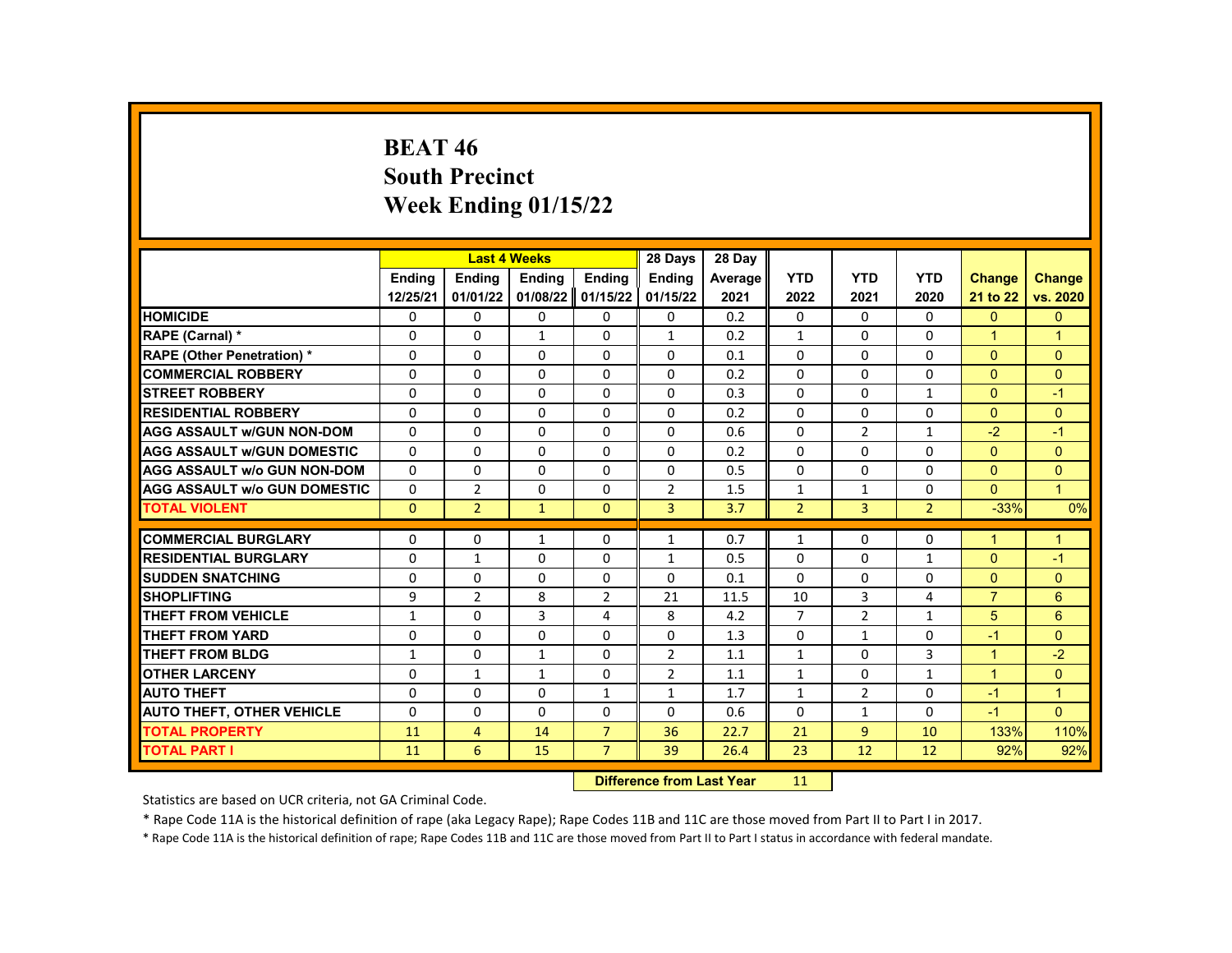# **BEAT 47 South Precinct Week Ending 01/15/22**

|                                     |               | <b>Last 4 Weeks</b> |                |                            | 28 Days        | 28 Day  |                |                |              |                      |                |
|-------------------------------------|---------------|---------------------|----------------|----------------------------|----------------|---------|----------------|----------------|--------------|----------------------|----------------|
|                                     | <b>Endina</b> | <b>Ending</b>       | <b>Ending</b>  | Ending                     | <b>Ending</b>  | Average | <b>YTD</b>     | <b>YTD</b>     | <b>YTD</b>   | <b>Change</b>        | <b>Change</b>  |
|                                     | 12/25/21      | 01/01/22            | 01/08/22       | 01/15/22                   | 01/15/22       | 2021    | 2022           | 2021           | 2020         | 21 to 22             | vs. 2020       |
| <b>HOMICIDE</b>                     | 0             | 0                   | 0              | 0                          | 0              | 0.0     | 0              | 0              | 0            | $\mathbf{0}$         | $\mathbf{0}$   |
| RAPE (Carnal) *                     | $\Omega$      | $\Omega$            | $\Omega$       | $\mathbf{1}$               | $\mathbf{1}$   | 0.0     | $\mathbf{1}$   | $\Omega$       | $\Omega$     | $\blacktriangleleft$ | $\mathbf{1}$   |
| RAPE (Other Penetration) *          | 0             | $\Omega$            | $\Omega$       | $\Omega$                   | $\Omega$       | 0.0     | $\Omega$       | $\Omega$       | $\Omega$     | $\Omega$             | $\Omega$       |
| <b>COMMERCIAL ROBBERY</b>           | 0             | $\Omega$            | $\Omega$       | $\Omega$                   | 0              | 0.0     | $\Omega$       | $\Omega$       | 0            | $\Omega$             | $\Omega$       |
| <b>STREET ROBBERY</b>               | 0             | $\Omega$            | $\Omega$       | $\Omega$                   | $\Omega$       | 0.0     | $\Omega$       | $\Omega$       | $\Omega$     | $\Omega$             | $\Omega$       |
| <b>RESIDENTIAL ROBBERY</b>          | $\Omega$      | $\Omega$            | $\Omega$       | $\Omega$                   | $\Omega$       | 0.0     | $\Omega$       | $\Omega$       | $\Omega$     | $\Omega$             | $\Omega$       |
| <b>AGG ASSAULT W/GUN NON-GUN</b>    | $\Omega$      | $\Omega$            | $\Omega$       | $\Omega$                   | 0              | 0.0     | $\Omega$       | $\Omega$       | $\Omega$     | $\Omega$             | $\mathbf{0}$   |
| <b>AGG ASSAULT W/GUN DOMESTIC</b>   | $\Omega$      | $\Omega$            | $\Omega$       | $\Omega$                   | $\Omega$       | 0.2     | $\Omega$       | $\Omega$       | $\Omega$     | $\Omega$             | $\Omega$       |
| <b>AGG ASSAULT w/o GUN NON-DOM</b>  | $\Omega$      | $\Omega$            | $\mathbf{1}$   | $\Omega$                   | $\mathbf{1}$   | 0.0     | $\mathbf{1}$   | $\Omega$       | $\Omega$     | $\overline{1}$       | $\overline{1}$ |
| <b>AGG ASSAULT W/o GUN DOMESTIC</b> | $\Omega$      | 0                   | $\Omega$       | $\mathbf{1}$               | $\mathbf{1}$   | 0.4     | $\mathbf{1}$   | $\mathbf{1}$   | 0            | $\Omega$             | $\overline{1}$ |
| <b>TOTAL VIOLENT</b>                | $\mathbf{0}$  | $\mathbf{0}$        | $\mathbf{1}$   | $\overline{2}$             | 3              | 0.5     | 3              | $\mathbf{1}$   | $\mathbf{0}$ | 200%                 | #DIV/0!        |
|                                     |               |                     |                |                            |                |         |                |                |              |                      |                |
| <b>COMMERCIAL BURGLARY</b>          | 0             | $\Omega$            | 0              | 0                          | 0              | 0.0     | $\Omega$       | $\Omega$       | 0            | $\mathbf{0}$         | $\Omega$       |
| <b>RESIDENTIAL BURGLARY</b>         | $\Omega$      | $\Omega$            | $\Omega$       | $\Omega$                   | $\Omega$       | 0.5     | $\Omega$       | $\overline{2}$ | $\Omega$     | $-2$                 | $\Omega$       |
| <b>SUDDEN SNATCHING</b>             | 0             | $\Omega$            | $\Omega$       | $\Omega$                   | $\Omega$       | 0.0     | $\Omega$       | $\Omega$       | $\Omega$     | $\Omega$             | $\Omega$       |
| <b>SHOPLIFTING</b>                  | 0             | $\mathbf{0}$        | $\Omega$       | 0                          | 0              | 0.2     | $\Omega$       | $\Omega$       | 0            | $\Omega$             | $\Omega$       |
| <b>THEFT FROM VEHICLE</b>           | 0             | $\Omega$            | $\Omega$       | $\Omega$                   | $\Omega$       | 1.1     | $\Omega$       | $\Omega$       | $\Omega$     | $\Omega$             | $\Omega$       |
| <b>THEFT FROM YARD</b>              | $\Omega$      | $\Omega$            | $\mathbf{1}$   | $\Omega$                   | $\mathbf{1}$   | 0.5     | $\mathbf{1}$   | $\Omega$       | $\mathbf{1}$ | $\mathbf{1}$         | $\Omega$       |
| <b>THEFT FROM BLDG</b>              | 0             | $\mathbf{1}$        | $\mathbf{1}$   | 0                          | $\overline{2}$ | 0.6     | $\mathbf{1}$   | $\mathbf{1}$   | 0            | $\Omega$             | $\mathbf{1}$   |
| <b>OTHER LARCENY</b>                | 0             | $\Omega$            | $\Omega$       | $\Omega$                   | $\Omega$       | 0.5     | $\Omega$       | $\Omega$       | $\Omega$     | $\Omega$             | $\mathbf{0}$   |
| <b>AUTO THEFT</b>                   | 0             | $\Omega$            | $\Omega$       | $\Omega$                   | $\Omega$       | 0.3     | $\Omega$       | $\Omega$       | $\Omega$     | $\Omega$             | $\Omega$       |
| <b>AUTO THEFT, OTHER VEHICLE</b>    | 0             | $\mathbf{0}$        | 0              | 0                          | 0              | 0.0     | $\mathbf{0}$   | $\Omega$       | 0            | $\Omega$             | $\Omega$       |
| <b>TOTAL PROPERTY</b>               | $\mathbf{0}$  | $\mathbf{1}$        | $\overline{2}$ | $\mathbf{0}$               | 3              | 3.8     | $\overline{2}$ | 3              | $\mathbf{1}$ | $-33%$               | 100%           |
| <b>TOTAL PART I</b>                 | $\mathbf{0}$  | $\mathbf{1}$        | 3              | $\overline{2}$             | 6              | 4.3     | 5              | $\overline{4}$ | $\mathbf{1}$ | 25%                  | 400%           |
|                                     |               |                     |                | Difference from Look Vance | $\sim$         |         |                |                |              |                      |                |

**Difference from Last Year** 1

Statistics are based on UCR criteria, not GA Criminal Code.

\* Rape Code 11A is the historical definition of rape (aka Legacy Rape); Rape Codes 11B and 11C are those moved from Part II to Part I in 2017.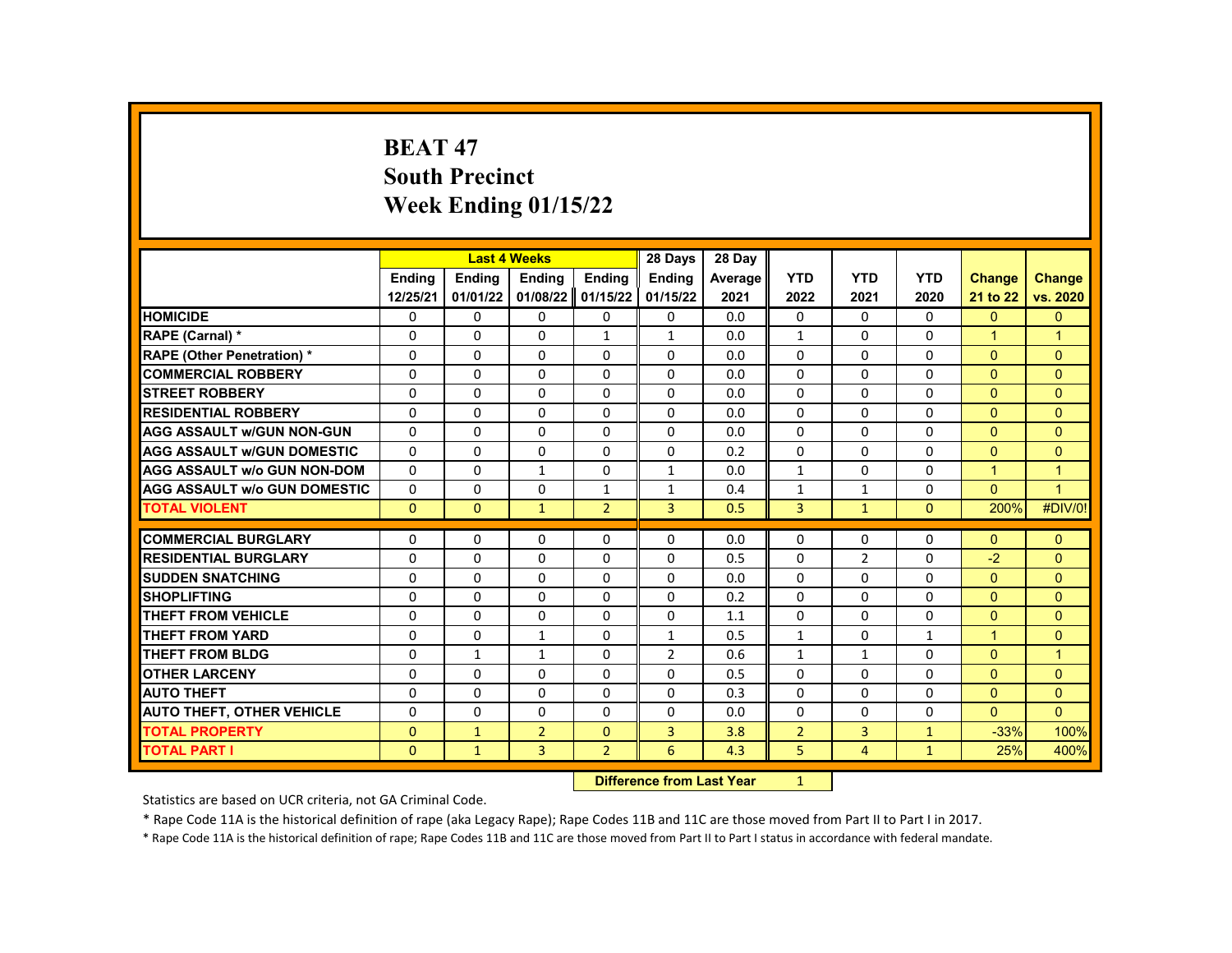#### **BEAT 51 East Precinct Week Ending 01/15/22**

|                                     |                | <b>Last 4 Weeks</b> |                |                | 28 Days                   | 28 Day  |                |                |              |                      |                |
|-------------------------------------|----------------|---------------------|----------------|----------------|---------------------------|---------|----------------|----------------|--------------|----------------------|----------------|
|                                     | <b>Endina</b>  | Ending              | <b>Ending</b>  | Ending         | <b>Ending</b>             | Average | <b>YTD</b>     | <b>YTD</b>     | <b>YTD</b>   | <b>Change</b>        | <b>Change</b>  |
|                                     | 12/25/21       | 01/01/22            | 01/08/22       | 01/15/22       | 01/15/22                  | 2021    | 2022           | 2021           | 2020         | 21 to 22             | vs. 2020       |
| <b>HOMICIDE</b>                     | 0              | $\mathbf{1}$        | 0              | 0              | $\mathbf{1}$              | 0.4     | $\mathbf{0}$   | 0              | $\mathbf{0}$ | $\Omega$             | $\mathbf{0}$   |
| RAPE (Carnal) *                     | $\Omega$       | $\mathbf{0}$        | $\Omega$       | $\Omega$       | $\Omega$                  | 0.4     | $\Omega$       | $\Omega$       | $\Omega$     | $\Omega$             | $\Omega$       |
| RAPE (Other Penetration) *          | $\Omega$       | $\Omega$            | $\Omega$       | $\Omega$       | $\Omega$                  | 0.2     | $\Omega$       | $\Omega$       | $\Omega$     | $\Omega$             | $\Omega$       |
| <b>COMMERCIAL ROBBERY</b>           | $\Omega$       | $\Omega$            | $\Omega$       | $\Omega$       | $\Omega$                  | 0.1     | $\Omega$       | $\Omega$       | $\Omega$     | $\Omega$             | $\Omega$       |
| <b>STREET ROBBERY</b>               | 0              | $\Omega$            | $\mathbf{1}$   | $\Omega$       | $\mathbf{1}$              | 0.7     | $\mathbf{1}$   | $\Omega$       | $\Omega$     | $\blacktriangleleft$ | $\overline{1}$ |
| <b>RESIDENTIAL ROBBERY</b>          | $\Omega$       | $\Omega$            | $\Omega$       | $\Omega$       | $\Omega$                  | 0.5     | $\Omega$       | $\mathbf{1}$   | $\Omega$     | $-1$                 | $\Omega$       |
| <b>AGG ASSAULT w/GUN NON-DOM</b>    | $\Omega$       | $\overline{2}$      | $\Omega$       | $\mathbf{1}$   | 3                         | 1.1     | $\mathbf{1}$   | $\Omega$       | $\mathbf{1}$ | $\overline{1}$       | $\Omega$       |
| <b>AGG ASSAULT W/GUN DOMESTIC</b>   | $\Omega$       | $\Omega$            | $\Omega$       | $\Omega$       | $\Omega$                  | 0.2     | $\Omega$       | $\Omega$       | $\Omega$     | $\Omega$             | $\Omega$       |
| <b>AGG ASSAULT w/o GUN NON-DOM</b>  | $\Omega$       | $\Omega$            | $\Omega$       | $\Omega$       | $\Omega$                  | 1.2     | $\Omega$       | $\mathbf{1}$   | $\mathbf{1}$ | $-1$                 | $-1$           |
| <b>AGG ASSAULT w/o GUN DOMESTIC</b> | $\Omega$       | $\mathbf{1}$        | $\Omega$       | $\Omega$       | $\mathbf{1}$              | 0.8     | $\mathbf 1$    | $\mathbf{1}$   | $\mathbf{1}$ | $\Omega$             | $\overline{0}$ |
| <b>TOTAL VIOLENT</b>                | $\mathbf{0}$   | $\overline{4}$      | $\mathbf{1}$   | $\mathbf{1}$   | 6                         | 5.5     | 3              | 3              | 3            | 0%                   | 0%             |
|                                     |                |                     |                |                |                           |         |                |                |              |                      |                |
| <b>COMMERCIAL BURGLARY</b>          | 0              | 0                   | 0              | $\Omega$       | $\Omega$                  | 0.2     | $\Omega$       | 0              | 2            | $\Omega$             | $-2$           |
| <b>RESIDENTIAL BURGLARY</b>         | $\Omega$       | $\Omega$            | $\Omega$       | $\mathbf{1}$   | $\mathbf{1}$              | 2.1     | $\mathbf{1}$   | $\overline{2}$ | 2            | $-1$                 | $-1$           |
| <b>SUDDEN SNATCHING</b>             | 0              | $\Omega$            | $\Omega$       | $\Omega$       | $\Omega$                  | 0.1     | $\Omega$       | $\Omega$       | $\Omega$     | $\Omega$             | $\Omega$       |
| <b>SHOPLIFTING</b>                  | $\overline{2}$ | $\mathbf{1}$        | $\mathbf{1}$   | $\Omega$       | 4                         | 1.4     | $\overline{2}$ | $\mathbf{1}$   | 2            | $\blacktriangleleft$ | $\Omega$       |
| <b>THEFT FROM VEHICLE</b>           | $\mathbf{1}$   | $\Omega$            | $\Omega$       | $\Omega$       | $\mathbf{1}$              | 3.8     | $\Omega$       | $\Omega$       | 3            | $\Omega$             | $-3$           |
| <b>THEFT FROM YARD</b>              | $\Omega$       | $\Omega$            | $\Omega$       | $\Omega$       | $\Omega$                  | 1.2     | $\Omega$       | $\Omega$       | $\mathbf{1}$ | $\Omega$             | $-1$           |
| <b>THEFT FROM BLDG</b>              | 0              | 0                   | 0              | $\Omega$       | 0                         | 1.6     | $\Omega$       | 0              | $\mathbf{1}$ | $\Omega$             | $-1$           |
| <b>OTHER LARCENY</b>                | $\Omega$       | $\Omega$            | $\Omega$       | $\mathbf{1}$   | $\mathbf{1}$              | 0.8     | $\mathbf{1}$   | $\mathbf{1}$   | $\mathbf{1}$ | $\Omega$             | $\overline{0}$ |
| <b>AUTO THEFT</b>                   | $\mathbf{1}$   | $\overline{2}$      | $\mathbf{1}$   | $\mathbf{1}$   | 5                         | 1.5     | $\overline{2}$ | $\Omega$       | $\Omega$     | $\overline{2}$       | $\overline{2}$ |
| <b>AUTO THEFT, OTHER VEHICLE</b>    | 0              | 0                   | 0              | $\Omega$       | $\Omega$                  | 0.3     | $\Omega$       | 0              | $\Omega$     | $\mathbf{0}$         | $\Omega$       |
| <b>TOTAL PROPERTY</b>               | $\overline{4}$ | 3                   | $\overline{2}$ | 3              | 12                        | 12.8    | 6              | $\overline{4}$ | 12           | 50%                  | $-50%$         |
| <b>TOTAL PART I</b>                 | $\overline{4}$ | $\overline{7}$      | 3              | $\overline{4}$ | 18                        | 18.3    | $\overline{9}$ | $\overline{7}$ | 15           | 29%                  | $-40%$         |
|                                     |                |                     |                |                | Difference from Load Vaca |         | $\sim$         |                |              |                      |                |

**Difference from Last Year** 2

Statistics are based on UCR criteria, not GA Criminal Code.

\* Rape Code 11A is the historical definition of rape (aka Legacy Rape); Rape Codes 11B and 11C are those moved from Part II to Part I in 2017.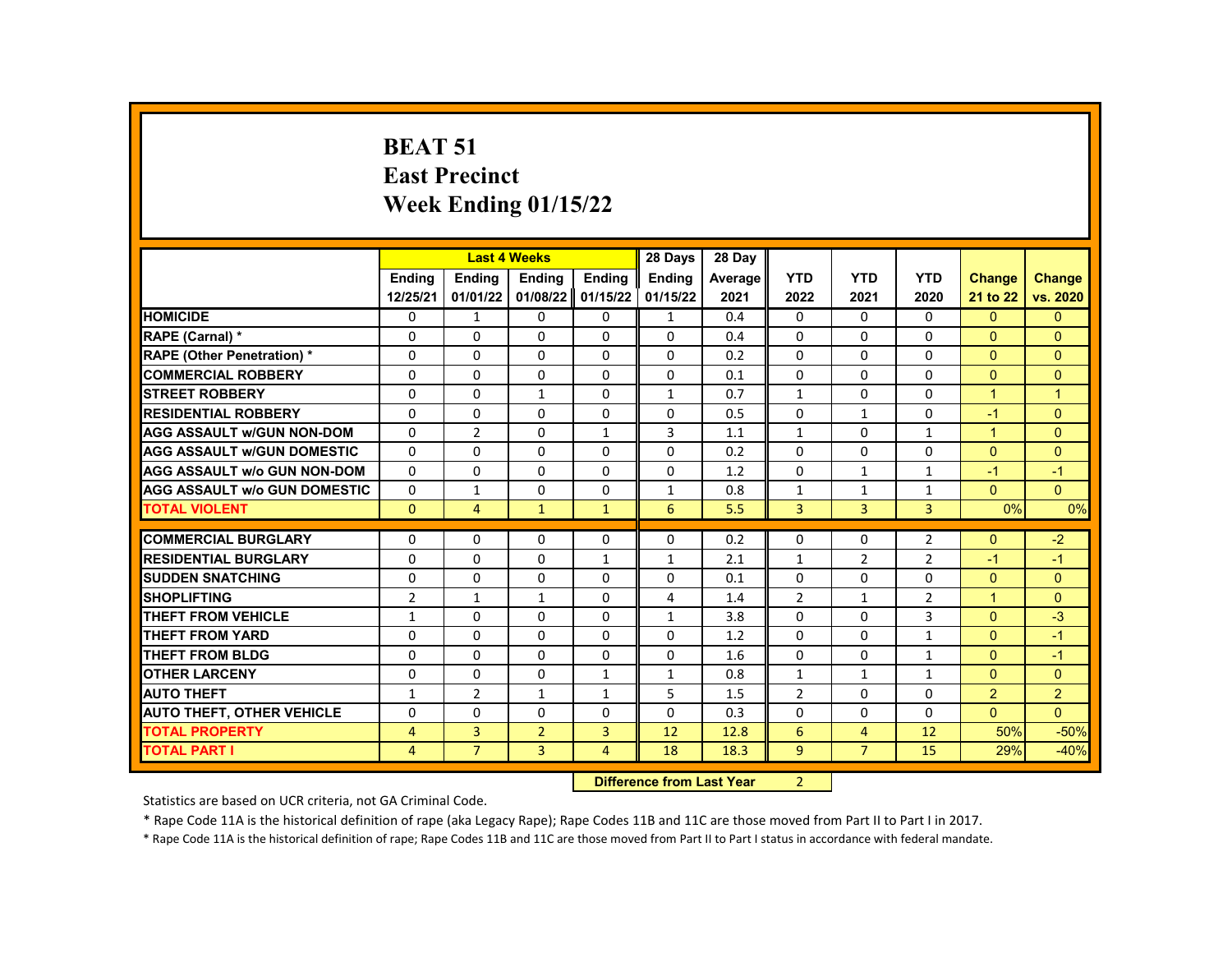# **BEAT 52 East Precinct Week Ending 01/15/22**

|                                     |                |                | <b>Last 4 Weeks</b> |                | 28 Days                | 28 Day  |                |                |                |                      |                |
|-------------------------------------|----------------|----------------|---------------------|----------------|------------------------|---------|----------------|----------------|----------------|----------------------|----------------|
|                                     | Ending         | Ending         | Ending              | Ending         | <b>Endina</b>          | Average | <b>YTD</b>     | <b>YTD</b>     | <b>YTD</b>     | <b>Change</b>        | <b>Change</b>  |
|                                     | 12/25/21       | 01/01/22       | 01/08/22            | 01/15/22       | 01/15/22               | 2021    | 2022           | 2021           | 2020           | 21 to 22             | vs. 2020       |
| <b>HOMICIDE</b>                     | 0              | $\mathbf{0}$   | $\mathbf{0}$        | 0              | $\mathbf{0}$           | 0.0     | 0              | $\mathbf{0}$   | $\mathbf{0}$   | $\mathbf{0}$         | $\Omega$       |
| RAPE (Carnal) *                     | $\Omega$       | $\Omega$       | $\mathbf{1}$        | $\Omega$       | $\mathbf{1}$           | 0.1     | $\mathbf{1}$   | $\Omega$       | $\Omega$       | $\blacktriangleleft$ | $\overline{1}$ |
| <b>RAPE (Other Penetration) *</b>   | $\Omega$       | $\Omega$       | $\Omega$            | $\Omega$       | $\Omega$               | 0.1     | $\Omega$       | $\Omega$       | $\Omega$       | $\Omega$             | $\Omega$       |
| <b>COMMERCIAL ROBBERY</b>           | 0              | $\mathbf{0}$   | $\mathbf{0}$        | 0              | $\mathbf{0}$           | 0.0     | $\Omega$       | 0              | $\Omega$       | $\Omega$             | $\Omega$       |
| <b>STREET ROBBERY</b>               | $\Omega$       | $\Omega$       | $\mathbf{1}$        | $\Omega$       | $\mathbf{1}$           | 0.5     | $\mathbf{1}$   | $\Omega$       | $\Omega$       | $\overline{1}$       | $\overline{1}$ |
| <b>RESIDENTIAL ROBBERY</b>          | $\Omega$       | $\Omega$       | $\Omega$            | $\Omega$       | 0                      | 0.2     | $\Omega$       | $\Omega$       | $\Omega$       | $\Omega$             | $\Omega$       |
| <b>AGG ASSAULT w/GUN NON-DOM</b>    | $\Omega$       | $\mathbf{1}$   | $\mathbf{1}$        | 0              | $\overline{2}$         | 0.8     | $\overline{2}$ | $\mathbf{1}$   | $\mathbf{1}$   | $\blacktriangleleft$ | $\overline{1}$ |
| <b>AGG ASSAULT W/GUN DOMESTIC</b>   | $\overline{2}$ | $\Omega$       | $\Omega$            | $\Omega$       | $\overline{2}$         | 0.2     | 0              | $\Omega$       | $\Omega$       | $\Omega$             | $\Omega$       |
| <b>AGG ASSAULT W/o GUN NON-DOM</b>  | $\Omega$       | $\mathbf{1}$   | $\Omega$            | $\Omega$       | $\mathbf{1}$           | 0.4     | $\Omega$       | $\Omega$       | $\mathbf{1}$   | $\Omega$             | $-1$           |
| <b>AGG ASSAULT W/o GUN DOMESTIC</b> | $\Omega$       | 0              | 0                   | 0              | 0                      | 0.9     | 0              | 0              | $\mathbf{1}$   | $\Omega$             | $-1$           |
| <b>TOTAL VIOLENT</b>                | $\overline{2}$ | $\overline{2}$ | 3                   | $\Omega$       | $\overline{7}$         | 3.1     | $\overline{4}$ | $\mathbf{1}$   | $\overline{3}$ | 300%                 | 33%            |
|                                     |                |                |                     |                |                        |         |                |                |                |                      |                |
| <b>COMMERCIAL BURGLARY</b>          | 0              | 0              | 1                   | 0              | $\mathbf{1}$           | 0.1     | $\mathbf{1}$   | 0              | $\Omega$       | $\mathbf 1$          | $\mathbf 1$    |
| <b>RESIDENTIAL BURGLARY</b>         | $\mathbf{1}$   | $\mathbf{1}$   | $\Omega$            | $\mathbf{1}$   | 3                      | 2.5     | $\mathbf{1}$   | $\overline{2}$ | $\overline{2}$ | $-1$                 | $-1$           |
| <b>SUDDEN SNATCHING</b>             | $\Omega$       | $\Omega$       | $\Omega$            | $\Omega$       | $\Omega$               | 0.2     | $\Omega$       | $\Omega$       | $\Omega$       | $\Omega$             | $\Omega$       |
| <b>SHOPLIFTING</b>                  | $\mathbf{1}$   | $\mathbf{0}$   | 0                   | 0              | $\mathbf{1}$           | 0.5     | 0              | 0              | $\mathbf{1}$   | $\Omega$             | $-1$           |
| <b>THEFT FROM VEHICLE</b>           | $\Omega$       | $\Omega$       | $\Omega$            | $\mathbf{1}$   | $\mathbf{1}$           | 2.8     | $\mathbf{1}$   | $\Omega$       | 3              | $\overline{1}$       | $-2$           |
| <b>THEFT FROM YARD</b>              | $\Omega$       | $\Omega$       | $\Omega$            | $\Omega$       | $\Omega$               | 1.6     | $\Omega$       | $\Omega$       | $\Omega$       | $\Omega$             | $\Omega$       |
| <b>THEFT FROM BLDG</b>              | 1              | $\mathbf{0}$   | 0                   | 0              | $\mathbf{1}$           | 1.2     | 0              | $\overline{2}$ | $\mathbf{1}$   | $-2$                 | $-1$           |
| <b>OTHER LARCENY</b>                | $\mathbf{1}$   | $\Omega$       | $\Omega$            | $\Omega$       | $\mathbf{1}$           | 1.6     | $\Omega$       | $\Omega$       | $\Omega$       | $\Omega$             | $\Omega$       |
| <b>AUTO THEFT</b>                   | 0              | $\Omega$       | $\Omega$            | $\Omega$       | 0                      | 1.0     | $\Omega$       | $\Omega$       | $\Omega$       | $\Omega$             | $\Omega$       |
| <b>AUTO THEFT, OTHER VEHICLE</b>    | 0              | $\Omega$       | 0                   | 0              | 0                      | 0.2     | 0              | 0              | $\mathbf{1}$   | $\mathbf{0}$         | $-1$           |
| <b>TOTAL PROPERTY</b>               | $\overline{4}$ | $\mathbf{1}$   | 1                   | $\overline{2}$ | 8                      | 11.6    | 3              | 4              | 8              | $-25%$               | $-63%$         |
| <b>TOTAL PART I</b>                 | 6              | 3              | 4                   | $\overline{2}$ | 15                     | 14.7    | $\overline{7}$ | 5              | 11             | 40%                  | $-36%$         |
|                                     |                |                |                     | <b>INSTERN</b> | ومركلا كموار مصممتك وم |         | $\sim$         |                |                |                      |                |

**Difference from Last Year** 2 |

Statistics are based on UCR criteria, not GA Criminal Code.

\* Rape Code 11A is the historical definition of rape (aka Legacy Rape); Rape Codes 11B and 11C are those moved from Part II to Part I in 2017.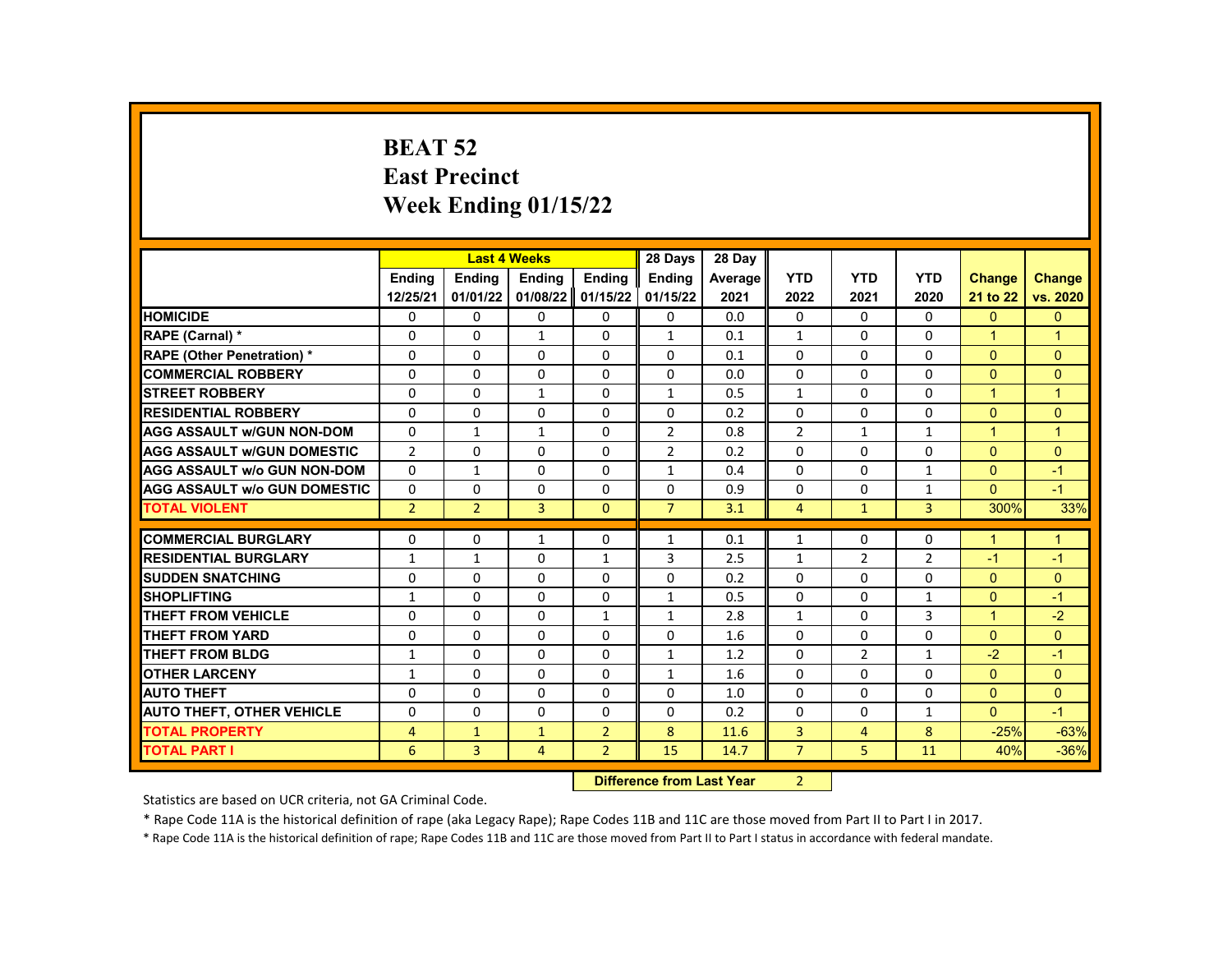# **BEAT 53 East Precinct Week Ending 01/15/22**

|                                     |                | <b>Last 4 Weeks</b>       |                |                | 28 Days        | 28 Dav  |                |                |                |                      |                      |
|-------------------------------------|----------------|---------------------------|----------------|----------------|----------------|---------|----------------|----------------|----------------|----------------------|----------------------|
|                                     | <b>Endina</b>  | Ending                    | Ending         | Ending         | <b>Ending</b>  | Average | <b>YTD</b>     | <b>YTD</b>     | <b>YTD</b>     | <b>Change</b>        | <b>Change</b>        |
|                                     | 12/25/21       | 01/01/22                  | 01/08/22       | 01/15/22       | 01/15/22       | 2021    | 2022           | 2021           | 2020           | 21 to 22             | vs. 2020             |
| <b>HOMICIDE</b>                     | 0              | 0                         | 0              | 0              | 0              | 0.2     | $\mathbf{0}$   | $\mathbf{1}$   | $\mathbf{0}$   | $-1$                 | $\mathbf{0}$         |
| RAPE (Carnal) *                     | 0              | $\Omega$                  | $\Omega$       | $\Omega$       | 0              | 0.2     | $\Omega$       | $\Omega$       | $\Omega$       | $\Omega$             | $\Omega$             |
| <b>RAPE (Other Penetration) *</b>   | 0              | $\Omega$                  | $\Omega$       | $\Omega$       | 0              | 0.0     | $\Omega$       | $\Omega$       | $\Omega$       | $\Omega$             | $\Omega$             |
| <b>COMMERCIAL ROBBERY</b>           | 0              | 0                         | 0              | $\mathbf{0}$   | 0              | 0.0     | $\mathbf{0}$   | $\mathbf{0}$   | $\mathbf{0}$   | $\mathbf{0}$         | $\overline{0}$       |
| <b>STREET ROBBERY</b>               | $\Omega$       | $\Omega$                  | $\Omega$       | $\Omega$       | 0              | 0.4     | $\Omega$       | $\Omega$       | $\Omega$       | $\Omega$             | $\Omega$             |
| <b>RESIDENTIAL ROBBERY</b>          | 0              | $\Omega$                  | $\Omega$       | $\Omega$       | 0              | 0.0     | $\Omega$       | $\Omega$       | $\Omega$       | $\Omega$             | $\Omega$             |
| <b>AGG ASSAULT w/GUN NON-DOM</b>    | $\mathbf{0}$   | $\Omega$                  | $\mathbf{1}$   | $\mathbf{0}$   | $\mathbf{1}$   | 1.0     | 1              | $\mathbf{0}$   | $\mathbf{0}$   | $\blacktriangleleft$ | $\overline{1}$       |
| <b>AGG ASSAULT W/GUN DOMESTIC</b>   | $\Omega$       | $\Omega$                  | $\Omega$       | $\Omega$       | $\Omega$       | 0.2     | $\Omega$       | $\Omega$       | $\Omega$       | $\Omega$             | $\Omega$             |
| <b>AGG ASSAULT w/o GUN NON-DOM</b>  | 0              | $\mathbf{0}$              | $\Omega$       | $\Omega$       | 0              | 0.7     | $\Omega$       | $\Omega$       | $\mathbf{1}$   | $\Omega$             | $-1$                 |
| <b>AGG ASSAULT W/o GUN DOMESTIC</b> | $\mathbf{0}$   | 0                         | $\mathbf{1}$   | $\mathbf{0}$   | $\mathbf{1}$   | 1.4     | 1              | $\mathbf{0}$   | $\mathbf{0}$   | $\mathbf{1}$         | $\blacktriangleleft$ |
| <b>TOTAL VIOLENT</b>                | $\mathbf{0}$   | $\Omega$                  | $\overline{2}$ | $\Omega$       | $\overline{2}$ | 4.0     | $\overline{2}$ | $\mathbf{1}$   | $\mathbf{1}$   | 100%                 | 100%                 |
|                                     |                |                           |                |                |                |         |                |                |                |                      |                      |
| <b>COMMERCIAL BURGLARY</b>          | 0              | 0                         | 0              | $\mathbf{0}$   | 0              | 0.1     | $\mathbf{0}$   | $\mathbf{0}$   | $\mathbf{0}$   | $\mathbf{0}$         | $\mathbf{0}$         |
| <b>RESIDENTIAL BURGLARY</b>         | 0              | $\mathbf{1}$              | $\Omega$       | $\overline{2}$ | 3              | 2.9     | $\overline{2}$ | $\Omega$       | $\mathbf{1}$   | 2                    | $\overline{1}$       |
| <b>SUDDEN SNATCHING</b>             | 0              | $\Omega$                  | $\Omega$       | $\mathbf{0}$   | 0              | 0.0     | $\Omega$       | $\Omega$       | $\Omega$       | $\Omega$             | $\mathbf{0}$         |
| <b>SHOPLIFTING</b>                  | 0              | 0                         | 0              | $\mathbf{0}$   | 0              | 0.2     | $\Omega$       | $\Omega$       | $\Omega$       | $\Omega$             | $\Omega$             |
| <b>THEFT FROM VEHICLE</b>           | 0              | $\mathbf{1}$              | $\Omega$       | $\mathbf{0}$   | $\mathbf{1}$   | 3.8     | $\mathbf{0}$   | $\mathbf{1}$   | 3              | $-1$                 | $-3$                 |
| <b>THEFT FROM YARD</b>              | 0              | $\Omega$                  | $\Omega$       | $\mathbf{0}$   | 0              | 1.0     | $\Omega$       | $\mathbf{1}$   | $\Omega$       | $-1$                 | $\mathbf{0}$         |
| THEFT FROM BLDG                     | 0              | $\mathbf{1}$              | $\overline{2}$ | $\mathbf{1}$   | 4              | 1.6     | 4              | $\mathbf{1}$   | $\Omega$       | 3                    | $\overline{4}$       |
| <b>OTHER LARCENY</b>                | $\mathbf 0$    | $\Omega$                  | $\mathbf{1}$   | $\mathbf{0}$   | $\mathbf{1}$   | 0.2     | $\mathbf{1}$   | $\mathbf{0}$   | $\mathbf{1}$   | $\overline{1}$       | $\overline{0}$       |
| <b>AUTO THEFT</b>                   | $\overline{2}$ | $\mathbf{1}$              | $\overline{2}$ | 0              | 5              | 1.5     | $\overline{2}$ | $\overline{2}$ | $\mathbf{1}$   | $\Omega$             | $\overline{1}$       |
| <b>AUTO THEFT, OTHER VEHICLE</b>    | 0              | $\Omega$                  | $\Omega$       | $\Omega$       | 0              | 0.6     | $\Omega$       | $\mathbf{1}$   | $\Omega$       | $-1$                 | $\Omega$             |
| <b>TOTAL PROPERTY</b>               | $\overline{2}$ | $\overline{4}$            | 5              | 3              | 14             | 11.9    | $\overline{9}$ | 6              | 6              | 50%                  | 50%                  |
| <b>TOTAL PART I</b>                 | $\overline{2}$ | $\overline{4}$            | $\overline{7}$ | 3              | 16             | 15.9    | 11             | $\overline{7}$ | $\overline{7}$ | 57%                  | 57%                  |
|                                     |                | Difference from Loot Voor |                | $\mathbf{A}$   |                |         |                |                |                |                      |                      |

**Difference from Last Year** 

Statistics are based on UCR criteria, not GA Criminal Code.

\* Rape Code 11A is the historical definition of rape (aka Legacy Rape); Rape Codes 11B and 11C are those moved from Part II to Part I in 2017.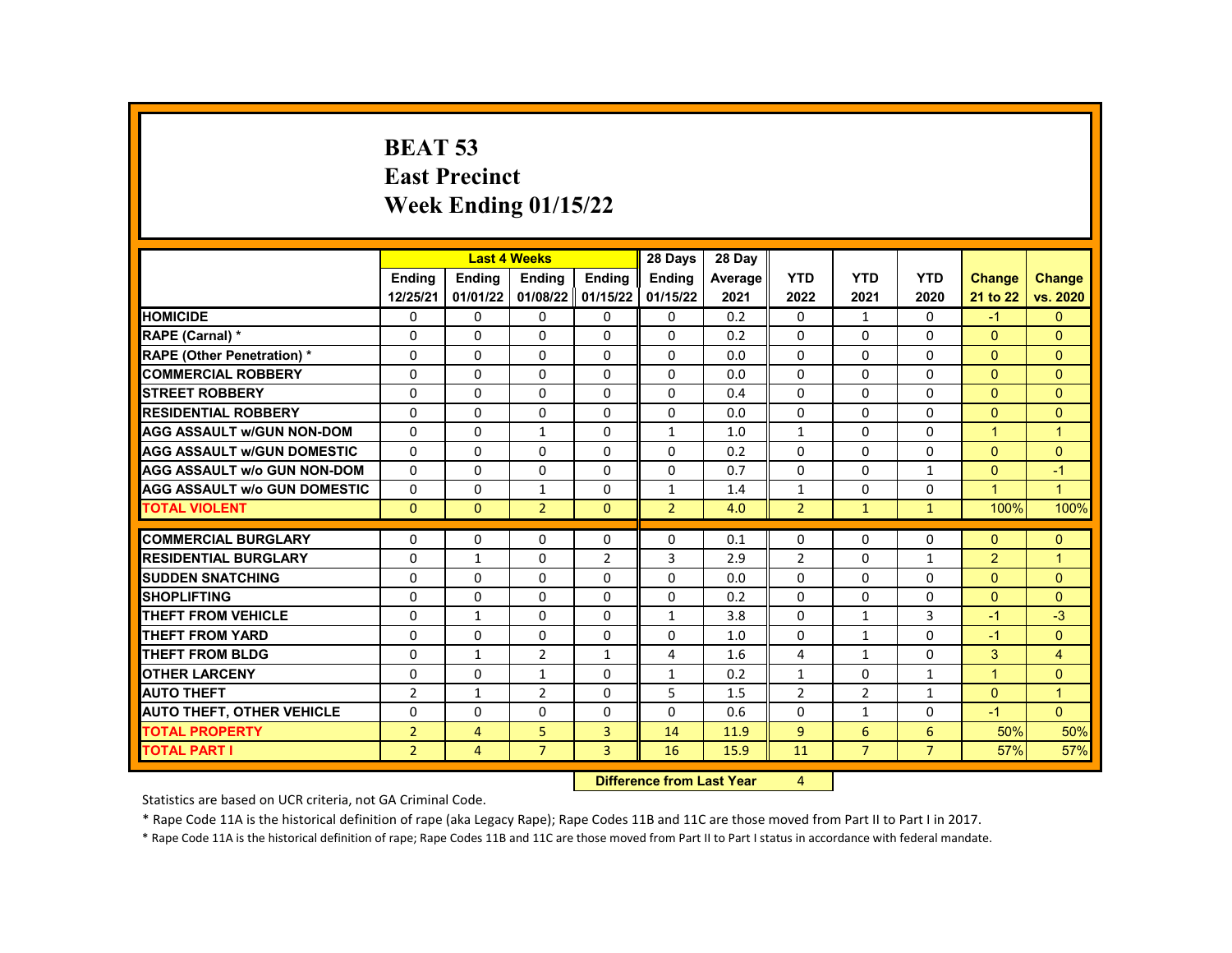# **BEAT 54 East Precinct Week Ending 01/15/22**

|                                     |                |                | <b>Last 4 Weeks</b> |                | 28 Days             | 28 Day  |                |              |                |                      |                      |
|-------------------------------------|----------------|----------------|---------------------|----------------|---------------------|---------|----------------|--------------|----------------|----------------------|----------------------|
|                                     | <b>Endina</b>  | Ending         | Ending              | Ending         | Ending              | Average | <b>YTD</b>     | <b>YTD</b>   | <b>YTD</b>     | <b>Change</b>        | <b>Change</b>        |
|                                     | 12/25/21       | 01/01/22       | 01/08/22            | 01/15/22       | 01/15/22            | 2021    | 2022           | 2021         | 2020           | 21 to 22             | vs. 2020             |
| <b>HOMICIDE</b>                     | 0              | $\mathbf{0}$   | 0                   | 0              | 0                   | 0.0     | $\mathbf{0}$   | 0            | $\mathbf{0}$   | $\mathbf{0}$         | $\mathbf{0}$         |
| RAPE (Carnal) *                     | $\Omega$       | $\Omega$       | $\Omega$            | $\Omega$       | $\Omega$            | 0.2     | $\Omega$       | $\Omega$     | $\Omega$       | $\Omega$             | $\Omega$             |
| RAPE (Other Penetration) *          | $\Omega$       | $\Omega$       | $\Omega$            | $\Omega$       | $\Omega$            | 0.0     | $\Omega$       | $\Omega$     | $\Omega$       | $\Omega$             | $\Omega$             |
| <b>COMMERCIAL ROBBERY</b>           | 0              | 0              | 0                   | $\Omega$       | 0                   | 0.3     | $\mathbf{0}$   | 0            | 2              | $\Omega$             | $-2$                 |
| <b>STREET ROBBERY</b>               | $\Omega$       | $\Omega$       | $\Omega$            | $\Omega$       | $\Omega$            | 0.5     | $\Omega$       | $\Omega$     | $\Omega$       | $\Omega$             | $\Omega$             |
| <b>RESIDENTIAL ROBBERY</b>          | $\Omega$       | $\Omega$       | $\Omega$            | $\Omega$       | $\Omega$            | 0.2     | $\Omega$       | $\Omega$     | $\Omega$       | $\Omega$             | $\Omega$             |
| <b>AGG ASSAULT w/GUN NON-DOM</b>    | 0              | $\mathbf{1}$   | 0                   | 0              | $\mathbf{1}$        | 1.1     | $\mathbf{1}$   | 2            | 0              | $-1$                 | $\mathbf{1}$         |
| <b>AGG ASSAULT w/GUN DOMESTIC</b>   | $\Omega$       | $\Omega$       | $\Omega$            | $\Omega$       | $\Omega$            | 0.0     | $\Omega$       | $\Omega$     | $\Omega$       | $\Omega$             | $\Omega$             |
| <b>AGG ASSAULT w/o GUN NON-DOM</b>  | $\Omega$       | $\Omega$       | $\Omega$            | $\Omega$       | $\Omega$            | 0.5     | $\Omega$       | $\Omega$     | $\Omega$       | $\Omega$             | $\Omega$             |
| <b>AGG ASSAULT w/o GUN DOMESTIC</b> | $\Omega$       | $\mathbf{1}$   | $\Omega$            | 0              | $\mathbf{1}$        | 1.1     | 0              | $\mathbf{1}$ | 0              | $-1$                 | $\Omega$             |
| <b>TOTAL VIOLENT</b>                | $\mathbf{0}$   | $\overline{2}$ | $\mathbf{0}$        | $\mathbf{0}$   | $\overline{2}$      | 3.8     | $\mathbf{1}$   | 3            | $\overline{2}$ | $-67%$               | $-50%$               |
|                                     |                |                |                     |                |                     |         |                |              |                |                      |                      |
| <b>COMMERCIAL BURGLARY</b>          | 0              | 0              | 0                   | $\Omega$       | 0                   | 0.2     | $\Omega$       | 0            | $\Omega$       | $\Omega$             | $\Omega$             |
| <b>RESIDENTIAL BURGLARY</b>         | $\mathbf{1}$   | $\overline{2}$ | $\mathbf{1}$        | $\mathbf{1}$   | 5                   | 1.3     | $\overline{2}$ | $\Omega$     | $\Omega$       | 2                    | $\overline{2}$       |
| <b>SUDDEN SNATCHING</b>             | $\mathbf{1}$   | $\Omega$       | $\Omega$            | $\Omega$       | $\mathbf{1}$        | 0.3     | $\Omega$       | $\Omega$     | $\Omega$       | $\Omega$             | $\Omega$             |
| <b>SHOPLIFTING</b>                  | 3              | $\mathbf{1}$   | 0                   | $\Omega$       | 4                   | 4.2     | $\mathbf{0}$   | $\mathbf{1}$ | $\overline{2}$ | $-1$                 | $-2$                 |
| <b>THEFT FROM VEHICLE</b>           | $\Omega$       | $\mathbf{1}$   | $\Omega$            | 1              | $\overline{2}$      | 2.2     | $\mathbf{1}$   | $\Omega$     | $\Omega$       | $\overline{1}$       | $\mathbf{1}$         |
| <b>THEFT FROM YARD</b>              | $\Omega$       | $\mathbf{1}$   | $\Omega$            | $\Omega$       | $\mathbf{1}$        | 1.8     | $\Omega$       | $\Omega$     | $\Omega$       | $\Omega$             | $\Omega$             |
| <b>THEFT FROM BLDG</b>              | 0              | $\mathbf{1}$   | 0                   | $\mathbf{1}$   | $\overline{2}$      | 1.4     | $\mathbf{1}$   | $\mathbf{1}$ | $\mathbf{1}$   | $\Omega$             | $\Omega$             |
| <b>OTHER LARCENY</b>                | $\Omega$       | $\Omega$       | $\mathbf{1}$        | $\Omega$       | $\mathbf{1}$        | 1.0     | $\mathbf{1}$   | $\Omega$     | $\Omega$       | $\overline{1}$       | $\overline{1}$       |
| <b>AUTO THEFT</b>                   | $\overline{2}$ | $\Omega$       | $\Omega$            | $\Omega$       | $\overline{2}$      | 1.7     | $\Omega$       | $\mathbf{1}$ | $\mathbf{1}$   | $-1$                 | $-1$                 |
| <b>AUTO THEFT, OTHER VEHICLE</b>    | 0              | 0              | 0                   | 1              | $\mathbf{1}$        | 0.8     | $\mathbf{1}$   | 0            | 0              | $\blacktriangleleft$ | $\blacktriangleleft$ |
| <b>TOTAL PROPERTY</b>               | $\overline{7}$ | 6              | $\overline{2}$      | $\overline{4}$ | 19                  | 14.9    | 6              | 3            | 4              | 100%                 | 50%                  |
| <b>TOTAL PART I</b>                 | $\overline{7}$ | 8              | $\overline{2}$      | $\overline{4}$ | 21                  | 18.7    | $\overline{7}$ | 6            | 6              | 17%                  | 17%                  |
|                                     |                |                |                     | <b>INSECUL</b> | an dan an India Man |         | $\overline{A}$ |              |                |                      |                      |

**Difference from Last Year** 1

Statistics are based on UCR criteria, not GA Criminal Code.

\* Rape Code 11A is the historical definition of rape (aka Legacy Rape); Rape Codes 11B and 11C are those moved from Part II to Part I in 2017.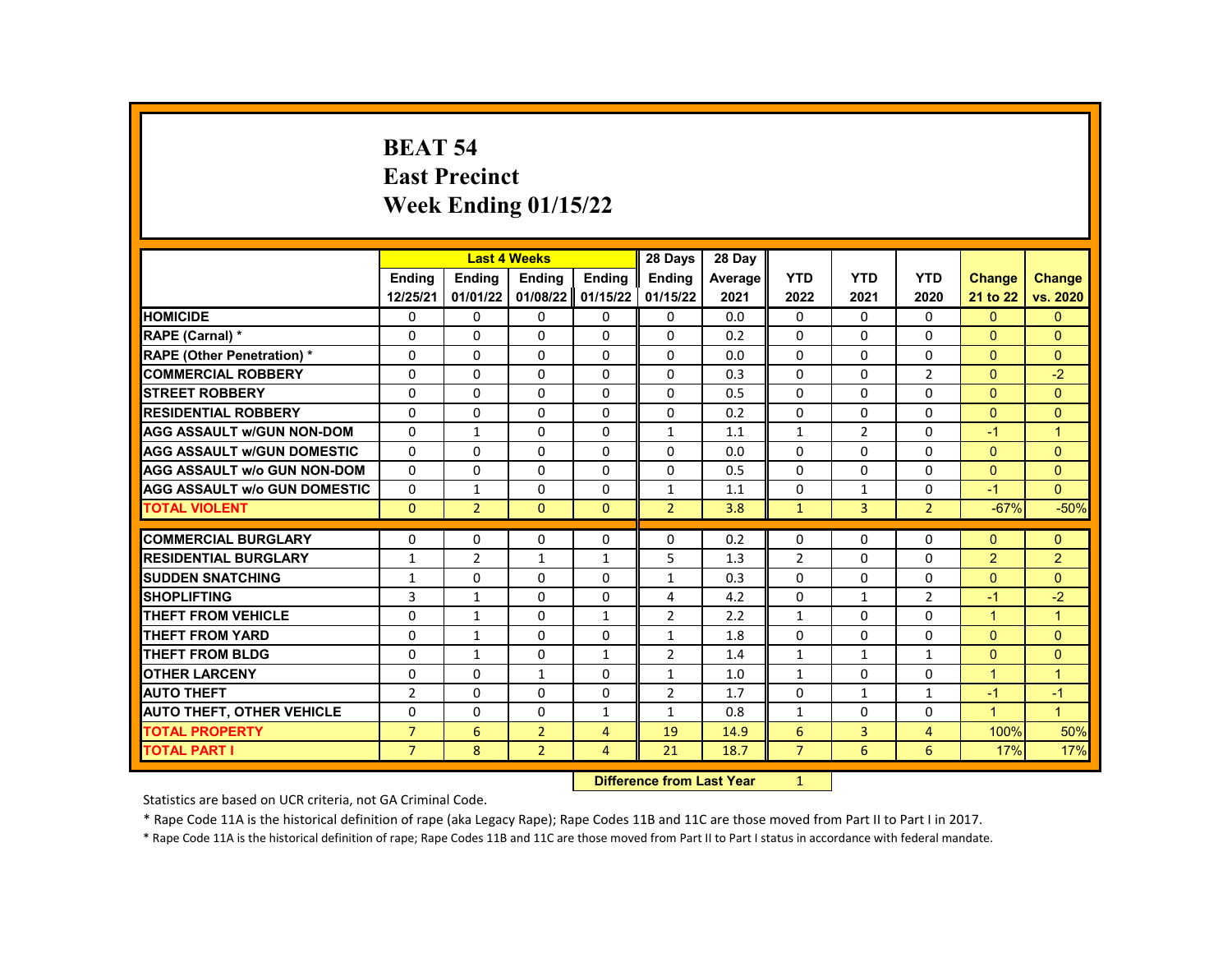# **BEAT 55 East Precinct Week Ending 01/15/22**

|                                     |                | <b>Last 4 Weeks</b> |                |                   | 28 Days        | 28 Day  |                |                |                |                      |                      |
|-------------------------------------|----------------|---------------------|----------------|-------------------|----------------|---------|----------------|----------------|----------------|----------------------|----------------------|
|                                     | <b>Endina</b>  | <b>Endina</b>       | <b>Endina</b>  | <b>Endina</b>     | <b>Endina</b>  | Average | <b>YTD</b>     | <b>YTD</b>     | <b>YTD</b>     | <b>Change</b>        | <b>Change</b>        |
|                                     | 12/25/21       | 01/01/22            | 01/08/22       | 01/15/22          | 01/15/22       | 2021    | 2022           | 2021           | 2020           | 21 to 22             | vs. 2020             |
| <b>HOMICIDE</b>                     | 0              | $\Omega$            | $\Omega$       | $\Omega$          | $\mathbf{0}$   | 0.1     | $\Omega$       | $\Omega$       | $\Omega$       | $\Omega$             | $\overline{0}$       |
| RAPE (Carnal) *                     | 0              | $\Omega$            | $\Omega$       | $\Omega$          | $\Omega$       | 0.0     | $\Omega$       | $\Omega$       | $\Omega$       | $\Omega$             | $\Omega$             |
| <b>RAPE (Other Penetration) *</b>   | 0              | 0                   | 0              | $\Omega$          | $\Omega$       | 0.0     | $\Omega$       | $\Omega$       | $\Omega$       | $\mathbf{0}$         | $\mathbf{0}$         |
| <b>COMMERCIAL ROBBERY</b>           | 0              | $\mathbf{0}$        | $\Omega$       | $\Omega$          | 0              | 0.3     | 0              | 0              | $\Omega$       | $\Omega$             | $\Omega$             |
| <b>STREET ROBBERY</b>               | 0              | 0                   | $\Omega$       | $\Omega$          | $\Omega$       | 0.0     | 0              | 0              | 0              | $\Omega$             | $\Omega$             |
| <b>RESIDENTIAL ROBBERY</b>          | $\Omega$       | $\Omega$            | $\Omega$       | $\Omega$          | $\Omega$       | 0.2     | $\Omega$       | $\Omega$       | $\Omega$       | $\Omega$             | $\mathbf{0}$         |
| <b>AGG ASSAULT w/GUN NON- DOM</b>   | $\Omega$       | $\mathbf{1}$        | $\Omega$       | $\mathbf{1}$      | $\overline{2}$ | 0.4     | $\overline{2}$ | $\Omega$       | $\Omega$       | $\overline{2}$       | $\overline{2}$       |
| <b>AGG ASSAULT W/GUN DOMESTIC</b>   | 0              | 0                   | 0              | $\Omega$          | $\Omega$       | 0.0     | $\Omega$       | 0              | $\Omega$       | $\Omega$             | $\Omega$             |
| <b>AGG ASSAULT W/o GUN NON-DOM</b>  | 0              | 0                   | 0              | $\Omega$          | $\Omega$       | 0.3     | $\Omega$       | $\Omega$       | $\Omega$       | $\Omega$             | $\Omega$             |
| <b>AGG ASSAULT W/o GUN DOMESTIC</b> | $\Omega$       | 0                   | 0              | $\Omega$          | $\Omega$       | 0.5     | $\Omega$       | $\Omega$       | $\Omega$       | $\Omega$             | $\Omega$             |
| <b>TOTAL VIOLENT</b>                | $\mathbf{0}$   | $\mathbf{1}$        | $\overline{0}$ | $\mathbf{1}$      | $\overline{2}$ | 1.8     | $\overline{2}$ | $\mathbf{0}$   | $\mathbf{0}$   | #DIV/0!              | #DIV/0!              |
|                                     |                |                     |                |                   |                |         |                |                |                |                      |                      |
| <b>COMMERCIAL BURGLARY</b>          | 0              | 0                   | 0              | $\Omega$          | $\Omega$       | 0.5     | $\Omega$       | 0              | $\mathbf{1}$   | $\Omega$             | $-1$                 |
| <b>RESIDENTIAL BURGLARY</b>         | 0              | 0                   | $\Omega$       | $\Omega$          | 0              | 1.2     | $\mathbf{0}$   | $\overline{2}$ | $\mathbf{1}$   | $-2$                 | $-1$                 |
| <b>SUDDEN SNATCHING</b>             | 0              | 0                   | 0              | $\Omega$          | $\Omega$       | 0.1     | $\Omega$       | $\Omega$       | $\Omega$       | $\Omega$             | $\Omega$             |
| <b>SHOPLIFTING</b>                  | 4              | 5                   | $\overline{2}$ | 3                 | 14             | 18.3    | 5              | $\overline{2}$ | 11             | 3                    | $-6$                 |
| <b>THEFT FROM VEHICLE</b>           | $\mathbf{1}$   | $\Omega$            | $\Omega$       | $\Omega$          | $\mathbf{1}$   | 5.1     | $\Omega$       | $\Omega$       | 3              | $\Omega$             | $-3$                 |
| <b>THEFT FROM YARD</b>              | 1              | 0                   | $\mathbf{1}$   | $\Omega$          | $\overline{2}$ | 1.2     | $\mathbf{1}$   | $\mathbf{1}$   | $\overline{2}$ | $\mathbf{0}$         | $-1$                 |
| THEFT FROM BLDG                     | $\Omega$       | $\Omega$            | $\Omega$       | $\mathbf{1}$      | $\mathbf{1}$   | 0.7     | $\mathbf{1}$   | $\Omega$       | $\Omega$       | $\blacktriangleleft$ | $\blacktriangleleft$ |
| <b>OTHER LARCENY</b>                | 0              | 0                   | $\Omega$       | $\Omega$          | 0              | 0.5     | $\Omega$       | 0              | $\mathbf{1}$   | $\Omega$             | $-1$                 |
| <b>AUTO THEFT</b>                   | 0              | $\mathbf{1}$        | $\Omega$       | $\mathbf{1}$      | $\overline{2}$ | 1.4     | $\mathbf{1}$   | $\Omega$       | $\mathbf{1}$   | $\overline{1}$       | $\mathbf{0}$         |
| <b>AUTO THEFT, OTHER VEHICLE</b>    | $\mathbf{1}$   | $\Omega$            | 0              | $\Omega$          | $\mathbf{1}$   | 0.8     | $\Omega$       | $\mathbf{1}$   | $\Omega$       | $-1$                 | $\Omega$             |
| <b>TOTAL PROPERTY</b>               | $\overline{7}$ | 6                   | $\overline{3}$ | 5.                | 21             | 29.7    | 8              | 6              | 20             | 33%                  | $-60%$               |
| <b>TOTAL PART I</b>                 | $\overline{7}$ | $\overline{7}$      | 3              | 6                 | 23             | 31.5    | 10             | 6              | 20             | 67%                  | $-50%$               |
|                                     |                |                     |                | <b>CONTRACTOR</b> |                |         |                |                |                |                      |                      |

**Difference from Last Year** 4

Statistics are based on UCR criteria, not GA Criminal Code.

\* Rape Code 11A is the historical definition of rape (aka Legacy Rape); Rape Codes 11B and 11C are those moved from Part II to Part I in 2017.